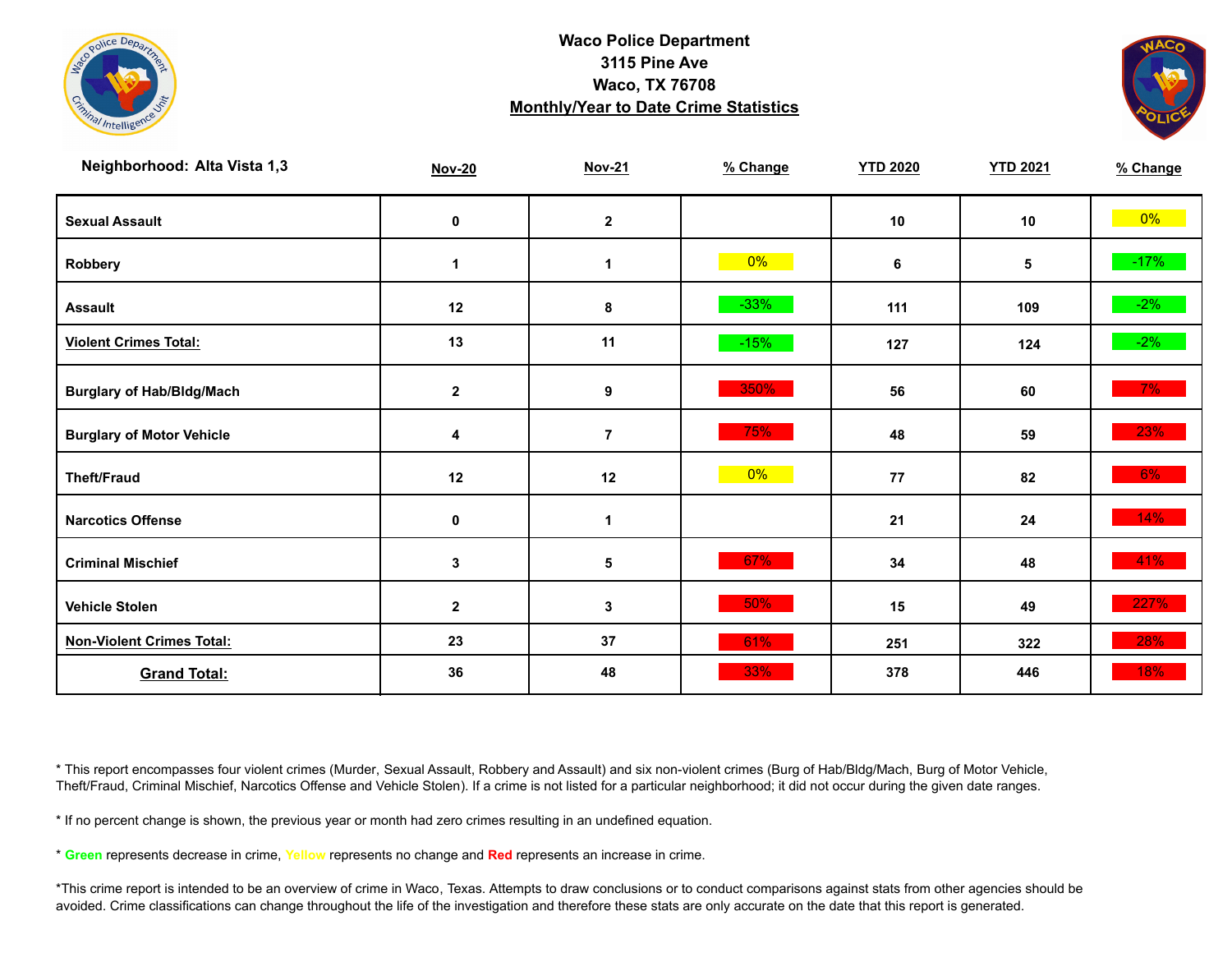



| Neighborhood: Austin Avenue 2,3,4 | <b>Nov-20</b> | <b>Nov-21</b> | % Change | <b>YTD 2020</b> | <b>YTD 2021</b> | % Change |
|-----------------------------------|---------------|---------------|----------|-----------------|-----------------|----------|
| <b>Murder</b>                     | $\pmb{0}$     | $\mathbf 0$   | $0\%$    | $\mathbf 0$     | $\mathbf{1}$    |          |
| <b>Sexual Assault</b>             | $\pmb{0}$     | $\mathbf 0$   | $0\%$    | $\mathbf{3}$    | 3               | $0\%$    |
| Robbery                           | 0             | 0             | $0\%$    | 4               | 5               | 25%      |
| <b>Assault</b>                    | $\sqrt{5}$    | 4             | $-20%$   | 43              | 44              | $2\%$    |
| <b>Violent Crimes Total:</b>      | 5             | 4             | $-20%$   | 50              | 53              | 6%       |
| <b>Burglary of Hab/Bldg/Mach</b>  | $\mathbf 2$   | $\mathbf{3}$  | 50%      | 46              | 36              | $-22%$   |
| <b>Burglary of Motor Vehicle</b>  | 3             | 4             | 33%      | 37              | 35              | $-5%$    |
| <b>Theft/Fraud</b>                | 6             | 4             | $-33%$   | 64              | 85              | 33%      |
| <b>Narcotics Offense</b>          | $\mathbf 1$   | $\mathbf{3}$  | 200%     | 31              | 32              | $3\%$    |
| <b>Criminal Mischief</b>          | $\mathbf 1$   | $\mathbf{1}$  | $0\%$    | 19              | 57              | 200%     |
| <b>Vehicle Stolen</b>             | $\mathbf 2$   | $\pmb{0}$     | $-100%$  | 13              | 13              | $0\%$    |
| <b>Non-Violent Crimes Total:</b>  | 15            | 15            | $0\%$    | 210             | 258             | 23%      |
| <b>Grand Total:</b>               | 20            | 19            | $-5%$    | 260             | 311             | 20%      |

\* This report encompasses four violent crimes (Murder, Sexual Assault, Robbery and Assault) and six non-violent crimes (Burg of Hab/Bldg/Mach, Burg of Motor Vehicle, Theft/Fraud, Criminal Mischief, Narcotics Offense and Vehicle Stolen). If a crime is not listed for a particular neighborhood; it did not occur during the given date ranges.

\* If no percent change is shown, the previous year or month had zero crimes resulting in an undefined equation.

\* **Green** represents decrease in crime, **Yellow** represents no change and **Red** represents an increase in crime.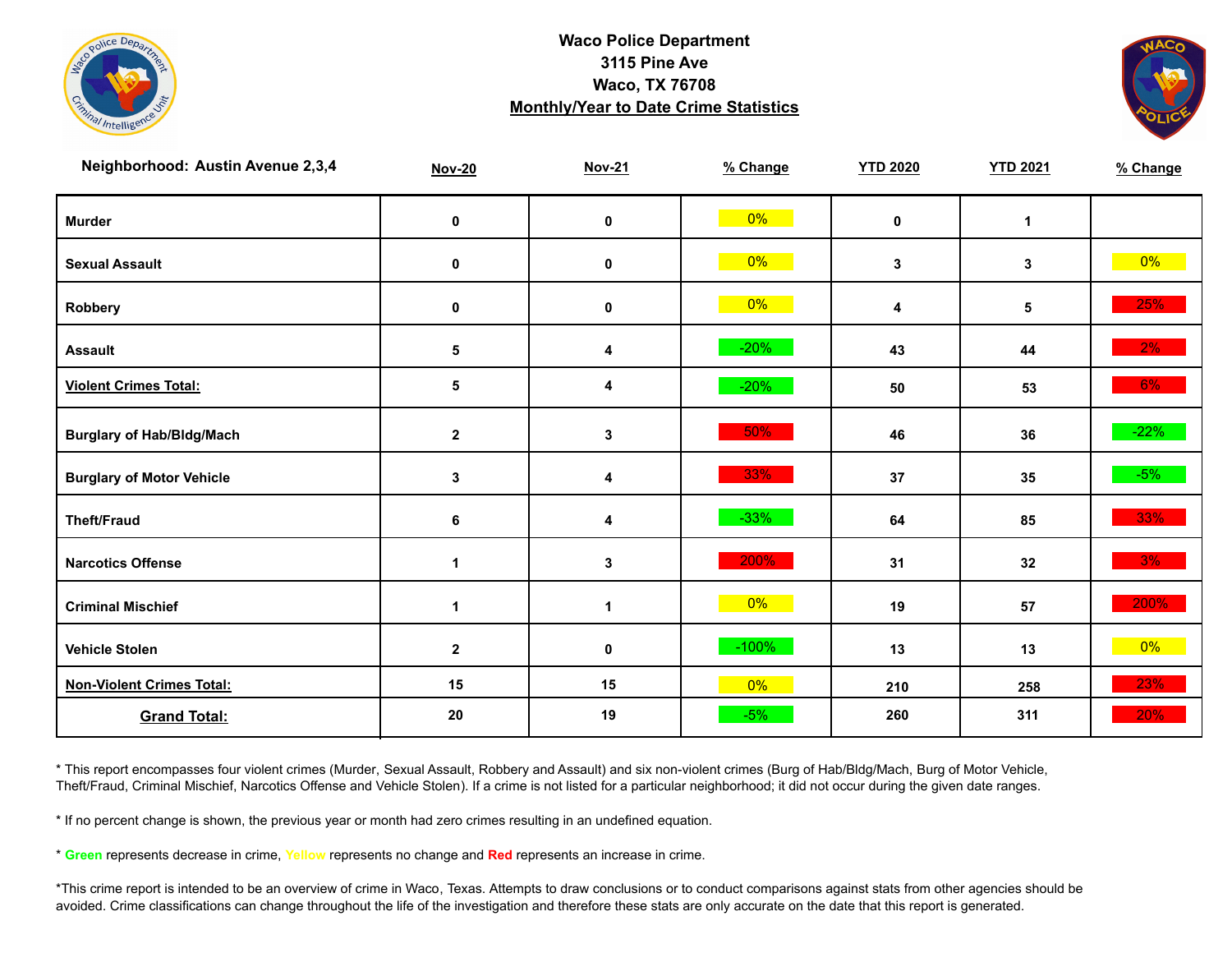



| Neighborhood: Baylor 2           | <b>Nov-20</b> | <b>Nov-21</b> | % Change | <b>YTD 2020</b> | <b>YTD 2021</b> | % Change |
|----------------------------------|---------------|---------------|----------|-----------------|-----------------|----------|
| <b>Murder</b>                    | $\mathbf 0$   | $\mathbf 0$   | $0\%$    | $\mathbf 0$     | $\mathbf{1}$    |          |
| <b>Sexual Assault</b>            | 1             | 1             | $0\%$    | 4               | 9               | 125%     |
| <b>Robbery</b>                   | 0             | $\pmb{0}$     | $0\%$    | $\mathbf{2}$    | 9               | 350%     |
| <b>Assault</b>                   | 5             | 8             | 60%      | 67              | 75              | 12%      |
| <b>Violent Crimes Total:</b>     | 6             | 9             | 50%      | 73              | 94              | 29%      |
| <b>Burglary of Hab/Bldg/Mach</b> | 0             | $\mathbf{2}$  |          | 46              | 30              | $-35%$   |
| <b>Burglary of Motor Vehicle</b> | 16            | 11            | $-31%$   | 206             | 122             | $-41%$   |
| <b>Theft/Fraud</b>               | 13            | 5             | $-62%$   | 110             | 140             | 27%      |
| <b>Narcotics Offense</b>         | $\mathbf{2}$  | 1             | $-50%$   | 14              | 21              | 50%      |
| <b>Criminal Mischief</b>         | 1             | $\mathbf 3$   | 200%     | 34              | 48              | 41%      |
| <b>Vehicle Stolen</b>            | 4             | $\mathbf 3$   | $-25%$   | 35              | 40              | 14%      |
| <b>Non-Violent Crimes Total:</b> | 36            | 25            | $-31%$   | 445             | 401             | $-10%$   |
| <b>Grand Total:</b>              | 42            | 34            | $-19%$   | 518             | 495             | $-4%$    |

\* This report encompasses four violent crimes (Murder, Sexual Assault, Robbery and Assault) and six non-violent crimes (Burg of Hab/Bldg/Mach, Burg of Motor Vehicle, Theft/Fraud, Criminal Mischief, Narcotics Offense and Vehicle Stolen). If a crime is not listed for a particular neighborhood; it did not occur during the given date ranges.

\* If no percent change is shown, the previous year or month had zero crimes resulting in an undefined equation.

\* **Green** represents decrease in crime, **Yellow** represents no change and **Red** represents an increase in crime.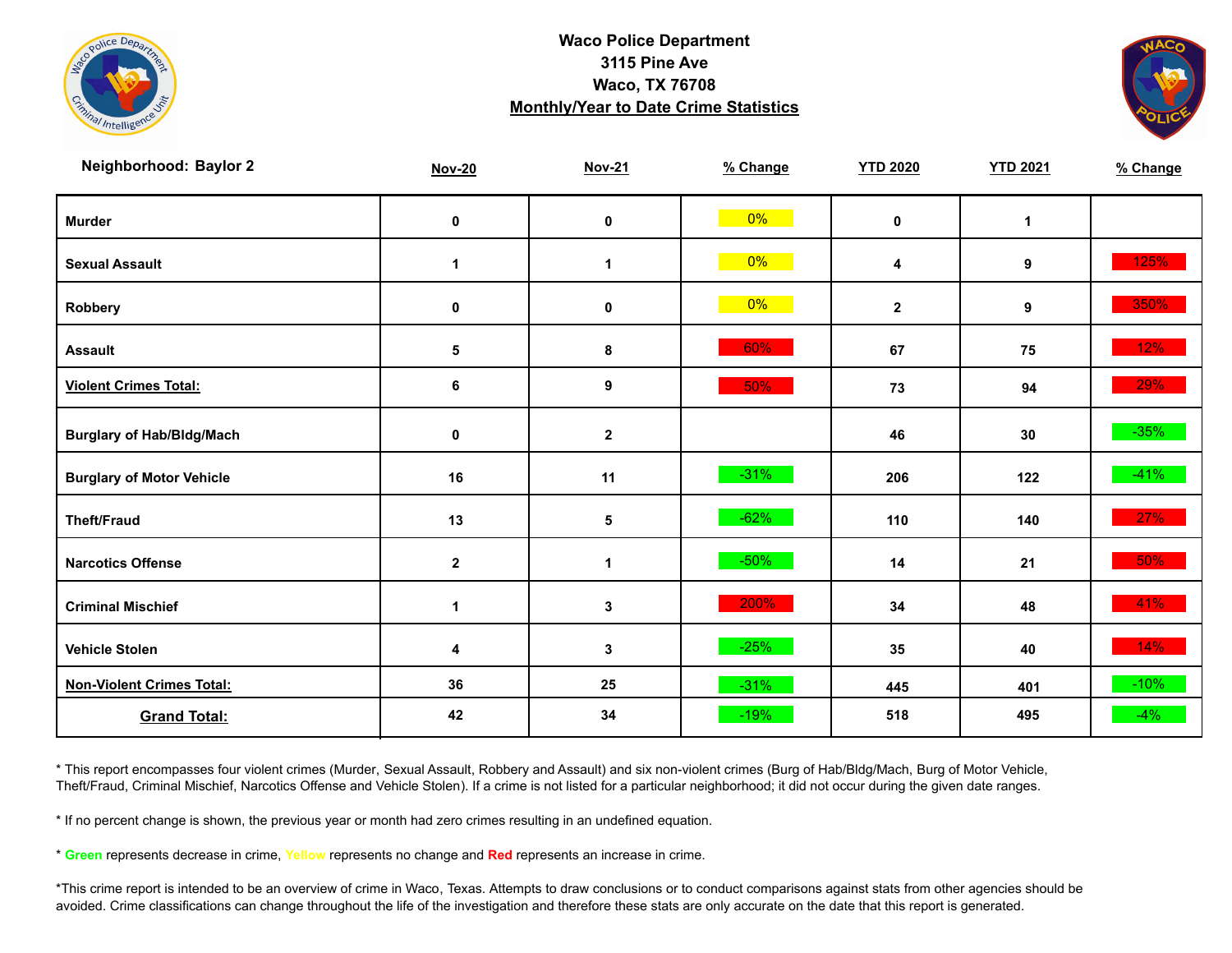



| Neighborhood: Brook Oaks 4       | <b>Nov-20</b>  | <b>Nov-21</b> | % Change | <b>YTD 2020</b> | <b>YTD 2021</b> | % Change |
|----------------------------------|----------------|---------------|----------|-----------------|-----------------|----------|
| <b>Murder</b>                    | $\pmb{0}$      | $\mathbf 0$   | $0\%$    | $\mathbf{2}$    | $\mathbf{2}$    | $0\%$    |
| <b>Sexual Assault</b>            | $\mathbf{2}$   | 0             | $-100%$  | 11              | 4               | $-64%$   |
| Robbery                          | 0              | $\mathbf{2}$  |          | 9               | 9               | $0\%$    |
| <b>Assault</b>                   | 13             | 16            | 23%      | 172             | 135             | $-22%$   |
| <b>Violent Crimes Total:</b>     | 15             | 18            | 20%      | 194             | 150             | $-23%$   |
| <b>Burglary of Hab/Bldg/Mach</b> | $\overline{7}$ | $\mathbf{3}$  | $-57%$   | 50              | 53              | $6\%$    |
| <b>Burglary of Motor Vehicle</b> | 3              | $\mathbf{2}$  | $-33%$   | 24              | 20              | $-17%$   |
| <b>Theft/Fraud</b>               | $\overline{7}$ | $\mathbf 3$   | $-57%$   | 100             | 73              | $-27%$   |
| <b>Narcotics Offense</b>         | $10$           | $\mathbf{2}$  | $-80%$   | 53              | 38              | $-28%$   |
| <b>Criminal Mischief</b>         | 8              | $\mathbf{3}$  | $-63%$   | 59              | 56              | $-5%$    |
| <b>Vehicle Stolen</b>            | 1              | 1             | $0\%$    | 14              | 19              | 36%      |
| <b>Non-Violent Crimes Total:</b> | 36             | 14            | $-61%$   | 300             | 259             | $-14%$   |
| <b>Grand Total:</b>              | 51             | 32            | $-37%$   | 494             | 409             | $-17%$   |

\* This report encompasses four violent crimes (Murder, Sexual Assault, Robbery and Assault) and six non-violent crimes (Burg of Hab/Bldg/Mach, Burg of Motor Vehicle, Theft/Fraud, Criminal Mischief, Narcotics Offense and Vehicle Stolen). If a crime is not listed for a particular neighborhood; it did not occur during the given date ranges.

\* If no percent change is shown, the previous year or month had zero crimes resulting in an undefined equation.

\* **Green** represents decrease in crime, **Yellow** represents no change and **Red** represents an increase in crime.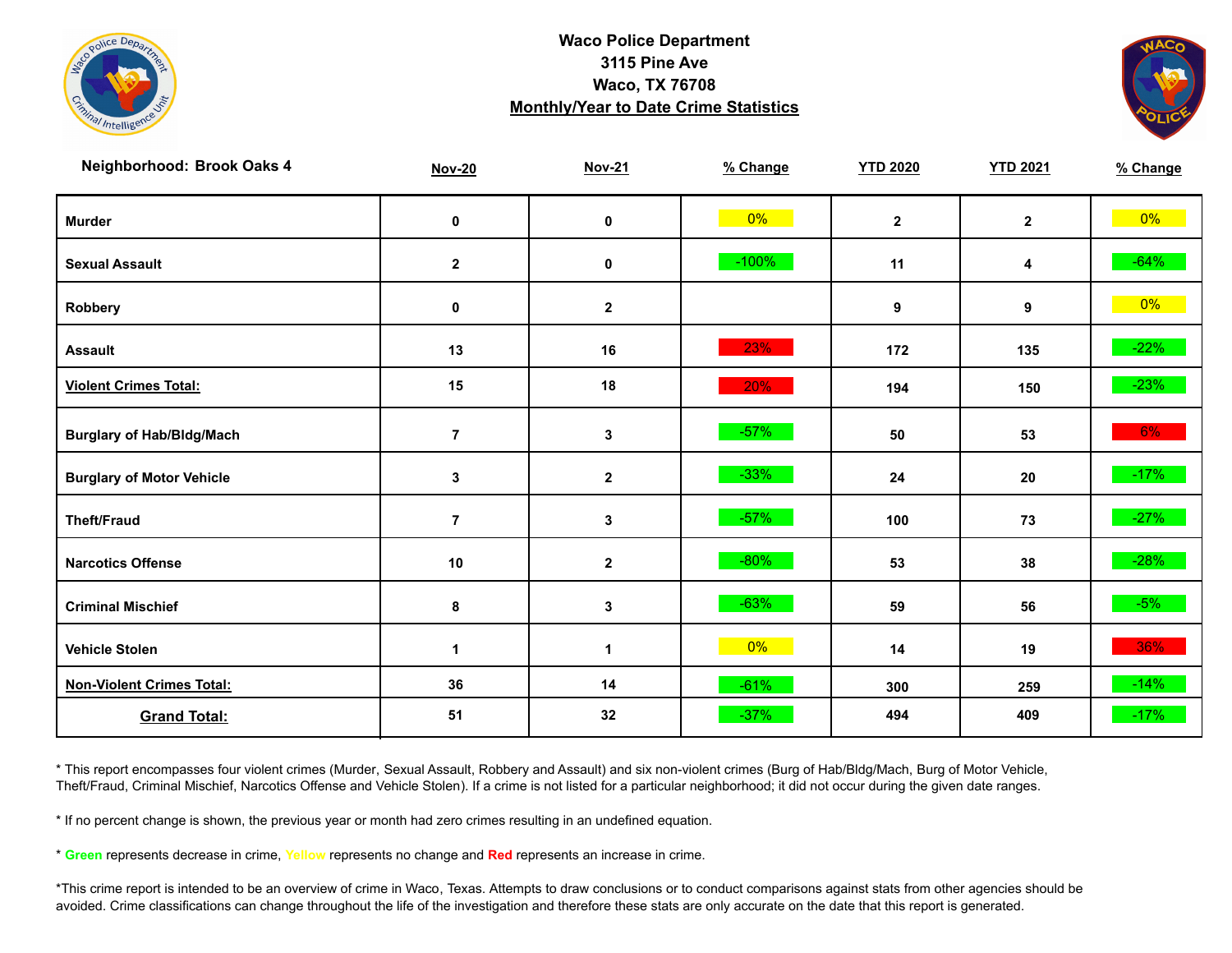



| Neighborhood: Brookview 3,4      | <b>Nov-20</b>        | <b>Nov-21</b>    | % Change | <b>YTD 2020</b> | <b>YTD 2021</b> | % Change |
|----------------------------------|----------------------|------------------|----------|-----------------|-----------------|----------|
| <b>Murder</b>                    | $\pmb{0}$            | $\pmb{0}$        | $0\%$    | $\mathbf{2}$    | $\mathbf{1}$    | $-50\%$  |
| <b>Sexual Assault</b>            | 0                    | 1                |          | $\mathbf{2}$    | 3               | 50%      |
| Robbery                          | 0                    | 1                |          | $\overline{7}$  | 4               | $-43%$   |
| <b>Assault</b>                   | 6                    | 3                | $-50%$   | 80              | 88              | 10%      |
| <b>Violent Crimes Total:</b>     | 6                    | 5                | $-17%$   | 91              | 96              | 5%       |
| <b>Burglary of Hab/Bldg/Mach</b> | $\mathbf 3$          | $\mathbf{1}$     | $-67%$   | 23              | 29              | 26%      |
| <b>Burglary of Motor Vehicle</b> | 4                    | $\mathbf{2}$     | $-50%$   | 33              | 29              | $-12%$   |
| <b>Theft/Fraud</b>               | 9                    | 8                | $-11%$   | 77              | 62              | $-19%$   |
| <b>Narcotics Offense</b>         | $\blacktriangleleft$ | $\boldsymbol{2}$ | 100%     | 30              | 30              | $0\%$    |
| <b>Criminal Mischief</b>         | 4                    | $\overline{7}$   | 75%      | 36              | 39              | 8%       |
| <b>Vehicle Stolen</b>            | 4                    | $\mathbf 2$      | $-50%$   | 13              | 13              | $0\%$    |
| <b>Non-Violent Crimes Total:</b> | 25                   | 22               | $-12%$   | 212             | 202             | $-5%$    |
| <b>Grand Total:</b>              | 31                   | 27               | $-13%$   | 303             | 298             | $-2%$    |

\* This report encompasses four violent crimes (Murder, Sexual Assault, Robbery and Assault) and six non-violent crimes (Burg of Hab/Bldg/Mach, Burg of Motor Vehicle, Theft/Fraud, Criminal Mischief, Narcotics Offense and Vehicle Stolen). If a crime is not listed for a particular neighborhood; it did not occur during the given date ranges.

\* If no percent change is shown, the previous year or month had zero crimes resulting in an undefined equation.

\* **Green** represents decrease in crime, **Yellow** represents no change and **Red** represents an increase in crime.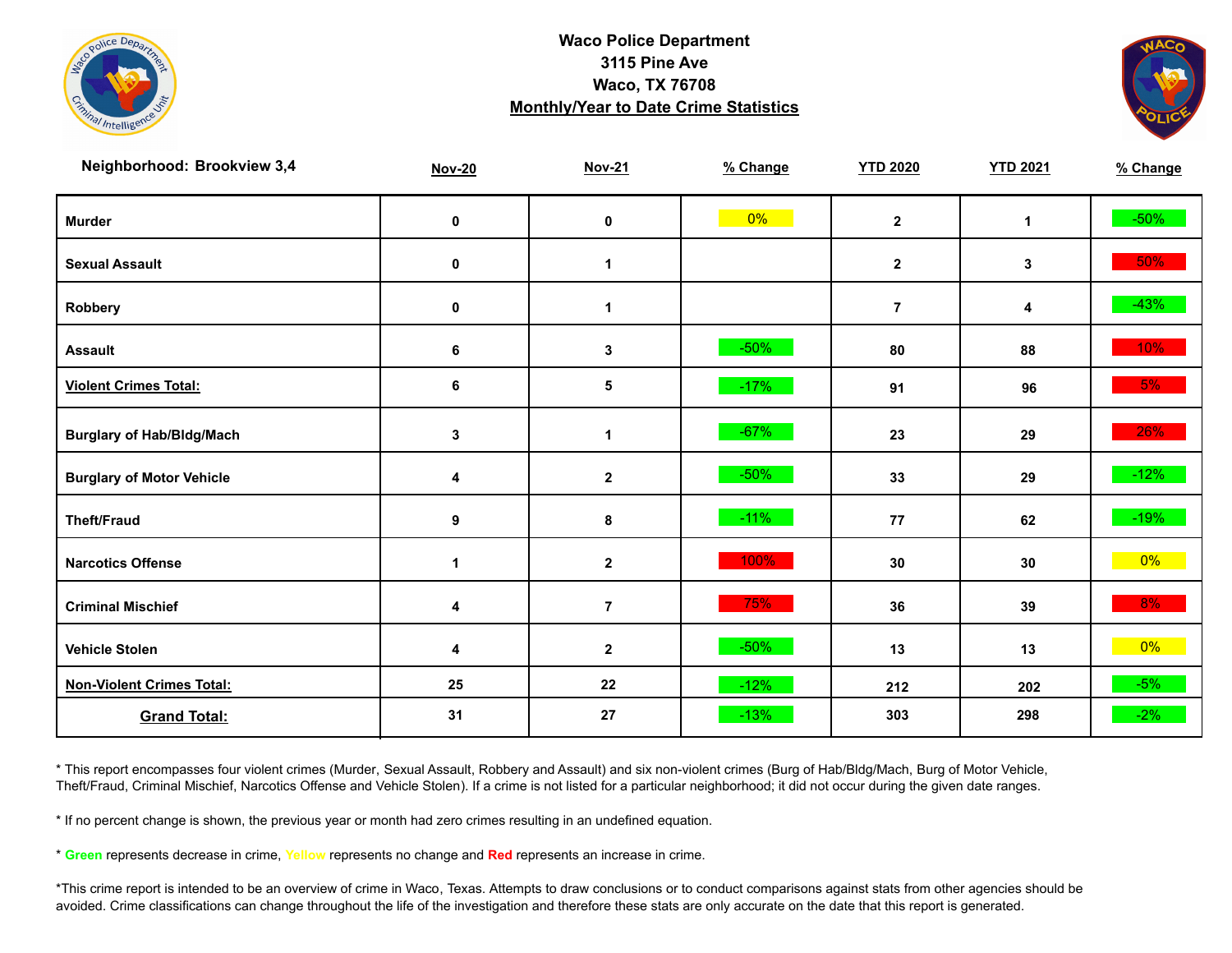



| Neighborhood: Carver 1           | <b>Nov-20</b>  | <b>Nov-21</b>  | % Change | <b>YTD 2020</b> | <b>YTD 2021</b> | % Change |
|----------------------------------|----------------|----------------|----------|-----------------|-----------------|----------|
| <b>Murder</b>                    | $\mathbf 1$    | $\mathbf 0$    | $-100%$  | $\mathbf{2}$    | $\overline{2}$  | $0\%$    |
| <b>Sexual Assault</b>            | 3              | 1              | $-67%$   | 17              | 6               | $-65%$   |
| Robbery                          | $\mathbf 1$    | $\mathbf 1$    | $0\%$    | 9               | 11              | 22%      |
| <b>Assault</b>                   | 12             | 23             | 92%      | 210             | 209             | $0\%$    |
| <b>Violent Crimes Total:</b>     | 17             | 25             | 47%      | 238             | 228             | $-4\%$   |
| <b>Burglary of Hab/Bldg/Mach</b> | 12             | $\mathbf{3}$   | $-75%$   | 63              | 48              | $-24%$   |
| <b>Burglary of Motor Vehicle</b> | $\overline{7}$ | 13             | 86%      | 35              | 56              | 60%      |
| <b>Theft/Fraud</b>               | $\overline{7}$ | 6              | $-14%$   | 86              | 100             | 16%      |
| <b>Narcotics Offense</b>         | 6              | $\mathbf{3}$   | $-50%$   | 83              | 51              | $-39\%$  |
| <b>Criminal Mischief</b>         | $\overline{7}$ | $\overline{7}$ | $0\%$    | 84              | 82              | $-2\%$   |
| <b>Vehicle Stolen</b>            | $\mathbf 2$    | $\mathbf{2}$   | $0\%$    | 21              | 16              | $-24%$   |
| <b>Non-Violent Crimes Total:</b> | 41             | 34             | $-17%$   | 372             | 353             | $-5%$    |
| <b>Grand Total:</b>              | 58             | 59             | 2%       | 610             | 581             | $-5%$    |

\* This report encompasses four violent crimes (Murder, Sexual Assault, Robbery and Assault) and six non-violent crimes (Burg of Hab/Bldg/Mach, Burg of Motor Vehicle, Theft/Fraud, Criminal Mischief, Narcotics Offense and Vehicle Stolen). If a crime is not listed for a particular neighborhood; it did not occur during the given date ranges.

\* If no percent change is shown, the previous year or month had zero crimes resulting in an undefined equation.

\* **Green** represents decrease in crime, **Yellow** represents no change and **Red** represents an increase in crime.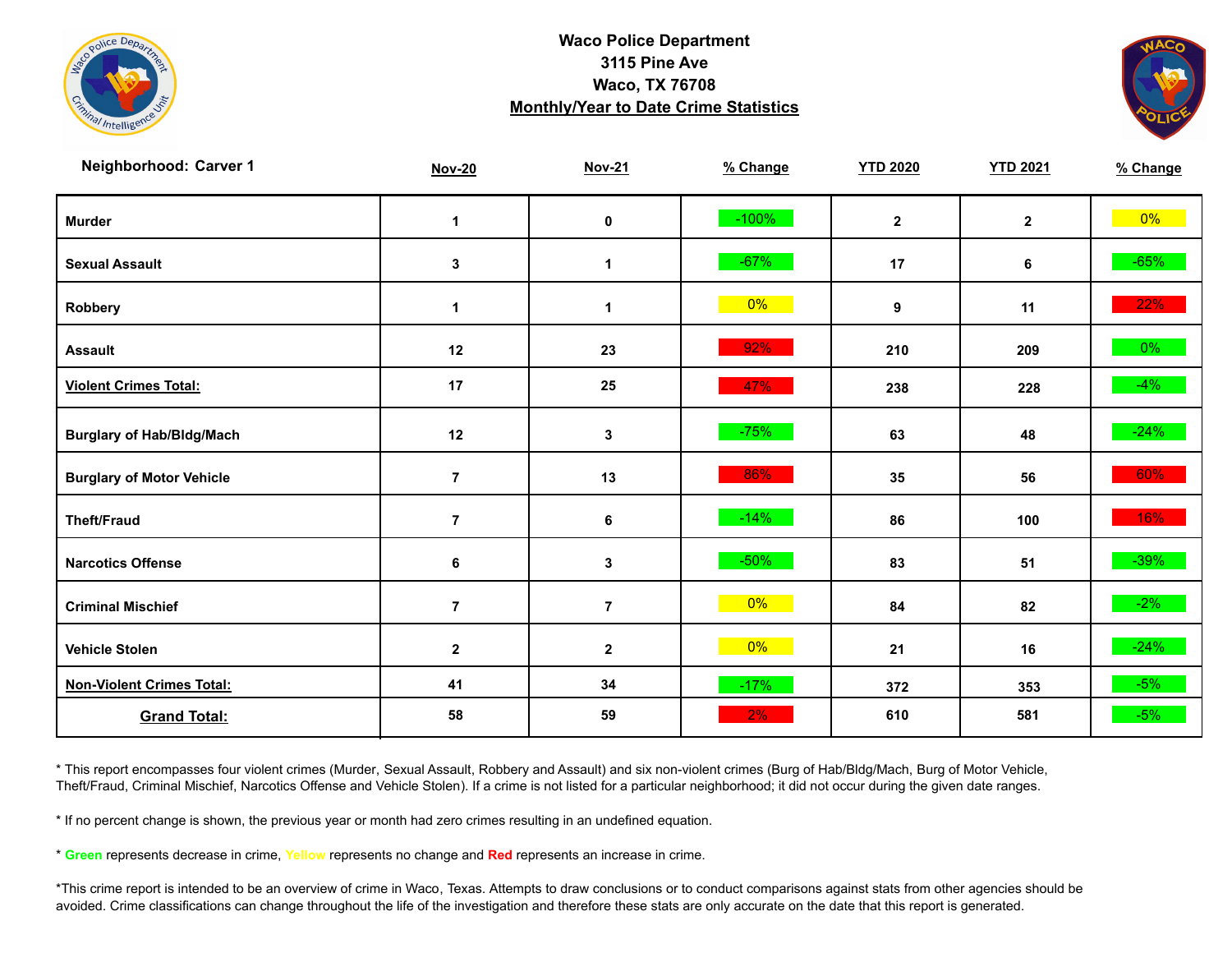



| Neighborhood: Cedar Ridge 1,5    | <b>Nov-20</b>        | <b>Nov-21</b>        | % Change | <b>YTD 2020</b> | <b>YTD 2021</b> | % Change |
|----------------------------------|----------------------|----------------------|----------|-----------------|-----------------|----------|
| <b>Murder</b>                    | $\pmb{0}$            | $\mathbf 0$          | $0\%$    | $\mathbf{1}$    | $\mathbf 0$     | $-100%$  |
| <b>Sexual Assault</b>            | $\blacktriangleleft$ | 0                    | $-100%$  | 4               | 3               | $-25%$   |
| Robbery                          | 0                    | 0                    | 0%       | 0               | $\mathbf 1$     |          |
| <b>Assault</b>                   | 4                    | $\sqrt{5}$           | 25%      | 49              | 38              | $-22%$   |
| <b>Violent Crimes Total:</b>     | 5                    | 5                    | $0\%$    | 54              | 42              | $-22%$   |
| <b>Burglary of Hab/Bldg/Mach</b> | $\mathbf{2}$         | 3                    | 50%      | 11              | 11              | $0\%$    |
| <b>Burglary of Motor Vehicle</b> | 0                    | 11                   |          | 25              | 42              | 68%      |
| <b>Theft/Fraud</b>               | 3                    | 6                    | 100%     | 46              | 52              | 13%      |
| <b>Narcotics Offense</b>         | -1                   | $\boldsymbol{2}$     | 100%     | 11              | $\overline{7}$  | $-36\%$  |
| <b>Criminal Mischief</b>         | -1                   | $\blacktriangleleft$ | $0\%$    | 22              | 15              | $-32%$   |
| <b>Vehicle Stolen</b>            | $\mathbf{1}$         | $\pmb{0}$            | $-100%$  | 14              | 5               | $-64%$   |
| <b>Non-Violent Crimes Total:</b> | 8                    | 23                   | 188%     | 129             | 132             | 2%       |
| <b>Grand Total:</b>              | 13                   | 28                   | 115%     | 183             | 174             | $-5%$    |

\* This report encompasses four violent crimes (Murder, Sexual Assault, Robbery and Assault) and six non-violent crimes (Burg of Hab/Bldg/Mach, Burg of Motor Vehicle, Theft/Fraud, Criminal Mischief, Narcotics Offense and Vehicle Stolen). If a crime is not listed for a particular neighborhood; it did not occur during the given date ranges.

\* If no percent change is shown, the previous year or month had zero crimes resulting in an undefined equation.

\* **Green** represents decrease in crime, **Yellow** represents no change and **Red** represents an increase in crime.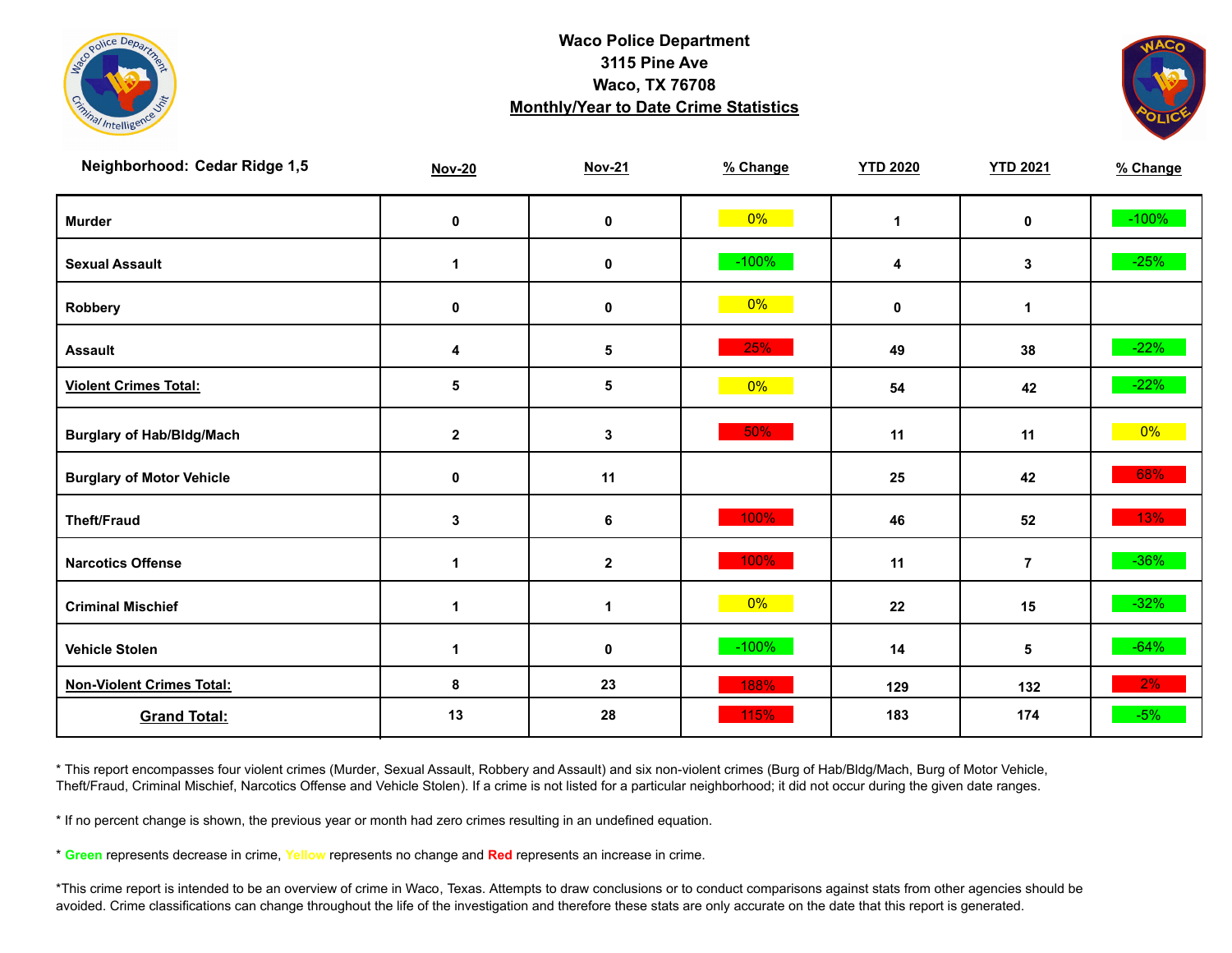



| <b>Neighborhood: China Spring 5</b> | <b>Nov-20</b>        | <b>Nov-21</b> | % Change | <b>YTD 2020</b> | <b>YTD 2021</b> | % Change |
|-------------------------------------|----------------------|---------------|----------|-----------------|-----------------|----------|
| <b>Sexual Assault</b>               | 0                    | $\mathbf{2}$  |          | 5               | 5               | $0\%$    |
| Robbery                             | 0                    | 0             | $0\%$    | 0               | 1               |          |
| <b>Assault</b>                      | $\blacktriangleleft$ | $\sqrt{5}$    | 400%     | 46              | 47              | $2\%$    |
| <b>Violent Crimes Total:</b>        | 1                    | $\bf 7$       | 600%     | 51              | 53              | $4\%$    |
| <b>Burglary of Hab/Bldg/Mach</b>    | $\mathbf 1$          | $\mathbf 3$   | 200%     | 18              | 15              | $-17%$   |
| <b>Burglary of Motor Vehicle</b>    | 6                    | 1             | $-83%$   | 31              | 18              | $-42%$   |
| <b>Theft/Fraud</b>                  | 5                    | $\mathbf{2}$  | $-60%$   | 37              | 32              | $-14%$   |
| <b>Narcotics Offense</b>            | 1                    | $\pmb{0}$     | $-100%$  | 5               | $\mathbf{2}$    | $-60%$   |
| <b>Criminal Mischief</b>            | $\mathbf 1$          | $\mathbf{2}$  | 100%     | 11              | 18              | 64%      |
| <b>Vehicle Stolen</b>               | $\mathbf 0$          | $\pmb{0}$     | $0\%$    | 8               | 8               | $0\%$    |
| <b>Non-Violent Crimes Total:</b>    | 14                   | 8             | $-43%$   | 110             | 93              | $-15%$   |
| <b>Grand Total:</b>                 | 15                   | 15            | 0%       | 161             | 146             | $-9%$    |

\* This report encompasses four violent crimes (Murder, Sexual Assault, Robbery and Assault) and six non-violent crimes (Burg of Hab/Bldg/Mach, Burg of Motor Vehicle, Theft/Fraud, Criminal Mischief, Narcotics Offense and Vehicle Stolen). If a crime is not listed for a particular neighborhood; it did not occur during the given date ranges.

\* If no percent change is shown, the previous year or month had zero crimes resulting in an undefined equation.

\* **Green** represents decrease in crime, **Yellow** represents no change and **Red** represents an increase in crime.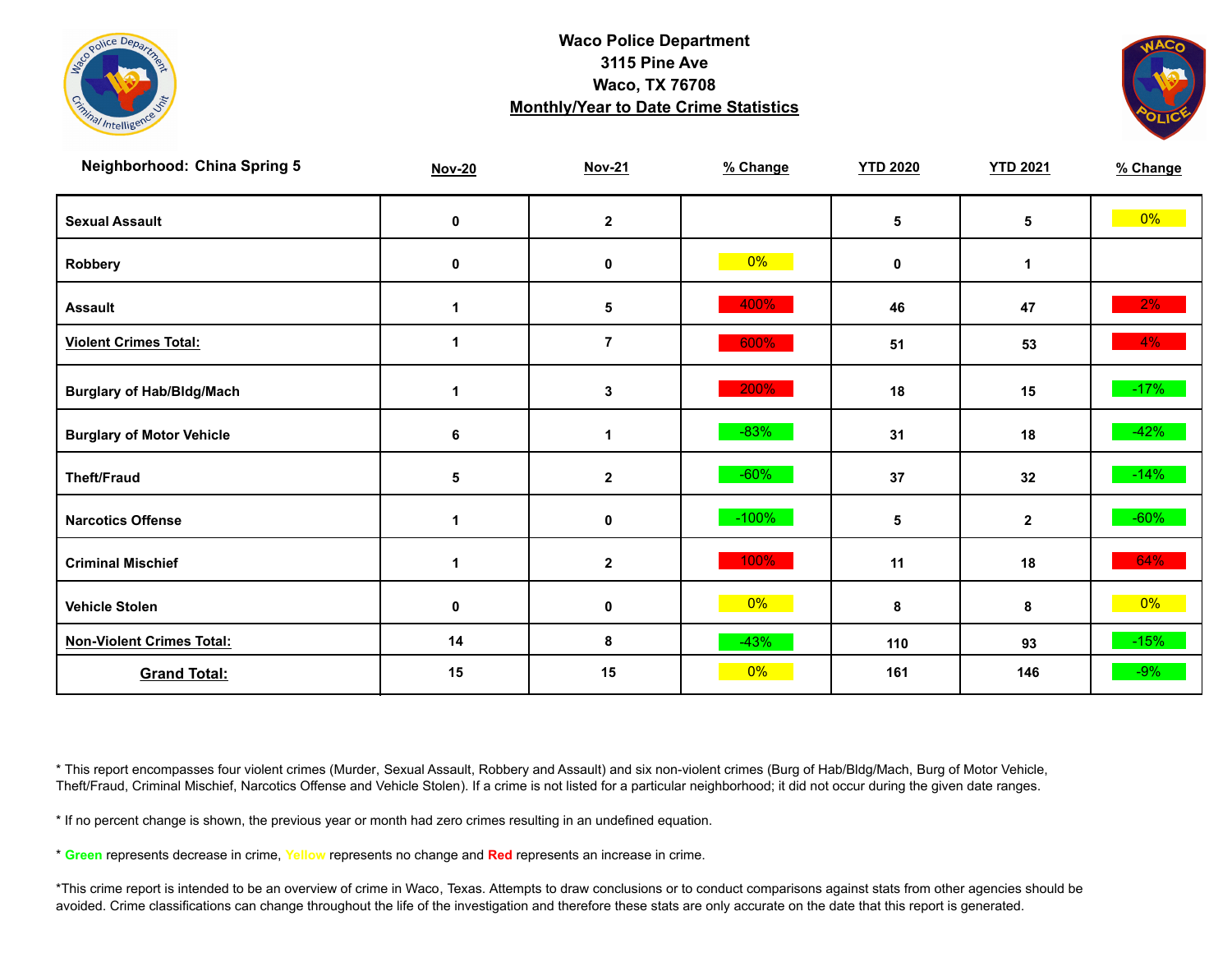



| Neighborhood: Dean Highland 4,5  | <b>Nov-20</b>    | <b>Nov-21</b> | % Change | <b>YTD 2020</b> | <b>YTD 2021</b> | % Change |
|----------------------------------|------------------|---------------|----------|-----------------|-----------------|----------|
| <b>Murder</b>                    | $\pmb{0}$        | $\pmb{0}$     | $0\%$    | $\mathbf{1}$    | $\mathbf 0$     | $-100%$  |
| <b>Sexual Assault</b>            | 1                | $\pmb{0}$     | $-100%$  | 27              | 17              | $-37%$   |
| Robbery                          | $\mathbf{2}$     | 1             | $-50%$   | 3               | 5               | 67%      |
| <b>Assault</b>                   | $\overline{7}$   | 5             | $-29%$   | 72              | 104             | 44%      |
| <b>Violent Crimes Total:</b>     | 10               | 6             | $-40%$   | 103             | 126             | 22%      |
| <b>Burglary of Hab/Bldg/Mach</b> | 4                | $\mathbf 2$   | $-50%$   | 30              | 23              | $-23%$   |
| <b>Burglary of Motor Vehicle</b> | 0                | 0             | $0\%$    | 22              | 23              | 5%       |
| <b>Theft/Fraud</b>               | 5                | 4             | $-20%$   | 37              | 60              | 62%      |
| <b>Narcotics Offense</b>         | $\pmb{0}$        | $\pmb{0}$     | $0\%$    | 17              | 11              | $-35%$   |
| <b>Criminal Mischief</b>         | $\mathbf{2}$     | 0             | $-100%$  | 28              | 24              | $-14%$   |
| <b>Vehicle Stolen</b>            | $\boldsymbol{2}$ | $\pmb{0}$     | $-100%$  | 12              | 9               | $-25%$   |
| <b>Non-Violent Crimes Total:</b> | 13               | 6             | $-54%$   | 146             | 150             | 3%       |
| <b>Grand Total:</b>              | 23               | 12            | $-48%$   | 249             | 276             | 11%      |

\* This report encompasses four violent crimes (Murder, Sexual Assault, Robbery and Assault) and six non-violent crimes (Burg of Hab/Bldg/Mach, Burg of Motor Vehicle, Theft/Fraud, Criminal Mischief, Narcotics Offense and Vehicle Stolen). If a crime is not listed for a particular neighborhood; it did not occur during the given date ranges.

\* If no percent change is shown, the previous year or month had zero crimes resulting in an undefined equation.

\* **Green** represents decrease in crime, **Yellow** represents no change and **Red** represents an increase in crime.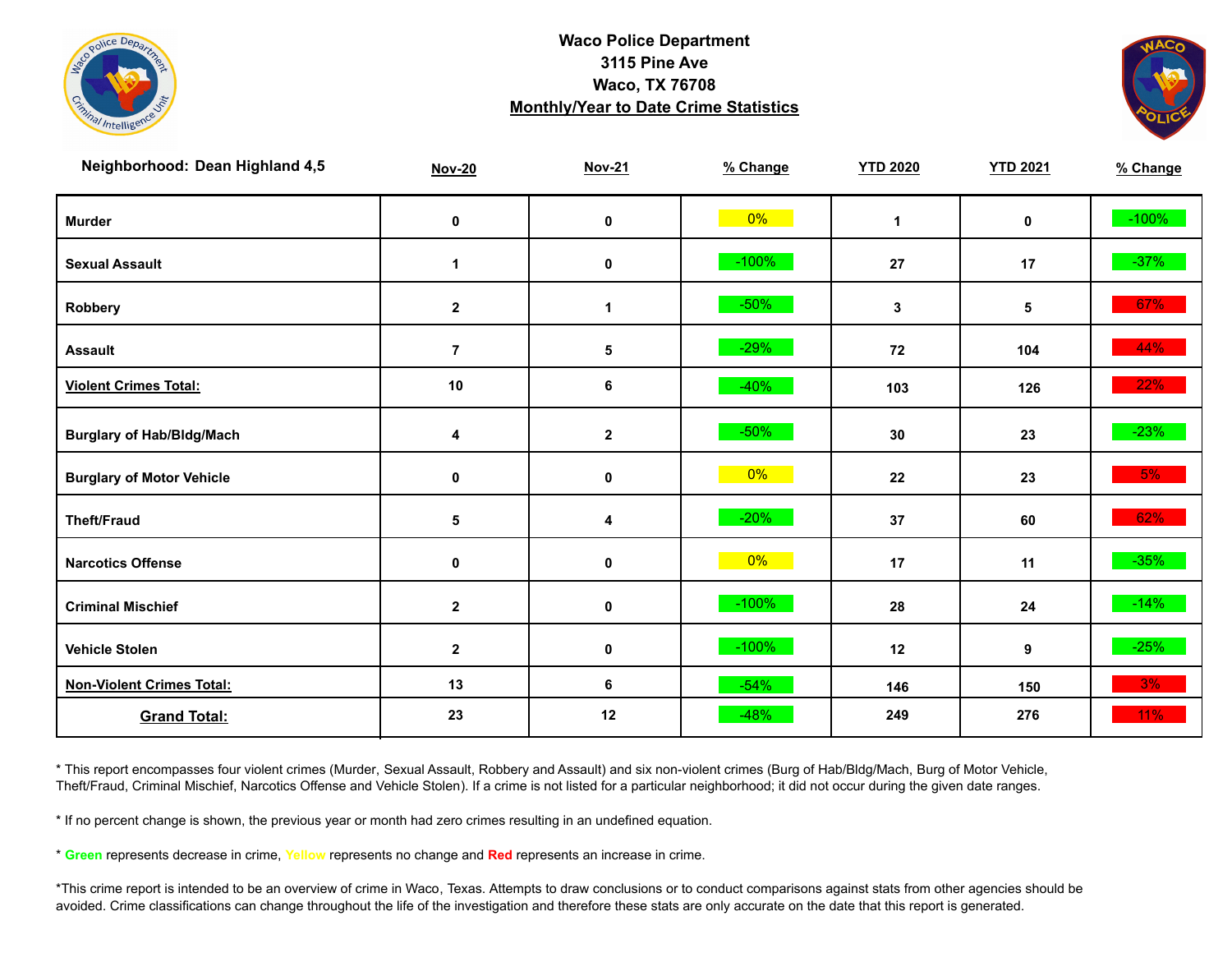



| Neighborhood: Downtown (Brazos) 2,4 | <b>Nov-20</b>    | <b>Nov-21</b>    | % Change | <b>YTD 2020</b> | <b>YTD 2021</b> | % Change |
|-------------------------------------|------------------|------------------|----------|-----------------|-----------------|----------|
| <b>Murder</b>                       | $\pmb{0}$        | $\mathbf 0$      | $0\%$    | $\mathbf{1}$    | $\mathbf{2}$    | 100%     |
| <b>Sexual Assault</b>               | $\mathbf 1$      | $\mathbf 1$      | $0\%$    | 21              | 8               | $-62%$   |
| Robbery                             | 3                | 1                | $-67%$   | 10              | 13              | $30\%$   |
| <b>Assault</b>                      | 14               | 11               | $-21%$   | 170             | 152             | $-11\%$  |
| <b>Violent Crimes Total:</b>        | 18               | 13               | $-28%$   | 202             | 175             | $-13%$   |
| <b>Burglary of Hab/Bldg/Mach</b>    | $\overline{7}$   | $\boldsymbol{9}$ | 29%      | 53              | 63              | 19%      |
| <b>Burglary of Motor Vehicle</b>    | $\boldsymbol{9}$ | 4                | $-56%$   | 98              | 42              | $-57\%$  |
| <b>Theft/Fraud</b>                  | 15               | 6                | $-60%$   | 130             | 129             | $-1\%$   |
| <b>Narcotics Offense</b>            | 6                | 5                | $-17%$   | 58              | 90              | 55%      |
| <b>Criminal Mischief</b>            | 18               | 11               | $-39%$   | 77              | 94              | 22%      |
| <b>Vehicle Stolen</b>               | 4                | $\mathbf 2$      | $-50%$   | 27              | 27              | $0\%$    |
| <b>Non-Violent Crimes Total:</b>    | 59               | 37               | $-37%$   | 443             | 445             | $0\%$    |
| <b>Grand Total:</b>                 | 77               | 50               | $-35%$   | 645             | 620             | $-4%$    |

\* This report encompasses four violent crimes (Murder, Sexual Assault, Robbery and Assault) and six non-violent crimes (Burg of Hab/Bldg/Mach, Burg of Motor Vehicle, Theft/Fraud, Criminal Mischief, Narcotics Offense and Vehicle Stolen). If a crime is not listed for a particular neighborhood; it did not occur during the given date ranges.

\* If no percent change is shown, the previous year or month had zero crimes resulting in an undefined equation.

\* **Green** represents decrease in crime, **Yellow** represents no change and **Red** represents an increase in crime.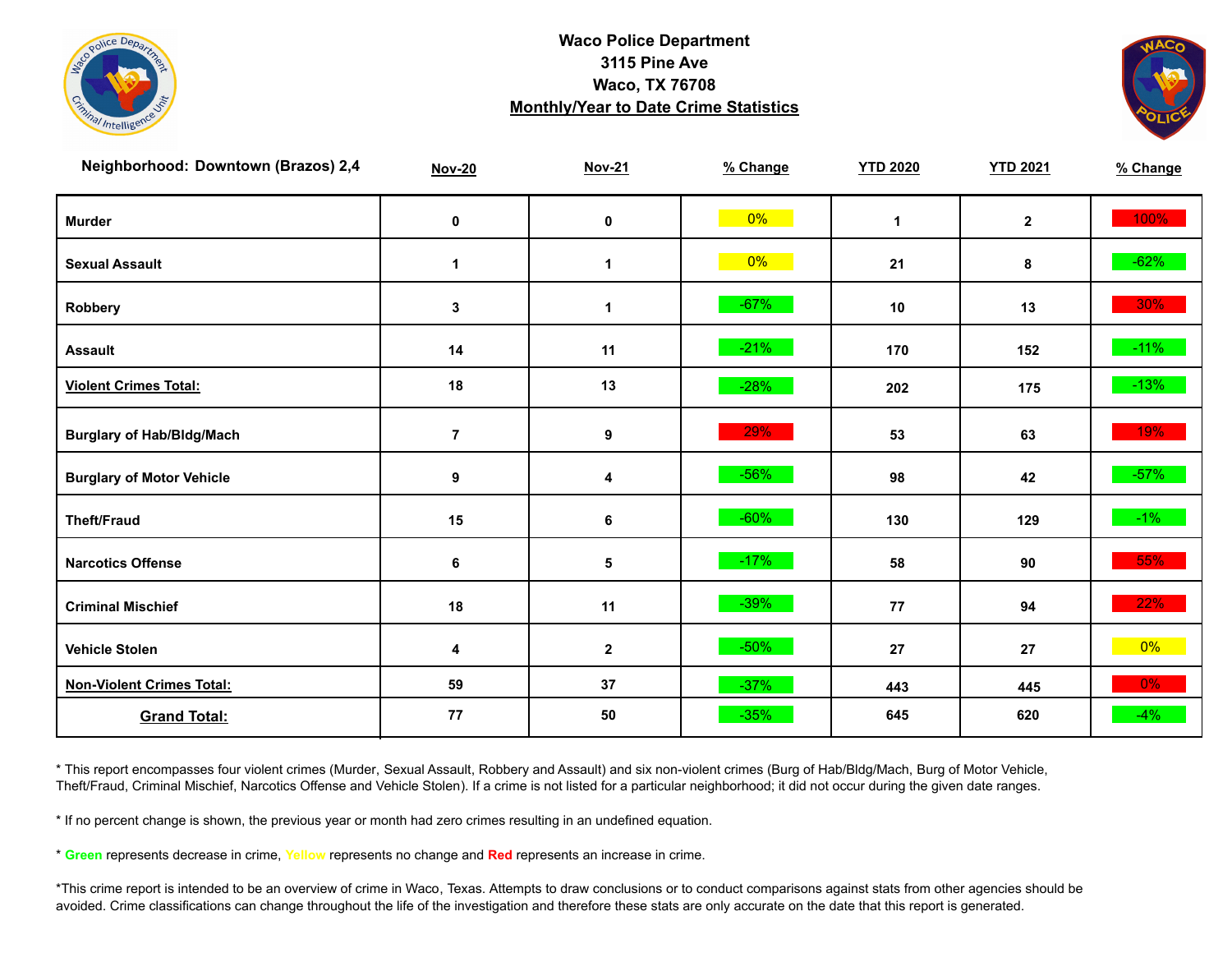



| <b>Neighborhood: Heart of Texas 5</b> | <b>Nov-20</b>    | <b>Nov-21</b>    | % Change | <b>YTD 2020</b> | <b>YTD 2021</b> | % Change |
|---------------------------------------|------------------|------------------|----------|-----------------|-----------------|----------|
| <b>Murder</b>                         | $\pmb{0}$        | $\mathbf 0$      | $0\%$    | $\mathbf{1}$    | $\mathbf 0$     | $-100%$  |
| <b>Sexual Assault</b>                 | $\mathbf{1}$     | $\pmb{0}$        | $-100%$  | 6               | 6               | $0\%$    |
| Robbery                               | $\mathbf{2}$     | 0                | $-100%$  | 8               | $\mathbf{2}$    | $-75%$   |
| <b>Assault</b>                        | 5                | 3                | $-40%$   | 95              | 98              | 3%       |
| <b>Violent Crimes Total:</b>          | 8                | $\mathbf 3$      | $-63%$   | 110             | 106             | $-4%$    |
| <b>Burglary of Hab/Bldg/Mach</b>      | $\mathbf 3$      | $\mathbf{1}$     | $-67%$   | 39              | 26              | $-33%$   |
| <b>Burglary of Motor Vehicle</b>      | $\mathbf 2$      | 3                | 50%      | 33              | 25              | $-24%$   |
| <b>Theft/Fraud</b>                    | 11               | 13               | 18%      | 135             | 109             | $-19%$   |
| <b>Narcotics Offense</b>              | $\pmb{0}$        | $\boldsymbol{2}$ |          | 29              | 18              | $-38%$   |
| <b>Criminal Mischief</b>              | $\mathbf{2}$     | 5                | 150%     | 41              | 43              | 5%       |
| <b>Vehicle Stolen</b>                 | $\boldsymbol{2}$ | $\mathbf 2$      | $0\%$    | 24              | 17              | $-29%$   |
| <b>Non-Violent Crimes Total:</b>      | 20               | 26               | 30%      | 301             | 238             | $-21%$   |
| <b>Grand Total:</b>                   | 28               | 29               | 4%       | 411             | 344             | $-16%$   |

\* This report encompasses four violent crimes (Murder, Sexual Assault, Robbery and Assault) and six non-violent crimes (Burg of Hab/Bldg/Mach, Burg of Motor Vehicle, Theft/Fraud, Criminal Mischief, Narcotics Offense and Vehicle Stolen). If a crime is not listed for a particular neighborhood; it did not occur during the given date ranges.

\* If no percent change is shown, the previous year or month had zero crimes resulting in an undefined equation.

\* **Green** represents decrease in crime, **Yellow** represents no change and **Red** represents an increase in crime.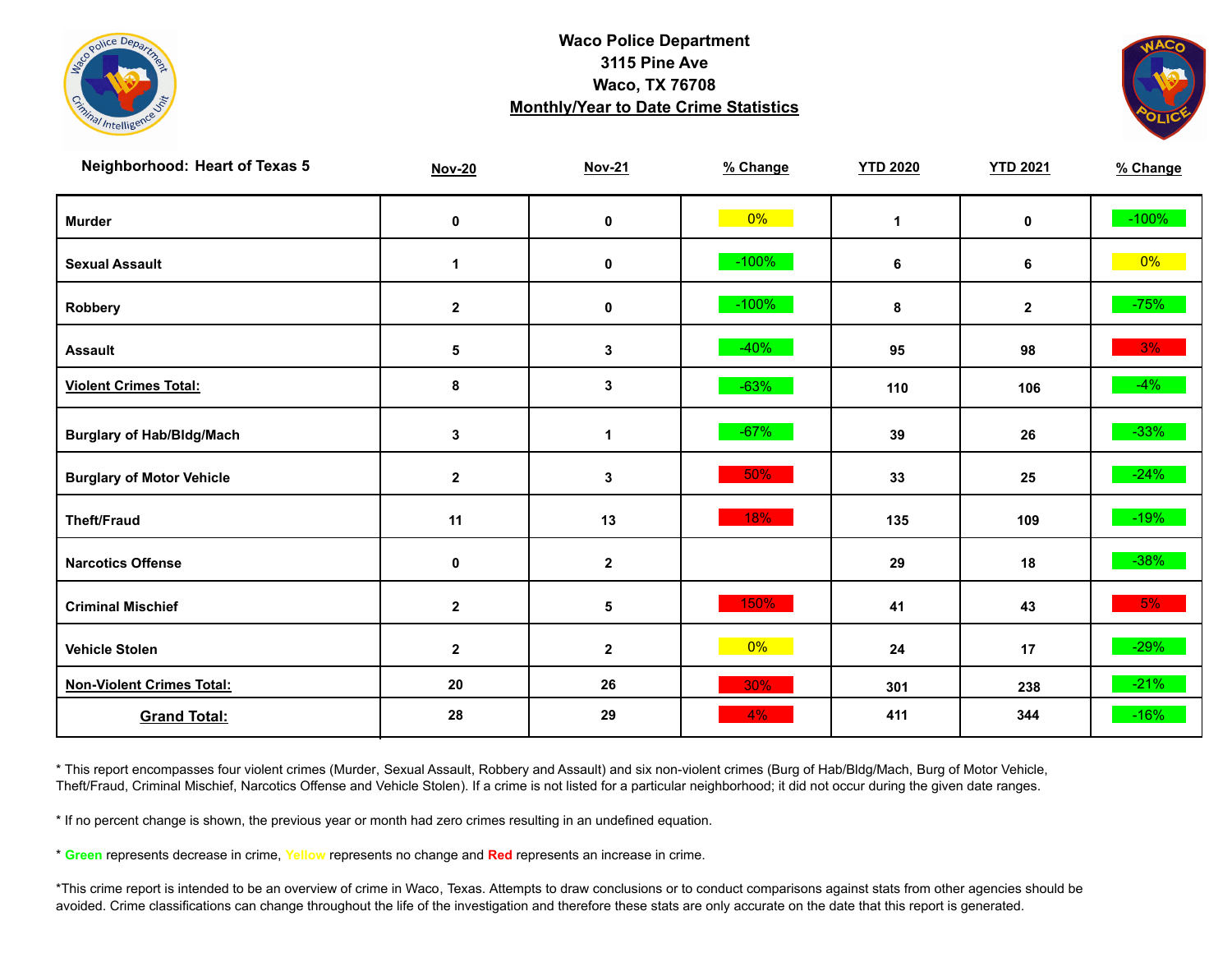



| Neighborhood: Hwy 84 Corridor 5  | <b>Nov-20</b> | <b>Nov-21</b> | % Change | <b>YTD 2020</b> | <b>YTD 2021</b> | % Change |
|----------------------------------|---------------|---------------|----------|-----------------|-----------------|----------|
| <b>Sexual Assault</b>            | 0             | 0             | $0\%$    | $\mathbf{0}$    | $\mathbf{2}$    |          |
| <b>Assault</b>                   | 3             | $\mathbf 0$   | $-100%$  | 12              | 8               | $-33%$   |
| <b>Violent Crimes Total:</b>     | 3             | 0             | $-100%$  | 12              | 10              | $-17%$   |
| <b>Burglary of Hab/Bldg/Mach</b> | 0             | $\mathbf{2}$  |          | 11              | 6               | $-45%$   |
| <b>Burglary of Motor Vehicle</b> |               | $\mathbf{2}$  | 100%     | 31              | 8               | $-74%$   |
| <b>Theft/Fraud</b>               | 0             | 1             |          | 26              | 15              | $-42%$   |
| <b>Narcotics Offense</b>         | 0             | 0             | 0%       | 3               | 0               | $-100%$  |
| <b>Criminal Mischief</b>         | 0             | 0             | $0\%$    | 3               | $\mathbf 1$     | $-67%$   |
| <b>Vehicle Stolen</b>            | $\mathbf 0$   | 0             | $0\%$    | $\mathbf{2}$    | 1               | $-50%$   |
| <b>Non-Violent Crimes Total:</b> | п             | 5             | 400%     | 76              | 31              | $-59%$   |
| <b>Grand Total:</b>              |               | 5             | 25%      | 88              | 41              | $-53%$   |

\* This report encompasses four violent crimes (Murder, Sexual Assault, Robbery and Assault) and six non-violent crimes (Burg of Hab/Bldg/Mach, Burg of Motor Vehicle, Theft/Fraud, Criminal Mischief, Narcotics Offense and Vehicle Stolen). If a crime is not listed for a particular neighborhood; it did not occur during the given date ranges.

\* If no percent change is shown, the previous year or month had zero crimes resulting in an undefined equation.

\* **Green** represents decrease in crime, **Yellow** represents no change and **Red** represents an increase in crime.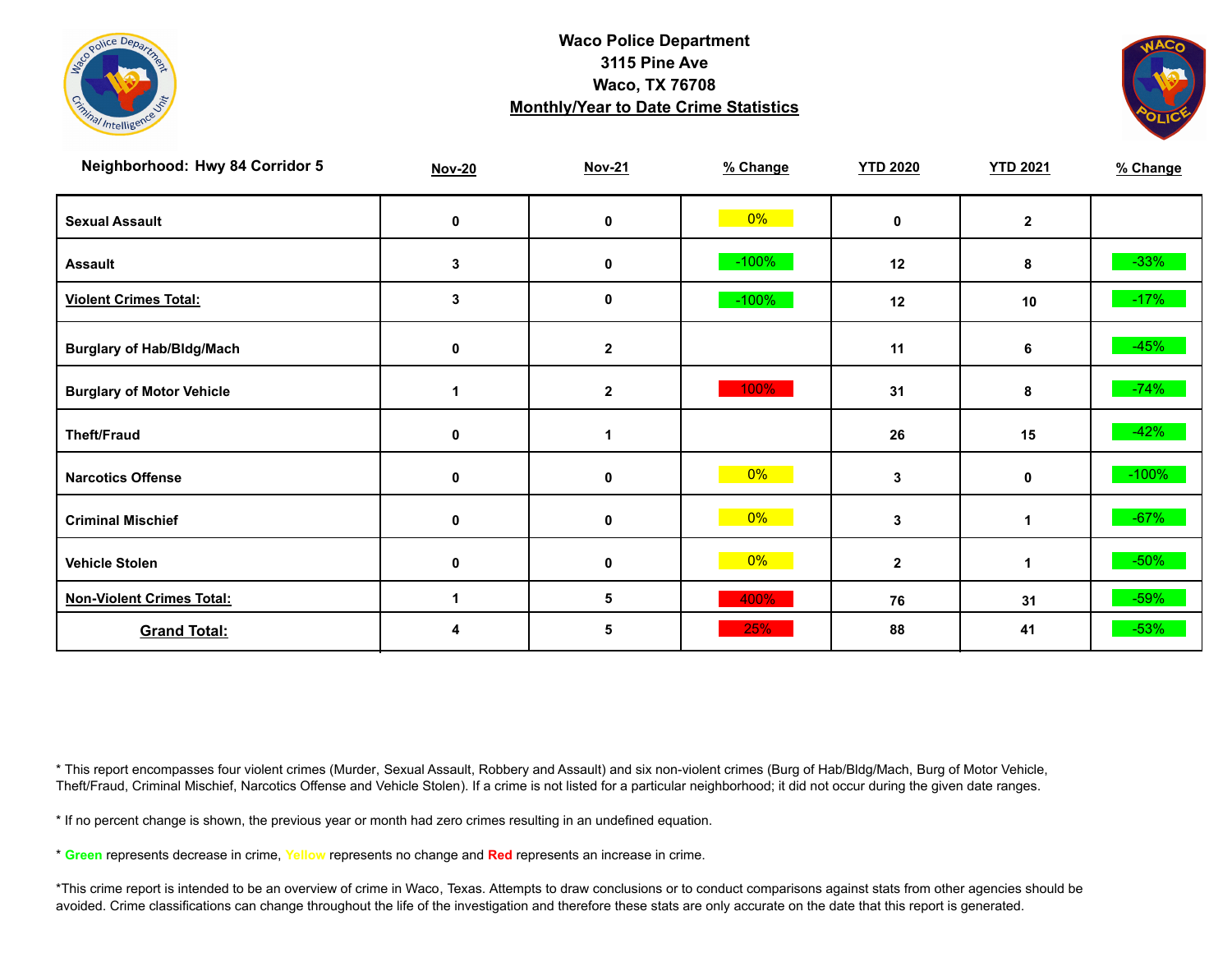



| Neighborhood: Kendrick 2,3       | <b>Nov-20</b>  | <b>Nov-21</b> | % Change | <b>YTD 2020</b> | <b>YTD 2021</b> | % Change |
|----------------------------------|----------------|---------------|----------|-----------------|-----------------|----------|
| <b>Murder</b>                    | $\mathbf 0$    | $\pmb{0}$     | $0\%$    | $\mathbf 0$     | $\mathbf{2}$    |          |
| <b>Sexual Assault</b>            | $\pmb{0}$      | 3             |          | 12              | 15              | 25%      |
| Robbery                          | 1              | 0             | $-100%$  | 9               | 9               | 0%       |
| <b>Assault</b>                   | 12             | 14            | 17%      | 134             | 134             | $0\%$    |
| <b>Violent Crimes Total:</b>     | 13             | 17            | 31%      | 155             | 160             | 3%       |
| <b>Burglary of Hab/Bldg/Mach</b> | $\mathbf{1}$   | $\mathbf{1}$  | $0\%$    | 20              | 23              | 15%      |
| <b>Burglary of Motor Vehicle</b> | $\overline{7}$ | 9             | 29%      | 43              | 90              | 109%     |
| <b>Theft/Fraud</b>               | 9              | 12            | 33%      | 133             | 219             | 65%      |
| <b>Narcotics Offense</b>         | 3              | $\mathbf 3$   | $0\%$    | 37              | 44              | 19%      |
| <b>Criminal Mischief</b>         | 5              | 6             | 20%      | 55              | 59              | $7\%$    |
| <b>Vehicle Stolen</b>            | $\mathbf{2}$   | $\mathbf{2}$  | $0\%$    | 30              | 38              | 27%      |
| <b>Non-Violent Crimes Total:</b> | 27             | 33            | 22%      | 318             | 473             | 49%      |
| <b>Grand Total:</b>              | 40             | 50            | 25%      | 473             | 633             | 34%      |

\* This report encompasses four violent crimes (Murder, Sexual Assault, Robbery and Assault) and six non-violent crimes (Burg of Hab/Bldg/Mach, Burg of Motor Vehicle, Theft/Fraud, Criminal Mischief, Narcotics Offense and Vehicle Stolen). If a crime is not listed for a particular neighborhood; it did not occur during the given date ranges.

\* If no percent change is shown, the previous year or month had zero crimes resulting in an undefined equation.

\* **Green** represents decrease in crime, **Yellow** represents no change and **Red** represents an increase in crime.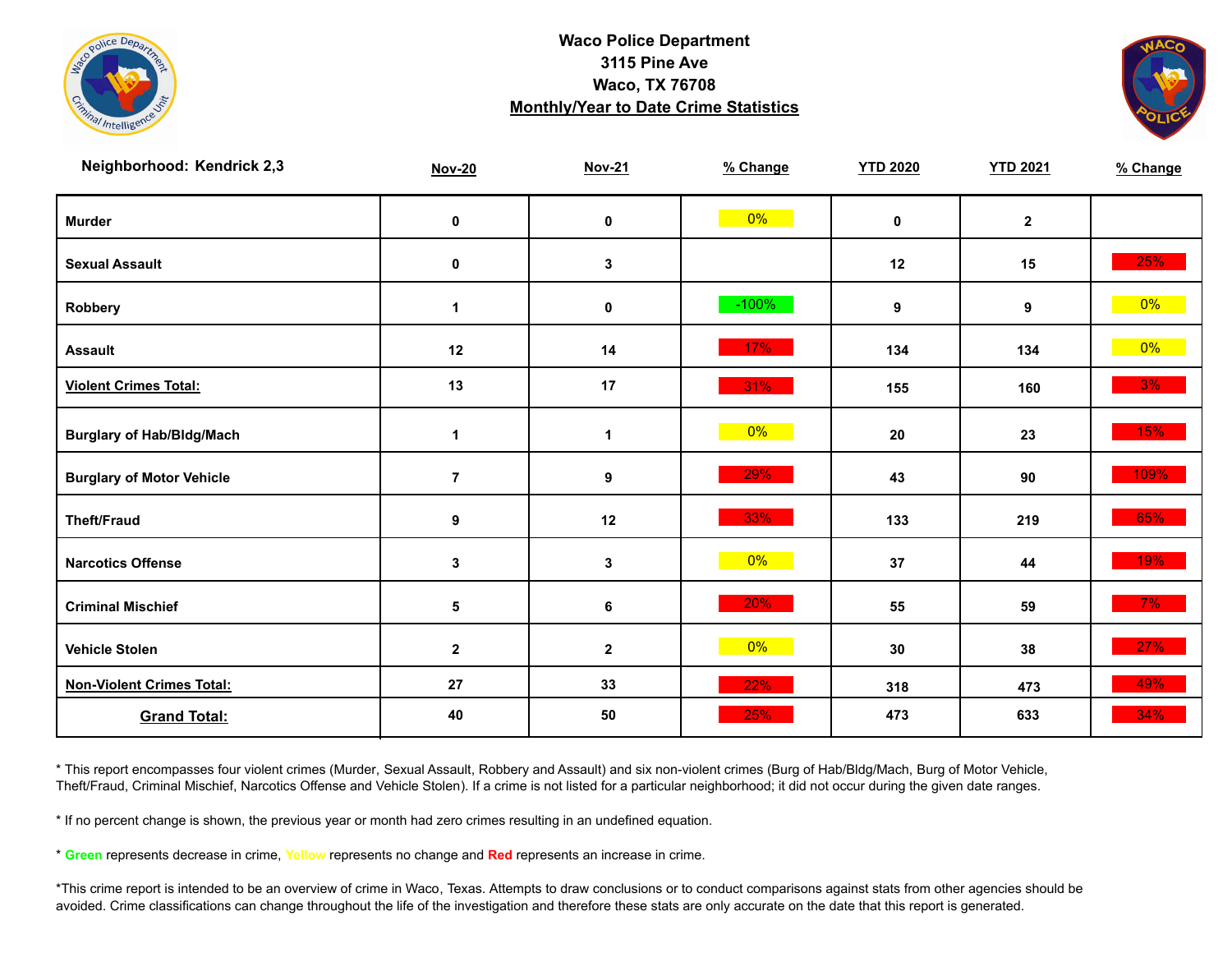



| Neighborhood: Landon Branch 5    | <b>Nov-20</b> | <b>Nov-21</b> | % Change | <b>YTD 2020</b> | <b>YTD 2021</b> | % Change |
|----------------------------------|---------------|---------------|----------|-----------------|-----------------|----------|
| <b>Sexual Assault</b>            | 1             | $\pmb{0}$     | $-100%$  | 4               | 5               | 25%      |
| Robbery                          | 0             | 1             |          | 5               | 3               | $-40%$   |
| <b>Assault</b>                   | $\mathbf{2}$  | 6             | 200%     | 33              | 49              | 48%      |
| <b>Violent Crimes Total:</b>     | 3             | $\bf 7$       | 133%     | 42              | 57              | 36%      |
| <b>Burglary of Hab/Bldg/Mach</b> | 3             | $\pmb{0}$     | $-100%$  | 20              | 16              | $-20%$   |
| <b>Burglary of Motor Vehicle</b> | 5             | 3             | $-40%$   | 44              | 56              | 27%      |
| <b>Theft/Fraud</b>               | 6             | 4             | $-33%$   | 55              | 51              | $-7%$    |
| <b>Narcotics Offense</b>         | $\mathbf{2}$  | $\mathbf{2}$  | $0\%$    | 5               | 15              | 200%     |
| <b>Criminal Mischief</b>         | 3             | 1             | $-67%$   | 14              | 19              | 36%      |
| <b>Vehicle Stolen</b>            | $\pmb{0}$     | 1             |          | 10              | 16              | 60%      |
| <b>Non-Violent Crimes Total:</b> | 19            | 11            | $-42%$   | 148             | 173             | 17%      |
| <b>Grand Total:</b>              | 22            | 18            | $-18%$   | 190             | 230             | 21%      |

\* This report encompasses four violent crimes (Murder, Sexual Assault, Robbery and Assault) and six non-violent crimes (Burg of Hab/Bldg/Mach, Burg of Motor Vehicle, Theft/Fraud, Criminal Mischief, Narcotics Offense and Vehicle Stolen). If a crime is not listed for a particular neighborhood; it did not occur during the given date ranges.

\* If no percent change is shown, the previous year or month had zero crimes resulting in an undefined equation.

\* **Green** represents decrease in crime, **Yellow** represents no change and **Red** represents an increase in crime.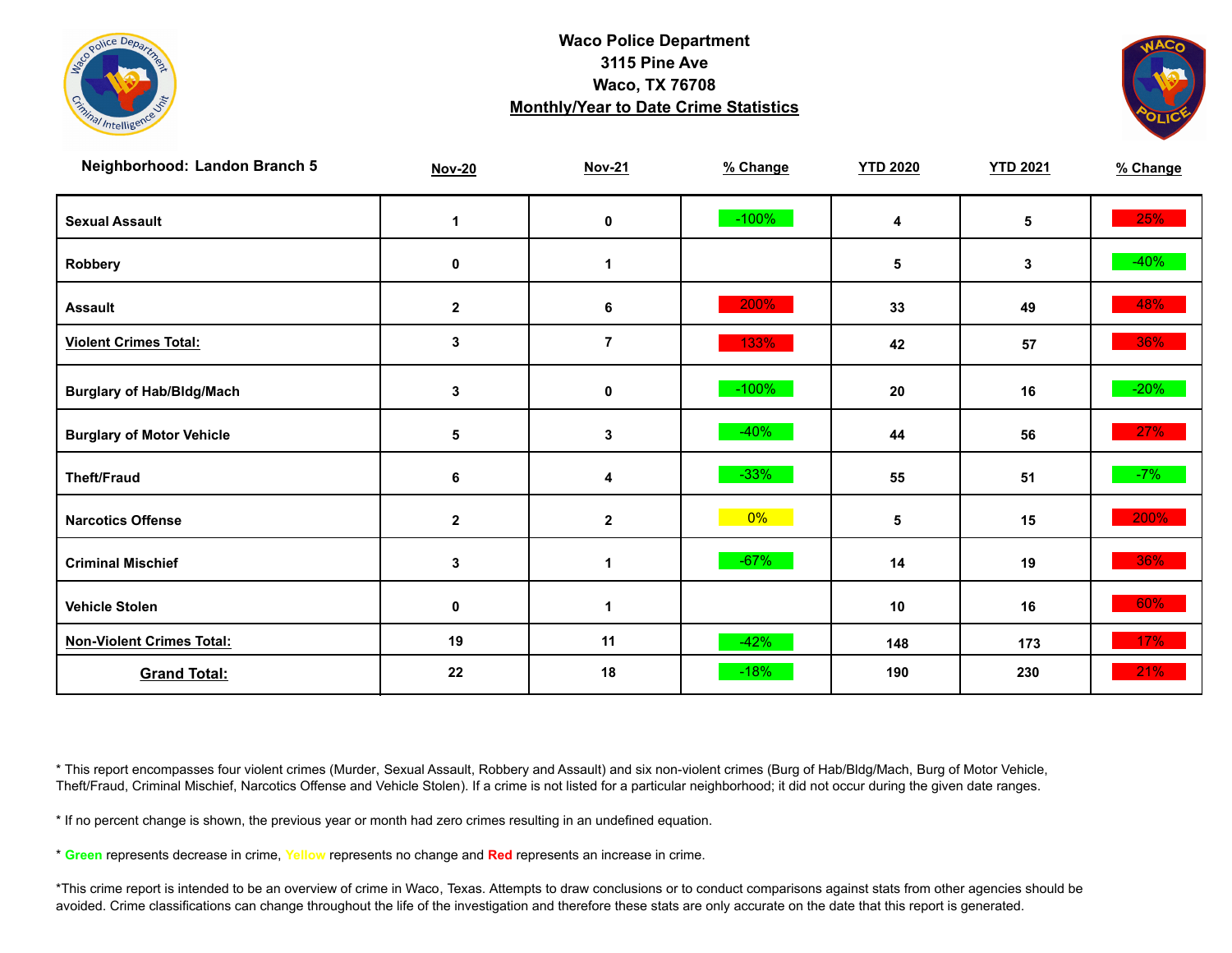



| <b>Neighborhood: Mountainview 5</b> | <b>Nov-20</b>        | <b>Nov-21</b> | % Change | <b>YTD 2020</b> | <b>YTD 2021</b> | % Change |
|-------------------------------------|----------------------|---------------|----------|-----------------|-----------------|----------|
| <b>Sexual Assault</b>               | 0                    | $\pmb{0}$     | $0\%$    | $\mathbf{2}$    | 1               | $-50\%$  |
| Robbery                             | 0                    | 0             | $0\%$    | $\mathbf{2}$    | 1               | $-50\%$  |
| <b>Assault</b>                      | 0                    | $\mathbf{2}$  |          | 13              | 15              | 15%      |
| <b>Violent Crimes Total:</b>        | $\pmb{0}$            | $\mathbf{2}$  | $0\%$    | 17              | 17              | $0\%$    |
| <b>Burglary of Hab/Bldg/Mach</b>    | 3                    | $\pmb{0}$     | $-100\%$ | 6               | 9               | 50%      |
| <b>Burglary of Motor Vehicle</b>    | $\mathbf{2}$         | $\mathbf{2}$  | $0\%$    | 25              | 34              | 36%      |
| <b>Theft/Fraud</b>                  | 4                    | 8             | 100%     | 62              | 70              | 13%      |
| <b>Narcotics Offense</b>            | $\mathbf 2$          | $\pmb{0}$     | $-100%$  | 8               | $10$            | 25%      |
| <b>Criminal Mischief</b>            | $\blacktriangleleft$ | $\pmb{0}$     | $-100%$  | 13              | $\overline{7}$  | $-46%$   |
| <b>Vehicle Stolen</b>               |                      | $\pmb{0}$     | $-100%$  | 8               | 9               | 13%      |
| <b>Non-Violent Crimes Total:</b>    | 13                   | 10            | $-23%$   | 122             | 139             | 14%      |
| <b>Grand Total:</b>                 | 13                   | 12            | $-8%$    | 139             | 156             | 12%      |

\* This report encompasses four violent crimes (Murder, Sexual Assault, Robbery and Assault) and six non-violent crimes (Burg of Hab/Bldg/Mach, Burg of Motor Vehicle, Theft/Fraud, Criminal Mischief, Narcotics Offense and Vehicle Stolen). If a crime is not listed for a particular neighborhood; it did not occur during the given date ranges.

\* If no percent change is shown, the previous year or month had zero crimes resulting in an undefined equation.

\* **Green** represents decrease in crime, **Yellow** represents no change and **Red** represents an increase in crime.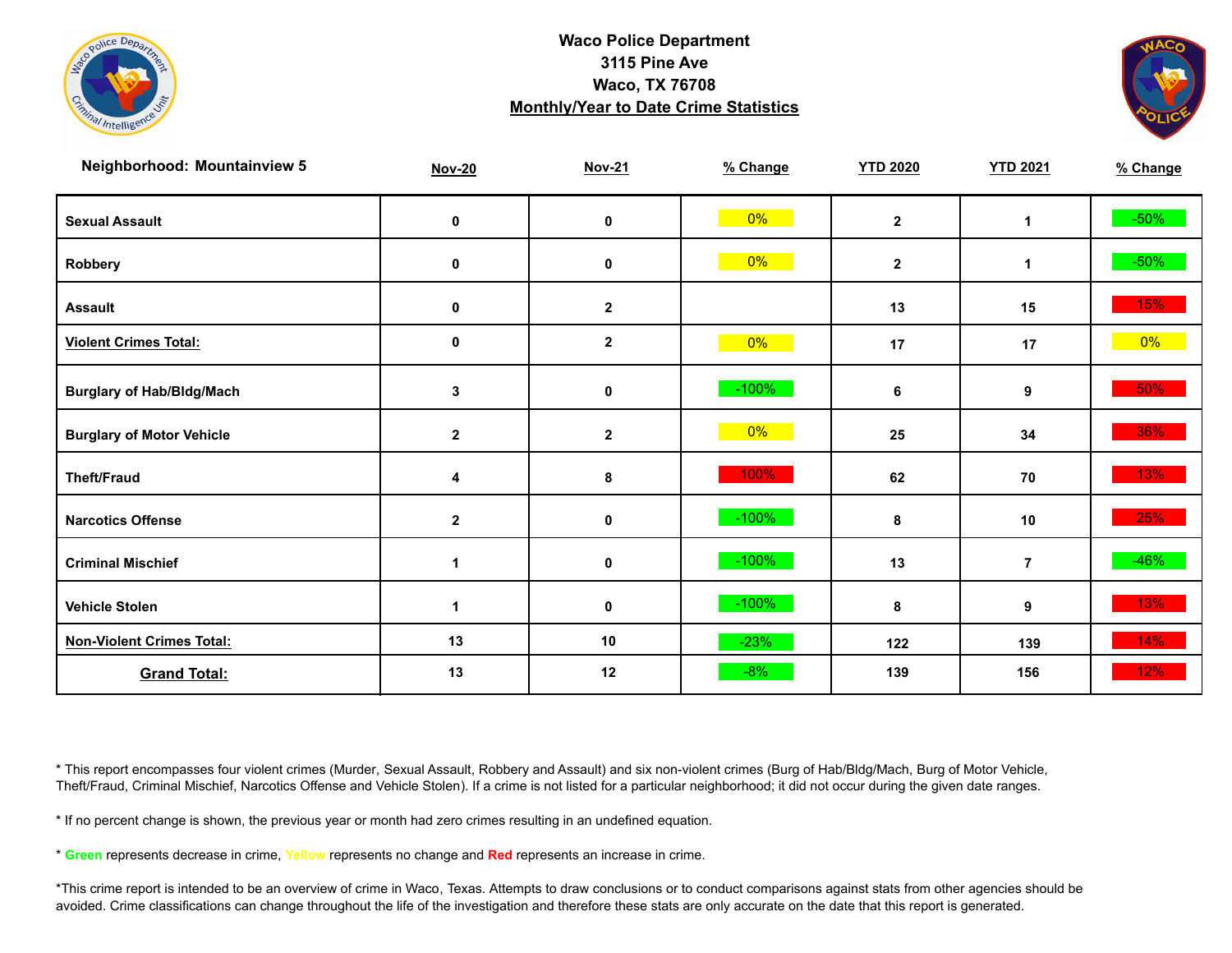



| Neighborhood: North East Riverside 1 | <b>Nov-20</b>    | <b>Nov-21</b>  | % Change | <b>YTD 2020</b> | <b>YTD 2021</b> | % Change |
|--------------------------------------|------------------|----------------|----------|-----------------|-----------------|----------|
| <b>Murder</b>                        | $\pmb{0}$        | 0              | $0\%$    | $\mathbf{1}$    | $\mathbf 0$     | $-100%$  |
| <b>Sexual Assault</b>                | 0                | $\mathbf 2$    |          | $\sqrt{5}$      | 4               | $-20%$   |
| Robbery                              | -1               | 0              | $-100%$  | 6               | 4               | $-33%$   |
| <b>Assault</b>                       | 10               | $\overline{7}$ | $-30%$   | 80              | 81              | $1\%$    |
| <b>Violent Crimes Total:</b>         | 11               | 9              | $-18%$   | 92              | 89              | $-3%$    |
| <b>Burglary of Hab/Bldg/Mach</b>     | 5                | 3              | $-40%$   | 33              | 26              | $-21%$   |
| <b>Burglary of Motor Vehicle</b>     | 1                | 3              | 200%     | 14              | 10              | $-29%$   |
| <b>Theft/Fraud</b>                   | 6                | 11             | 83%      | 55              | 69              | 25%      |
| <b>Narcotics Offense</b>             | 4                | 1              | $-75%$   | 36              | 14              | $-61%$   |
| <b>Criminal Mischief</b>             | $\boldsymbol{2}$ | 4              | 100%     | 31              | 23              | $-26%$   |
| <b>Vehicle Stolen</b>                | $\mathbf 2$      | 0              | $-100%$  | 18              | 9               | $-50\%$  |
| <b>Non-Violent Crimes Total:</b>     | 20               | 22             | 10%      | 187             | 151             | $-19%$   |
| <b>Grand Total:</b>                  | 31               | 31             | 0%       | 279             | 240             | $-14%$   |

\* This report encompasses four violent crimes (Murder, Sexual Assault, Robbery and Assault) and six non-violent crimes (Burg of Hab/Bldg/Mach, Burg of Motor Vehicle, Theft/Fraud, Criminal Mischief, Narcotics Offense and Vehicle Stolen). If a crime is not listed for a particular neighborhood; it did not occur during the given date ranges.

\* If no percent change is shown, the previous year or month had zero crimes resulting in an undefined equation.

\* **Green** represents decrease in crime, **Yellow** represents no change and **Red** represents an increase in crime.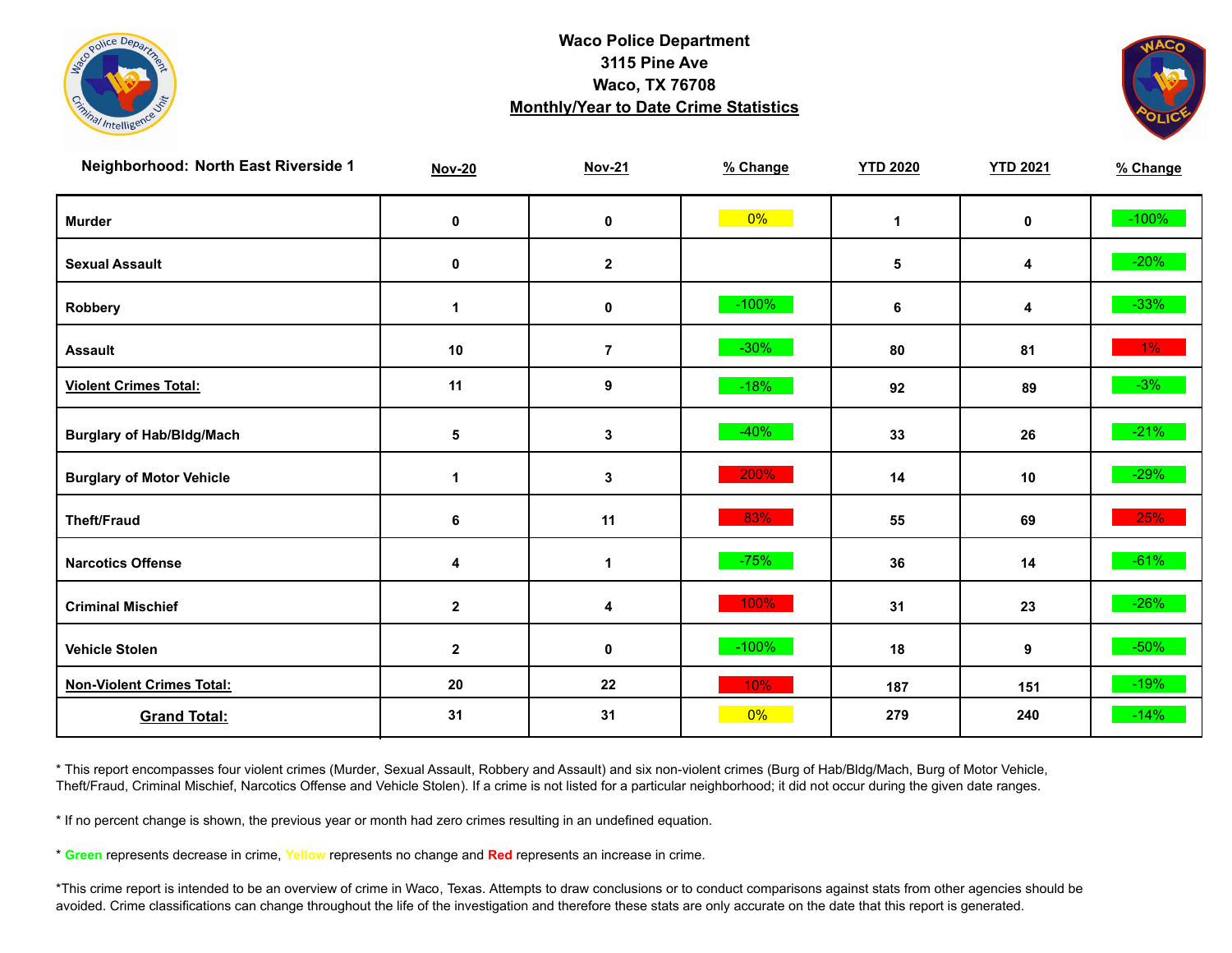



| Neighborhood: North Lake Waco 5  | <b>Nov-20</b> | <b>Nov-21</b> | % Change | <b>YTD 2020</b> | <b>YTD 2021</b> | % Change |
|----------------------------------|---------------|---------------|----------|-----------------|-----------------|----------|
| <b>Sexual Assault</b>            | 0             | 0             | $0\%$    | $\mathbf{0}$    | $\mathbf{2}$    |          |
| <b>Assault</b>                   |               | $\mathbf 0$   | $-100%$  | 12              | 5               | $-58%$   |
| <b>Violent Crimes Total:</b>     |               | 0             | $-100%$  | 12              | $\overline{7}$  | $-42%$   |
| <b>Burglary of Hab/Bldg/Mach</b> |               |               | $0\%$    | 8               | 8               | $0\%$    |
| <b>Burglary of Motor Vehicle</b> |               | 0             | $-100%$  | 12              | 16              | 33%      |
| <b>Theft/Fraud</b>               | 0             |               |          | 3               | 14              | 367%     |
| <b>Narcotics Offense</b>         |               | 0             | $-100%$  |                 | 0               | $-100%$  |
| <b>Criminal Mischief</b>         | 0             | 0             | $0\%$    | 5               | $\mathbf 0$     | $-100%$  |
| <b>Vehicle Stolen</b>            | $\mathbf 0$   | 0             | $0\%$    | 0               | $\mathbf{1}$    |          |
| <b>Non-Violent Crimes Total:</b> | 3             | $\mathbf 2$   | $-33%$   | 29              | 39              | 34%      |
| <b>Grand Total:</b>              |               | $\mathbf{2}$  | $-50%$   | 41              | 46              | 12%      |

\* This report encompasses four violent crimes (Murder, Sexual Assault, Robbery and Assault) and six non-violent crimes (Burg of Hab/Bldg/Mach, Burg of Motor Vehicle, Theft/Fraud, Criminal Mischief, Narcotics Offense and Vehicle Stolen). If a crime is not listed for a particular neighborhood; it did not occur during the given date ranges.

\* If no percent change is shown, the previous year or month had zero crimes resulting in an undefined equation.

\* **Green** represents decrease in crime, **Yellow** represents no change and **Red** represents an increase in crime.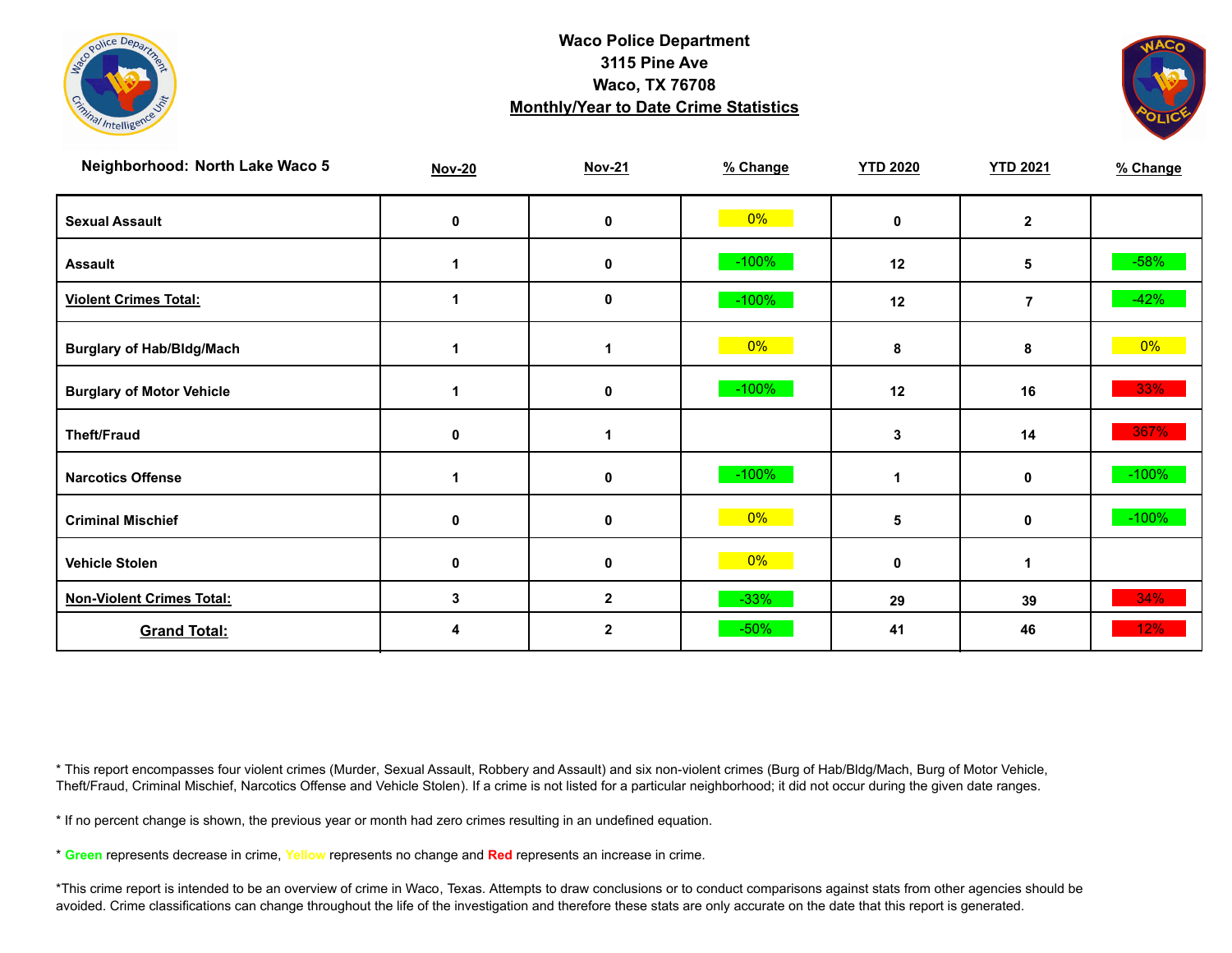



| Neighborhood: North Waco 1,4     | <b>Nov-20</b>  | <b>Nov-21</b> | % Change | <b>YTD 2020</b> | <b>YTD 2021</b> | % Change |
|----------------------------------|----------------|---------------|----------|-----------------|-----------------|----------|
| <b>Murder</b>                    | $\mathbf 0$    | $\pmb{0}$     | $0\%$    | $\mathbf{1}$    | $\mathbf{1}$    | $0\%$    |
| <b>Sexual Assault</b>            | 1              | 0             | $-100%$  | $\sqrt{5}$      | 6               | 20%      |
| Robbery                          | $\mathbf{2}$   | 0             | $-100%$  | 11              | $\overline{7}$  | $-36\%$  |
| <b>Assault</b>                   | 13             | 13            | $0\%$    | 155             | 160             | 3%       |
| <b>Violent Crimes Total:</b>     | 16             | 13            | $-19%$   | 172             | 174             | $1\%$    |
| <b>Burglary of Hab/Bldg/Mach</b> | 6              | 5             | $-17%$   | 47              | 33              | $-30\%$  |
| <b>Burglary of Motor Vehicle</b> | $\mathbf{2}$   | $\mathbf{2}$  | $0\%$    | 28              | 31              | $11\%$   |
| <b>Theft/Fraud</b>               | 8              | 5             | $-38%$   | 85              | 81              | $-5%$    |
| <b>Narcotics Offense</b>         | $\overline{7}$ | 4             | $-43%$   | 32              | 34              | $6\%$    |
| <b>Criminal Mischief</b>         | 6              | $\mathbf 3$   | $-50%$   | 49              | 40              | $-18%$   |
| <b>Vehicle Stolen</b>            | $\mathbf{2}$   | 0             | $-100%$  | 15              | 16              | $7\%$    |
| <b>Non-Violent Crimes Total:</b> | 31             | 19            | $-39%$   | 256             | 235             | $-8%$    |
| <b>Grand Total:</b>              | 47             | 32            | $-32%$   | 428             | 409             | $-4%$    |

\* This report encompasses four violent crimes (Murder, Sexual Assault, Robbery and Assault) and six non-violent crimes (Burg of Hab/Bldg/Mach, Burg of Motor Vehicle, Theft/Fraud, Criminal Mischief, Narcotics Offense and Vehicle Stolen). If a crime is not listed for a particular neighborhood; it did not occur during the given date ranges.

\* If no percent change is shown, the previous year or month had zero crimes resulting in an undefined equation.

\* **Green** represents decrease in crime, **Yellow** represents no change and **Red** represents an increase in crime.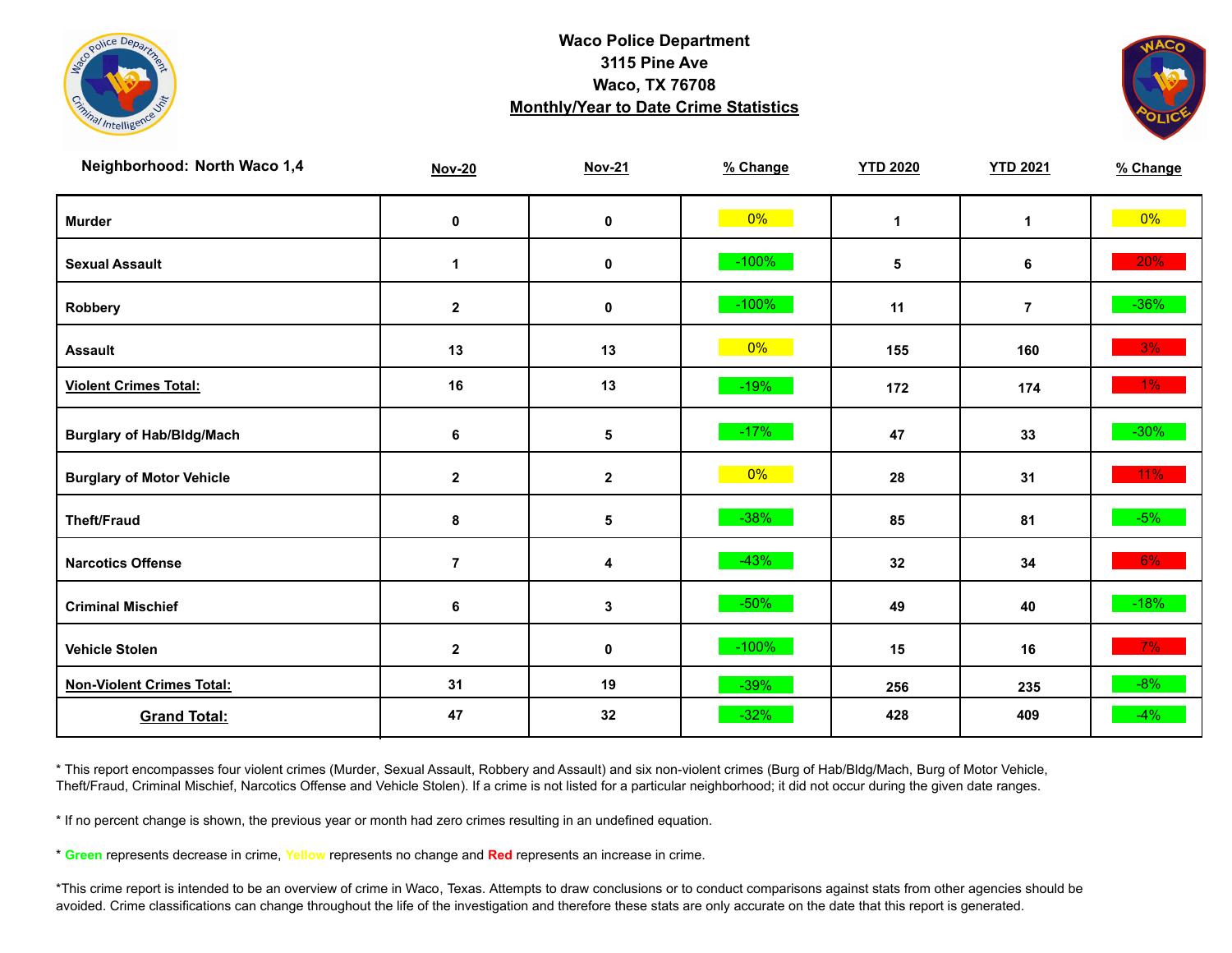



| Neighborhood: Oakwood 1,3        | <b>Nov-20</b> | <b>Nov-21</b> | % Change | <b>YTD 2020</b>         | <b>YTD 2021</b> | % Change |
|----------------------------------|---------------|---------------|----------|-------------------------|-----------------|----------|
| <b>Murder</b>                    | $\pmb{0}$     | $\pmb{0}$     | $0\%$    | $\overline{\mathbf{2}}$ | $\mathbf 0$     | $-100%$  |
| <b>Sexual Assault</b>            | 0             | 1             |          | $\boldsymbol{2}$        | $\overline{7}$  | 250%     |
| Robbery                          | 3             | $\mathbf{2}$  | $-33%$   | $\overline{7}$          | 6               | $-14%$   |
| <b>Assault</b>                   | 8             | $\sqrt{5}$    | $-38%$   | 85                      | 85              | $0\%$    |
| <b>Violent Crimes Total:</b>     | 11            | 8             | $-27%$   | 96                      | 98              | $2\%$    |
| <b>Burglary of Hab/Bldg/Mach</b> | ${\bf 5}$     | $\mathbf 3$   | $-40%$   | 48                      | 36              | $-25%$   |
| <b>Burglary of Motor Vehicle</b> | 15            | 9             | $-40%$   | 84                      | 75              | $-11\%$  |
| <b>Theft/Fraud</b>               | ${\bf 5}$     | 6             | 20%      | 57                      | 70              | 23%      |
| <b>Narcotics Offense</b>         | 0             | $\mathbf 3$   |          | 11                      | 9               | $-18%$   |
| <b>Criminal Mischief</b>         | ${\bf 5}$     | $\mathbf{2}$  | $-60%$   | 37                      | 46              | 24%      |
| <b>Vehicle Stolen</b>            | 1             | $\mathbf 2$   | 100%     | 19                      | 23              | 21%      |
| <b>Non-Violent Crimes Total:</b> | 31            | 25            | $-19%$   | 256                     | 259             | $1\%$    |
| <b>Grand Total:</b>              | 42            | 33            | $-21%$   | 352                     | 357             | 1%       |

\* This report encompasses four violent crimes (Murder, Sexual Assault, Robbery and Assault) and six non-violent crimes (Burg of Hab/Bldg/Mach, Burg of Motor Vehicle, Theft/Fraud, Criminal Mischief, Narcotics Offense and Vehicle Stolen). If a crime is not listed for a particular neighborhood; it did not occur during the given date ranges.

\* If no percent change is shown, the previous year or month had zero crimes resulting in an undefined equation.

\* **Green** represents decrease in crime, **Yellow** represents no change and **Red** represents an increase in crime.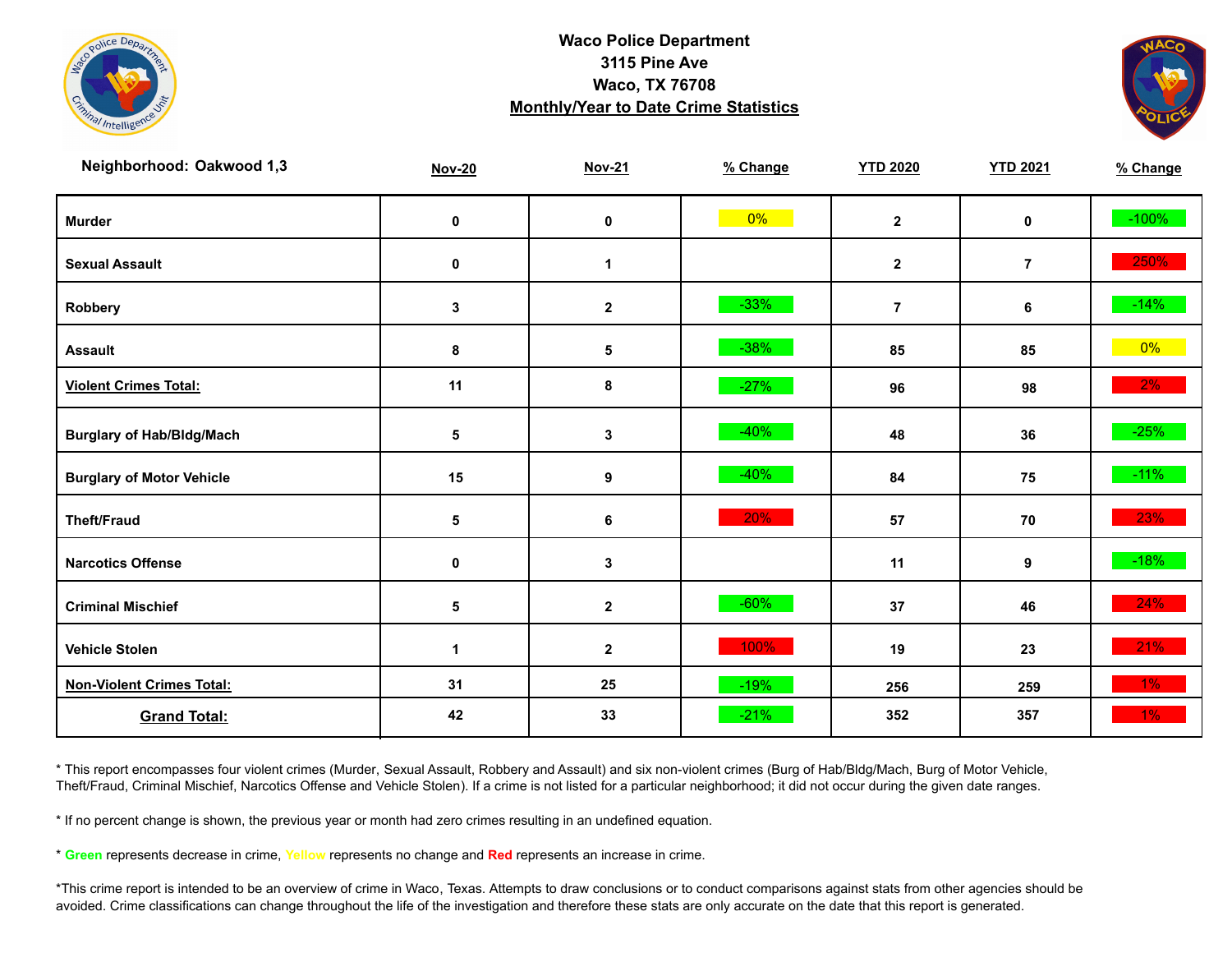



| Neighborhood: Parkdale / Viking Hills 3,5 | <b>Nov-20</b>    | <b>Nov-21</b>    | % Change | <b>YTD 2020</b> | <b>YTD 2021</b> | % Change |
|-------------------------------------------|------------------|------------------|----------|-----------------|-----------------|----------|
| <b>Murder</b>                             | $\pmb{0}$        | $\pmb{0}$        | $0\%$    | $\mathbf 0$     | $\mathbf{2}$    |          |
| <b>Sexual Assault</b>                     | $\mathbf{2}$     | $\pmb{0}$        | $-100\%$ | 6               | 8               | 33%      |
| Robbery                                   | 0                | 0                | $0\%$    | 8               | 8               | $0\%$    |
| <b>Assault</b>                            | 6                | 12               | 100%     | 94              | 106             | 13%      |
| <b>Violent Crimes Total:</b>              | $\pmb{8}$        | 12               | 50%      | 108             | 124             | 15%      |
| <b>Burglary of Hab/Bldg/Mach</b>          | 6                | $\mathbf{3}$     | $-50%$   | 23              | 26              | 13%      |
| <b>Burglary of Motor Vehicle</b>          | 12               | 6                | $-50%$   | 55              | 53              | $-4%$    |
| <b>Theft/Fraud</b>                        | $\bf 6$          | $\boldsymbol{9}$ | 50%      | 82              | 96              | 17%      |
| <b>Narcotics Offense</b>                  | $\boldsymbol{2}$ | 1                | $-50%$   | 15              | 26              | 73%      |
| <b>Criminal Mischief</b>                  | $\overline{7}$   | 4                | $-43%$   | 46              | 44              | $-4\%$   |
| <b>Vehicle Stolen</b>                     | 3                | $\pmb{0}$        | $-100%$  | 15              | 21              | 40%      |
| <b>Non-Violent Crimes Total:</b>          | 36               | 23               | $-36%$   | 236             | 266             | 13%      |
| <b>Grand Total:</b>                       | 44               | 35               | $-20%$   | 344             | 390             | 13%      |

\* This report encompasses four violent crimes (Murder, Sexual Assault, Robbery and Assault) and six non-violent crimes (Burg of Hab/Bldg/Mach, Burg of Motor Vehicle, Theft/Fraud, Criminal Mischief, Narcotics Offense and Vehicle Stolen). If a crime is not listed for a particular neighborhood; it did not occur during the given date ranges.

\* If no percent change is shown, the previous year or month had zero crimes resulting in an undefined equation.

\* **Green** represents decrease in crime, **Yellow** represents no change and **Red** represents an increase in crime.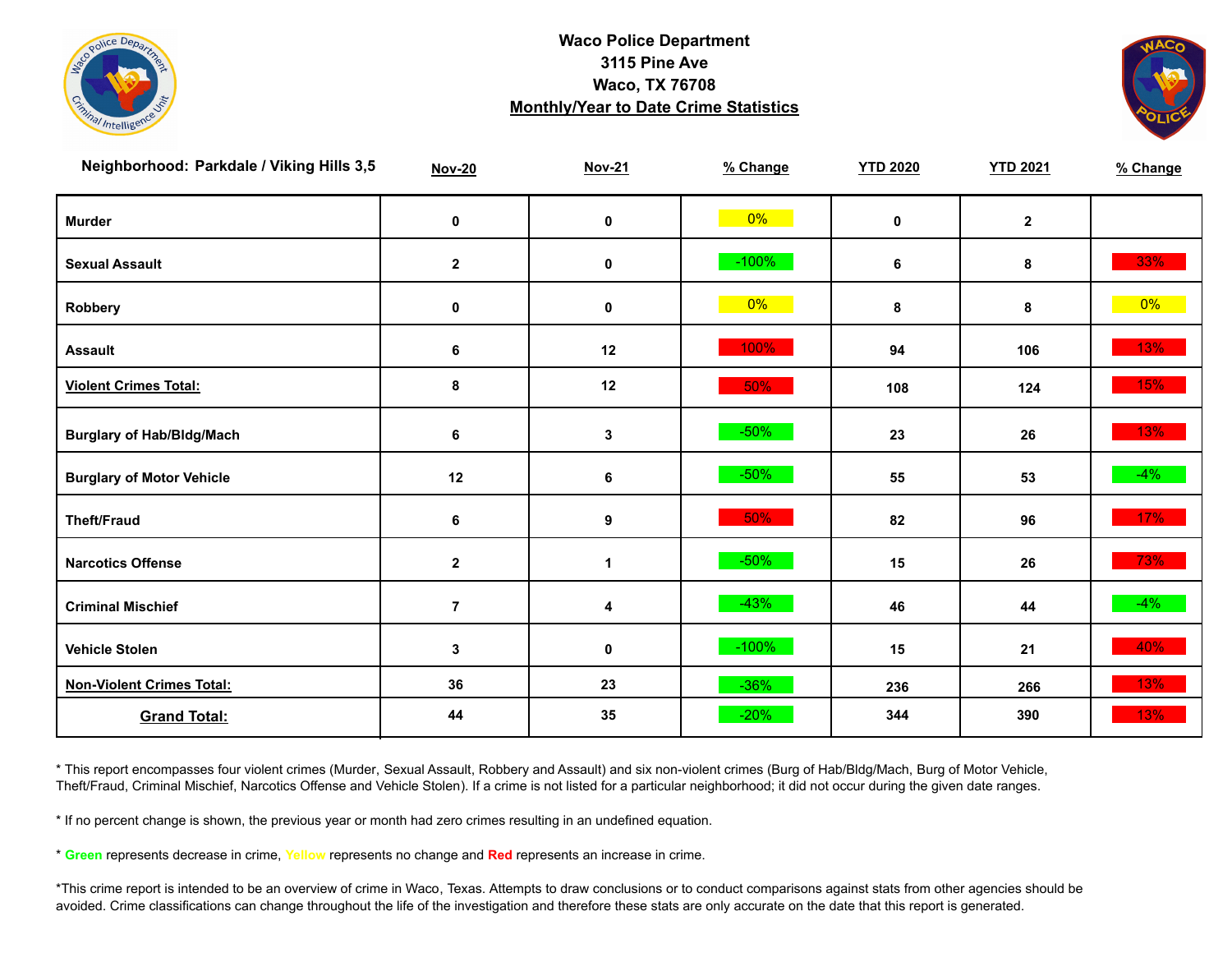



| <b>Neighborhood: Richland Hills 3</b> | <b>Nov-20</b> | <b>Nov-21</b> | % Change | <b>YTD 2020</b> | <b>YTD 2021</b> | % Change |
|---------------------------------------|---------------|---------------|----------|-----------------|-----------------|----------|
| <b>Murder</b>                         | 1             | $\pmb{0}$     | $-100%$  | $\mathbf 1$     | $\mathbf 0$     | $-100%$  |
| <b>Sexual Assault</b>                 | 0             | 1             |          | 4               | 15              | 275%     |
| Robbery                               | 1             | $\mathbf{2}$  | 100%     | 18              | 28              | 56%      |
| <b>Assault</b>                        | 15            | 21            | 40%      | 167             | 188             | 13%      |
| <b>Violent Crimes Total:</b>          | 17            | 24            | 41%      | 190             | 231             | 22%      |
| <b>Burglary of Hab/Bldg/Mach</b>      | $\mathbf{2}$  | 6             | 200%     | 55              | 54              | $-2\%$   |
| <b>Burglary of Motor Vehicle</b>      | 16            | 5             | $-69%$   | 110             | 86              | $-22%$   |
| <b>Theft/Fraud</b>                    | 41            | 65            | 59%      | 478             | 547             | 14%      |
| <b>Narcotics Offense</b>              | 6             | $\mathbf 2$   | $-67%$   | 51              | 51              | $0\%$    |
| <b>Criminal Mischief</b>              | 14            | 5             | $-64%$   | 74              | 99              | 34%      |
| <b>Vehicle Stolen</b>                 | 5             | 1             | $-80%$   | 38              | 40              | 5%       |
| <b>Non-Violent Crimes Total:</b>      | 84            | 84            | 0%       | 806             | 877             | 9%       |
| <b>Grand Total:</b>                   | 101           | 108           | 7%       | 996             | 1,108           | 11%      |

\* This report encompasses four violent crimes (Murder, Sexual Assault, Robbery and Assault) and six non-violent crimes (Burg of Hab/Bldg/Mach, Burg of Motor Vehicle, Theft/Fraud, Criminal Mischief, Narcotics Offense and Vehicle Stolen). If a crime is not listed for a particular neighborhood; it did not occur during the given date ranges.

\* If no percent change is shown, the previous year or month had zero crimes resulting in an undefined equation.

\* **Green** represents decrease in crime, **Yellow** represents no change and **Red** represents an increase in crime.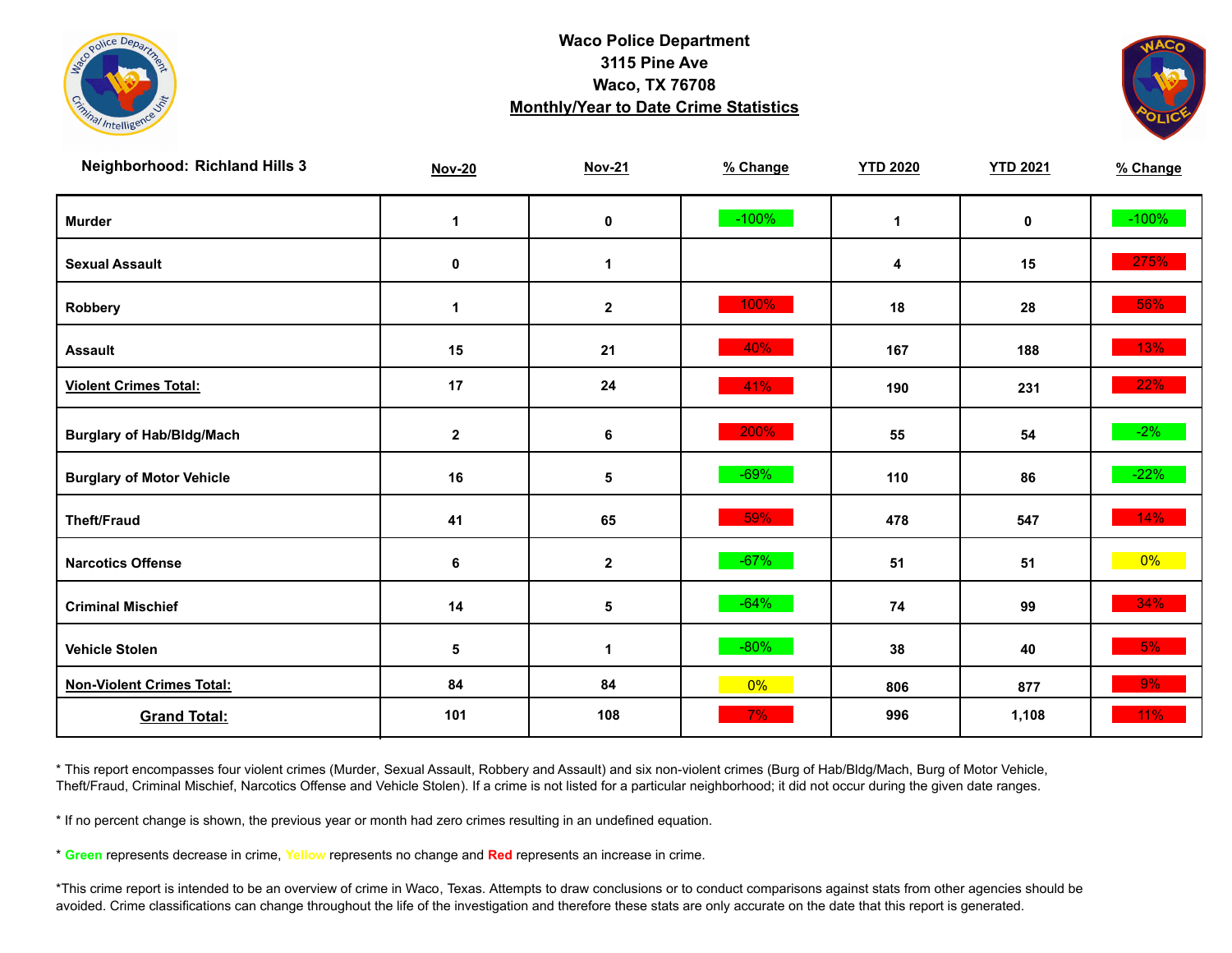



| Neighborhood: Sanger 4           | <b>Nov-20</b>  | <b>Nov-21</b> | % Change | <b>YTD 2020</b> | <b>YTD 2021</b> | % Change |
|----------------------------------|----------------|---------------|----------|-----------------|-----------------|----------|
| <b>Murder</b>                    | $\pmb{0}$      | $\mathbf 0$   | 0%       | $\mathbf{2}$    | 0               | $-100%$  |
| <b>Sexual Assault</b>            | 0              | 0             | $0\%$    | 6               | 6               | $0\%$    |
| Robbery                          | $\mathbf 1$    | 0             | $-100%$  | $\overline{7}$  | 8               | 14%      |
| <b>Assault</b>                   | 9              | 6             | $-33%$   | 114             | 100             | $-12%$   |
| <b>Violent Crimes Total:</b>     | 10             | 6             | $-40%$   | 129             | 114             | $-12%$   |
| <b>Burglary of Hab/Bldg/Mach</b> | 6              | 1             | $-83%$   | 40              | 32              | $-20%$   |
| <b>Burglary of Motor Vehicle</b> | 1              | $\mathbf{2}$  | 100%     | 18              | 18              | $0\%$    |
| <b>Theft/Fraud</b>               | $\overline{7}$ | 9             | 29%      | 60              | 60              | $0\%$    |
| <b>Narcotics Offense</b>         | $\overline{7}$ | $\mathbf 1$   | $-86%$   | 49              | 40              | $-18%$   |
| <b>Criminal Mischief</b>         | 4              | $\mathbf{3}$  | $-25%$   | 21              | 41              | 95%      |
| <b>Vehicle Stolen</b>            | $\mathbf 2$    | $\mathbf{2}$  | $0\%$    | 13              | 18              | 38%      |
| <b>Non-Violent Crimes Total:</b> | 27             | 18            | $-33%$   | 201             | 209             | $4\%$    |
| <b>Grand Total:</b>              | 37             | 24            | $-35%$   | 330             | 323             | $-2%$    |

\* This report encompasses four violent crimes (Murder, Sexual Assault, Robbery and Assault) and six non-violent crimes (Burg of Hab/Bldg/Mach, Burg of Motor Vehicle, Theft/Fraud, Criminal Mischief, Narcotics Offense and Vehicle Stolen). If a crime is not listed for a particular neighborhood; it did not occur during the given date ranges.

\* If no percent change is shown, the previous year or month had zero crimes resulting in an undefined equation.

\* **Green** represents decrease in crime, **Yellow** represents no change and **Red** represents an increase in crime.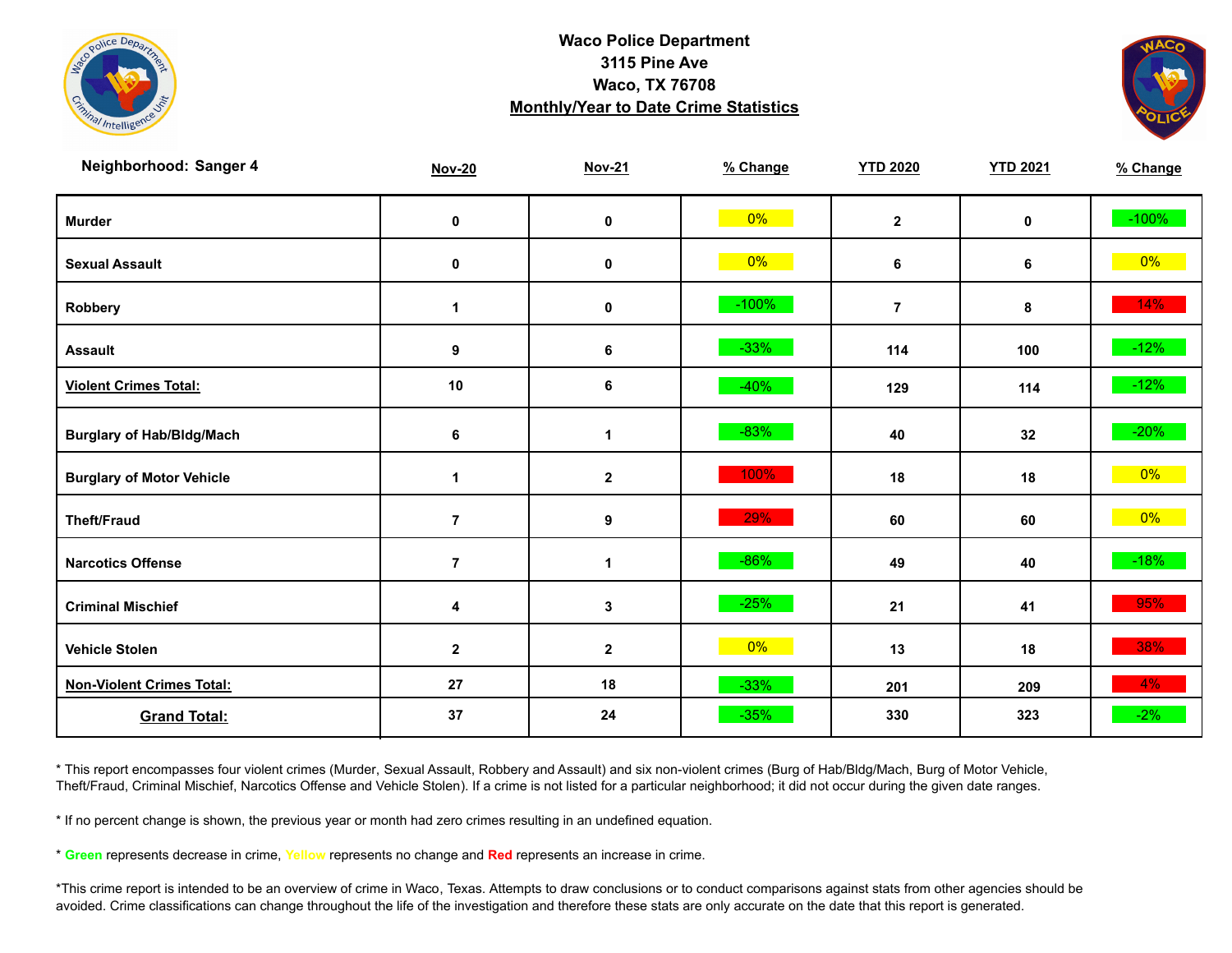



| Neighborhood: Technology Village 1 | <b>Nov-20</b> | <b>Nov-21</b> | % Change | <b>YTD 2020</b> | <b>YTD 2021</b> | % Change |
|------------------------------------|---------------|---------------|----------|-----------------|-----------------|----------|
| <b>Burglary of Motor Vehicle</b>   |               | 0             | $-100\%$ |                 |                 | 0%       |
| <b>Theft/Fraud</b>                 | 0             | 0             | $ 0\% $  |                 |                 | $-80%$   |
| <b>Vehicle Stolen</b>              | 0             | 0             | 0%       |                 |                 |          |
| <b>Non-Violent Crimes Total:</b>   |               |               | $-100\%$ |                 |                 | $-50%$   |
| <b>Grand Total:</b>                |               |               | $-100\%$ |                 |                 | $-50%$   |

\* This report encompasses four violent crimes (Murder, Sexual Assault, Robbery and Assault) and six non-violent crimes (Burg of Hab/Bldg/Mach, Burg of Motor Vehicle, Theft/Fraud, Criminal Mischief, Narcotics Offense and Vehicle Stolen). If a crime is not listed for a particular neighborhood; it did not occur during the given date ranges.

\* If no percent change is shown, the previous year or month had zero crimes resulting in an undefined equation.

\* **Green** represents decrease in crime, **Yellow** represents no change and **Red** represents an increase in crime.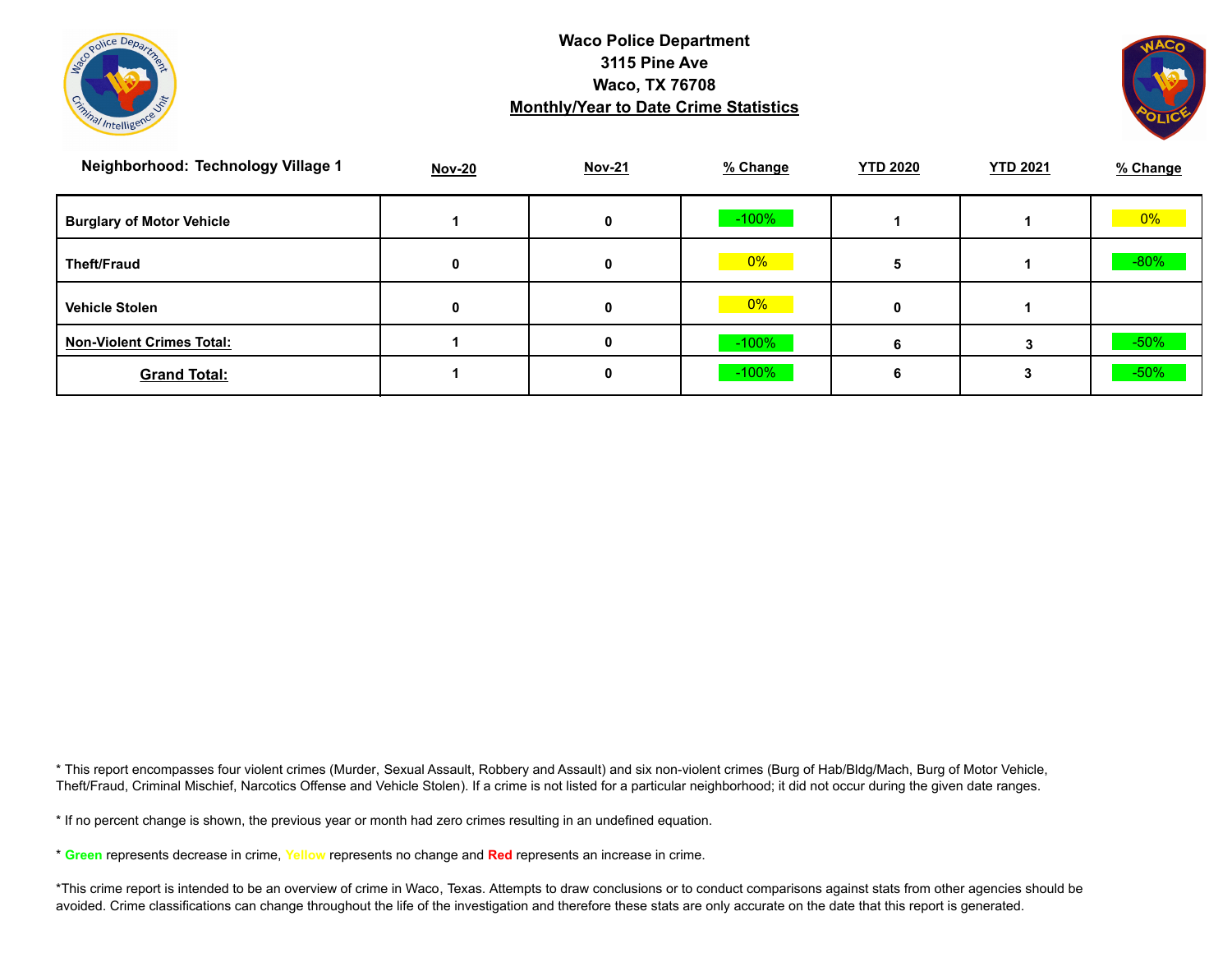



| Neighborhood: Timbercrest 1      | <b>Nov-20</b>   | <b>Nov-21</b> | % Change | <b>YTD 2020</b> | <b>YTD 2021</b> | % Change |
|----------------------------------|-----------------|---------------|----------|-----------------|-----------------|----------|
| <b>Sexual Assault</b>            | 0               | 0             | $0\%$    | $\mathbf{2}$    | $\mathbf{2}$    | $0\%$    |
| <b>Assault</b>                   | 5               | $\mathbf{2}$  | $-60%$   | 28              | 29              | $4\%$    |
| <b>Violent Crimes Total:</b>     | $5\phantom{.0}$ | $\mathbf{2}$  | $-60%$   | 30              | 31              | 3%       |
| <b>Burglary of Hab/Bldg/Mach</b> | $\mathbf{2}$    | 0             | $-100%$  | 14              | 9               | $-36%$   |
| <b>Burglary of Motor Vehicle</b> | 0               | $\mathbf 0$   | $0\%$    | 6               | $\overline{7}$  | 17%      |
| <b>Theft/Fraud</b>               | 0               | 3             |          | 17              | 21              | 24%      |
| <b>Narcotics Offense</b>         | 0               | $\mathbf{2}$  |          | 5               | 15              | 200%     |
| <b>Criminal Mischief</b>         | 0               | $\mathbf 0$   | $0\%$    | 6               | 8               | 33%      |
| <b>Vehicle Stolen</b>            |                 | 1             | $0\%$    | 4               | $\overline{7}$  | 75%      |
| <b>Non-Violent Crimes Total:</b> | 3               | 6             | 100%     | 52              | 67              | 29%      |
| <b>Grand Total:</b>              | 8               | 8             | 0%       | 82              | 98              | 20%      |

\* This report encompasses four violent crimes (Murder, Sexual Assault, Robbery and Assault) and six non-violent crimes (Burg of Hab/Bldg/Mach, Burg of Motor Vehicle, Theft/Fraud, Criminal Mischief, Narcotics Offense and Vehicle Stolen). If a crime is not listed for a particular neighborhood; it did not occur during the given date ranges.

\* If no percent change is shown, the previous year or month had zero crimes resulting in an undefined equation.

\* **Green** represents decrease in crime, **Yellow** represents no change and **Red** represents an increase in crime.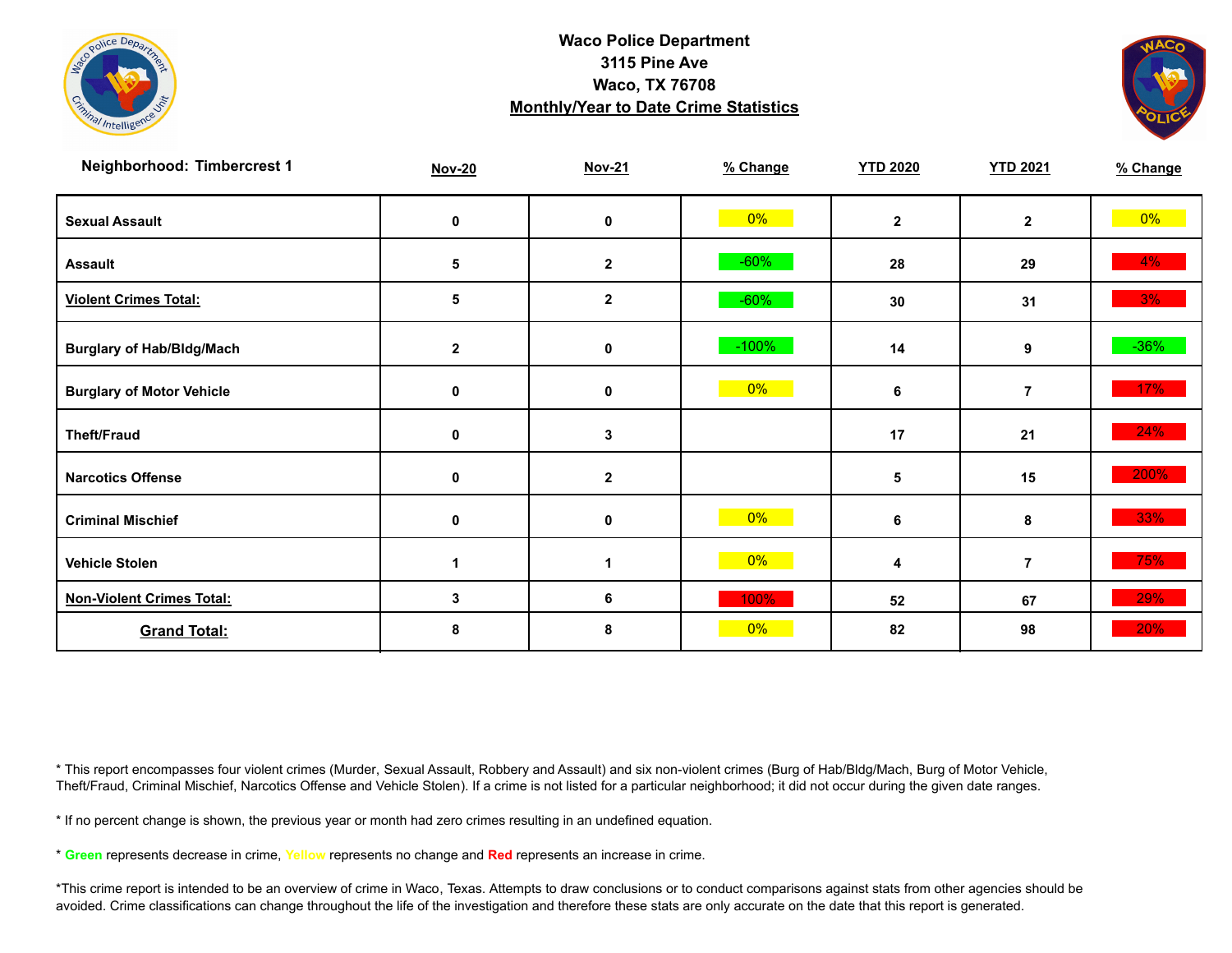



| <b>Neighborhood: University 1,2</b> | <b>Nov-20</b> | <b>Nov-21</b>    | % Change | <b>YTD 2020</b> | <b>YTD 2021</b> | % Change |
|-------------------------------------|---------------|------------------|----------|-----------------|-----------------|----------|
| <b>Murder</b>                       | $\mathbf 0$   | $\pmb{0}$        | $0\%$    | $\mathbf 0$     | $\mathbf{1}$    |          |
| <b>Sexual Assault</b>               | 0             | 0                | $0\%$    | 4               | 3               | $-25%$   |
| Robbery                             | 1             | 0                | $-100%$  | $\sqrt{5}$      | 6               | 20%      |
| <b>Assault</b>                      | $\mathbf{3}$  | 6                | 100%     | 66              | 62              | $-6%$    |
| <b>Violent Crimes Total:</b>        | 4             | 6                | 50%      | 75              | 72              | $-4%$    |
| <b>Burglary of Hab/Bldg/Mach</b>    | 4             | $\boldsymbol{2}$ | $-50%$   | 31              | 25              | $-19\%$  |
| <b>Burglary of Motor Vehicle</b>    | $\mathbf{2}$  | 3                | 50%      | 56              | 38              | $-32%$   |
| <b>Theft/Fraud</b>                  | $\mathbf{2}$  | 3                | 50%      | 58              | 47              | $-19%$   |
| <b>Narcotics Offense</b>            | $\mathbf{2}$  | 4                | 100%     | 24              | 24              | $0\%$    |
| <b>Criminal Mischief</b>            | $\mathbf{2}$  | 4                | 100%     | 26              | 39              | 50%      |
| <b>Vehicle Stolen</b>               | $\mathbf{2}$  | $\mathbf 1$      | $-50%$   | 9               | 20              | 122%     |
| <b>Non-Violent Crimes Total:</b>    | 14            | 17               | 21%      | 204             | 193             | $-5%$    |
| <b>Grand Total:</b>                 | 18            | 23               | 28%      | 279             | 265             | $-5%$    |

\* This report encompasses four violent crimes (Murder, Sexual Assault, Robbery and Assault) and six non-violent crimes (Burg of Hab/Bldg/Mach, Burg of Motor Vehicle, Theft/Fraud, Criminal Mischief, Narcotics Offense and Vehicle Stolen). If a crime is not listed for a particular neighborhood; it did not occur during the given date ranges.

\* If no percent change is shown, the previous year or month had zero crimes resulting in an undefined equation.

\* **Green** represents decrease in crime, **Yellow** represents no change and **Red** represents an increase in crime.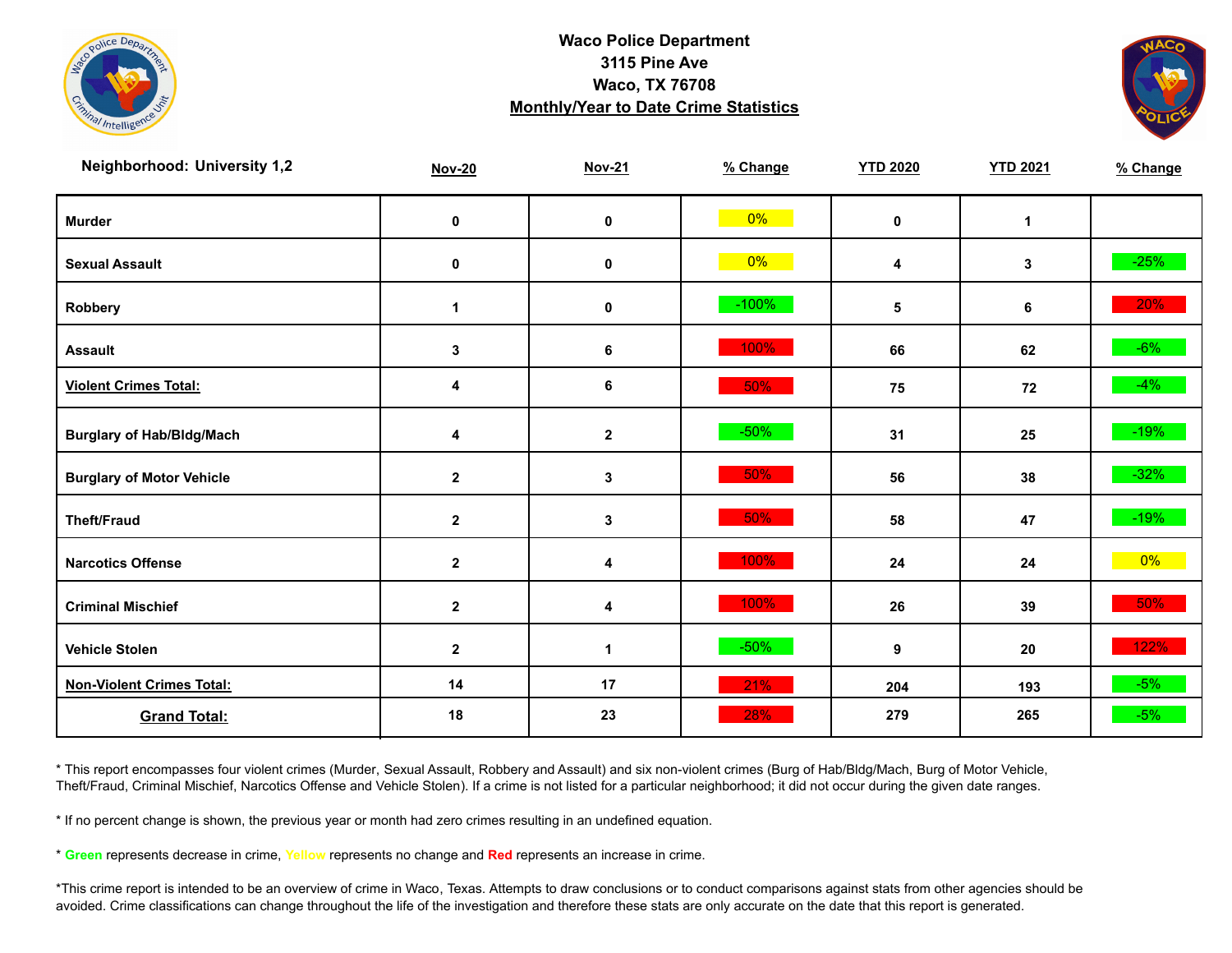



| Neighborhood: West Waco 3        | <b>Nov-20</b>        | <b>Nov-21</b> | % Change | <b>YTD 2020</b> | <b>YTD 2021</b> | % Change |
|----------------------------------|----------------------|---------------|----------|-----------------|-----------------|----------|
| <b>Murder</b>                    | $\mathbf 0$          | $\pmb{0}$     | $0\%$    | $\mathbf 0$     | $\mathbf{1}$    |          |
| <b>Sexual Assault</b>            | 1                    | 0             | $-100%$  | 4               | 3               | $-25%$   |
| Robbery                          | 0                    | 0             | $0\%$    | 3               | $\mathbf{1}$    | $-67%$   |
| <b>Assault</b>                   | $\overline{7}$       | 5             | $-29%$   | 63              | 62              | $-2\%$   |
| <b>Violent Crimes Total:</b>     | 8                    | 5             | $-38%$   | 70              | 67              | $-4%$    |
| <b>Burglary of Hab/Bldg/Mach</b> | $\mathbf{2}$         | 15            | 650%     | 21              | 35              | 67%      |
| <b>Burglary of Motor Vehicle</b> | 4                    | 6             | 50%      | 56              | 73              | 30%      |
| <b>Theft/Fraud</b>               | $10$                 | 21            | 110%     | 144             | 211             | 47%      |
| <b>Narcotics Offense</b>         | $\blacktriangleleft$ | 0             | $-100%$  | 9               | 13              | 44%      |
| <b>Criminal Mischief</b>         | $\mathbf 0$          | 4             |          | 24              | 24              | $0\%$    |
| <b>Vehicle Stolen</b>            | $\mathbf{2}$         | $\mathbf 1$   | $-50%$   | 10              | 19              | 90%      |
| <b>Non-Violent Crimes Total:</b> | 19                   | 47            | 147%     | 264             | 375             | 42%      |
| <b>Grand Total:</b>              | 27                   | 52            | 93%      | 334             | 442             | 32%      |

\* This report encompasses four violent crimes (Murder, Sexual Assault, Robbery and Assault) and six non-violent crimes (Burg of Hab/Bldg/Mach, Burg of Motor Vehicle, Theft/Fraud, Criminal Mischief, Narcotics Offense and Vehicle Stolen). If a crime is not listed for a particular neighborhood; it did not occur during the given date ranges.

\* If no percent change is shown, the previous year or month had zero crimes resulting in an undefined equation.

\* **Green** represents decrease in crime, **Yellow** represents no change and **Red** represents an increase in crime.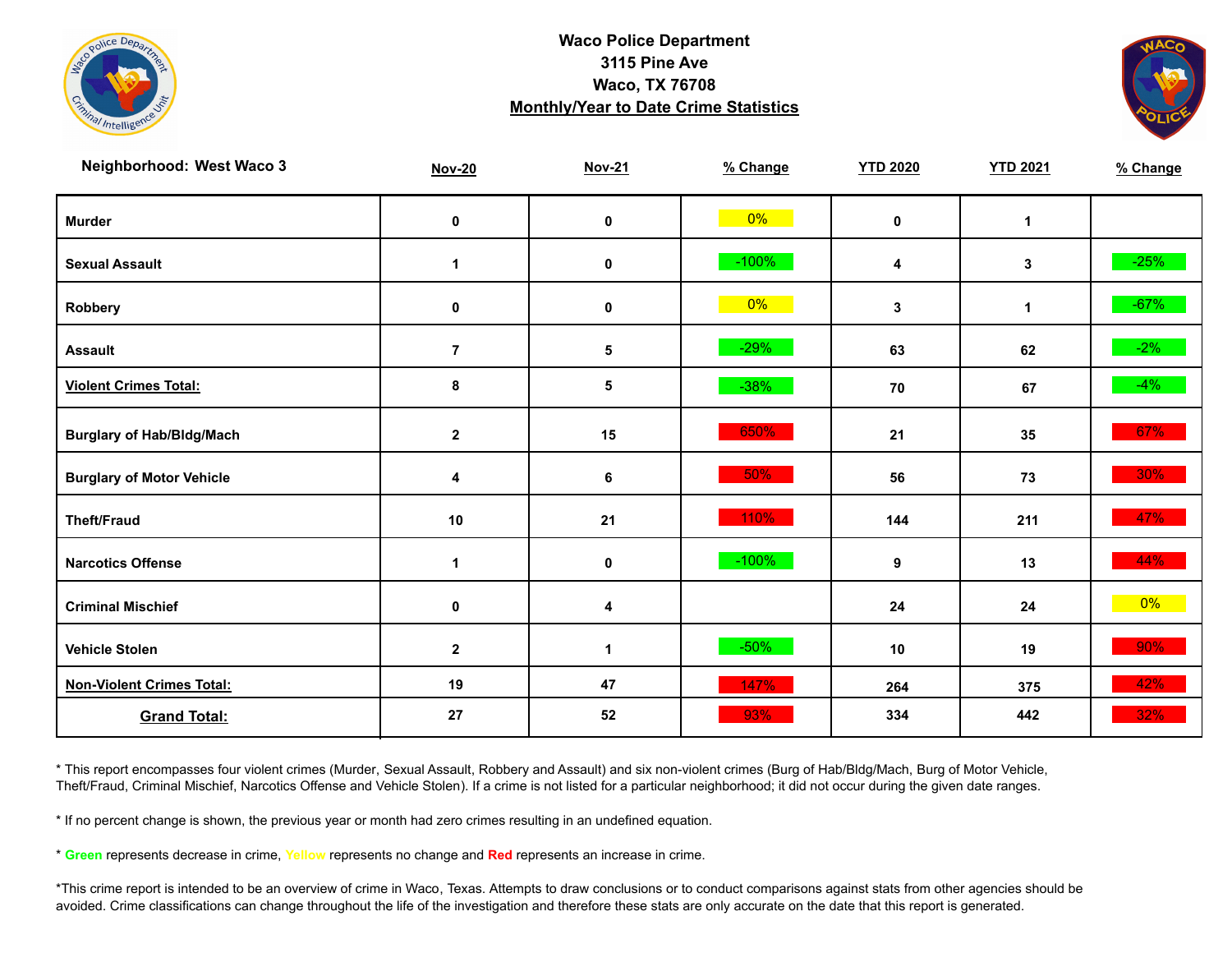



| <b>WACO, TX</b>                  | <b>Nov-20</b> | <b>Nov-21</b> | % Change | <b>YTD 2020</b> | <b>YTD 2021</b> | % Change |
|----------------------------------|---------------|---------------|----------|-----------------|-----------------|----------|
| <b>Murder</b>                    | $\mathbf 2$   | $\pmb{0}$     | $-100%$  | 17              | 16              | $-6%$    |
| <b>Sexual Assault</b>            | 15            | 15            | $0\%$    | 166             | 153             | $-8%$    |
| Robbery                          | 19            | 12            | $-37%$   | 139             | 146             | 5%       |
| <b>Assault</b>                   | 178           | 190           | 7%       | 2,175           | 2,192           | $1\%$    |
| <b>Violent Crimes Total:</b>     | 214           | 217           | $1\%$    | 2,497           | 2,507           | $0\%$    |
| <b>Burglary of Hab/Bldg/Mach</b> | 89            | 81            | $-9%$    | 813             | 732             | $-10%$   |
| <b>Burglary of Motor Vehicle</b> | 125           | 110           | $-12%$   | 1,177           | 1,067           | $-9%$    |
| <b>Theft/Fraud</b>               | 197           | 228           | 16%      | 2,229           | 2,509           | 13%      |
| <b>Narcotics Offense</b>         | 65            | 45            | $-31%$   | 642             | 623             | $-3%$    |
| <b>Criminal Mischief</b>         | 97            | 82            | $-15%$   | 850             | 976             | 15%      |
| <b>Vehicle Stolen</b>            | 47            | 26            | $-45%$   | 390             | 456             | 17%      |
| <b>Non-Violent Crimes Total:</b> | 620           | 572           | $-8%$    | 6,101           | 6,363           | 4%       |
| <b>Grand Total:</b>              | 834           | 789           | $-5%$    | 8,598           | 8,870           | 3%       |

\* This report encompasses four violent crimes (Murder, Sexual Assault, Robbery and Assault) and six non-violent crimes (Burg of Hab/Bldg/Mach, Burg of Motor Vehicle, Theft/Fraud, Criminal Mischief, Narcotics Offense and Vehicle Stolen). If a crime is not listed for a particular neighborhood; it did not occur during the given date ranges.

\* If no percent change is shown, the previous year or month had zero crimes resulting in an undefined equation.

\* **Green** represents decrease in crime, **Yellow** represents no change and **Red** represents an increase in crime.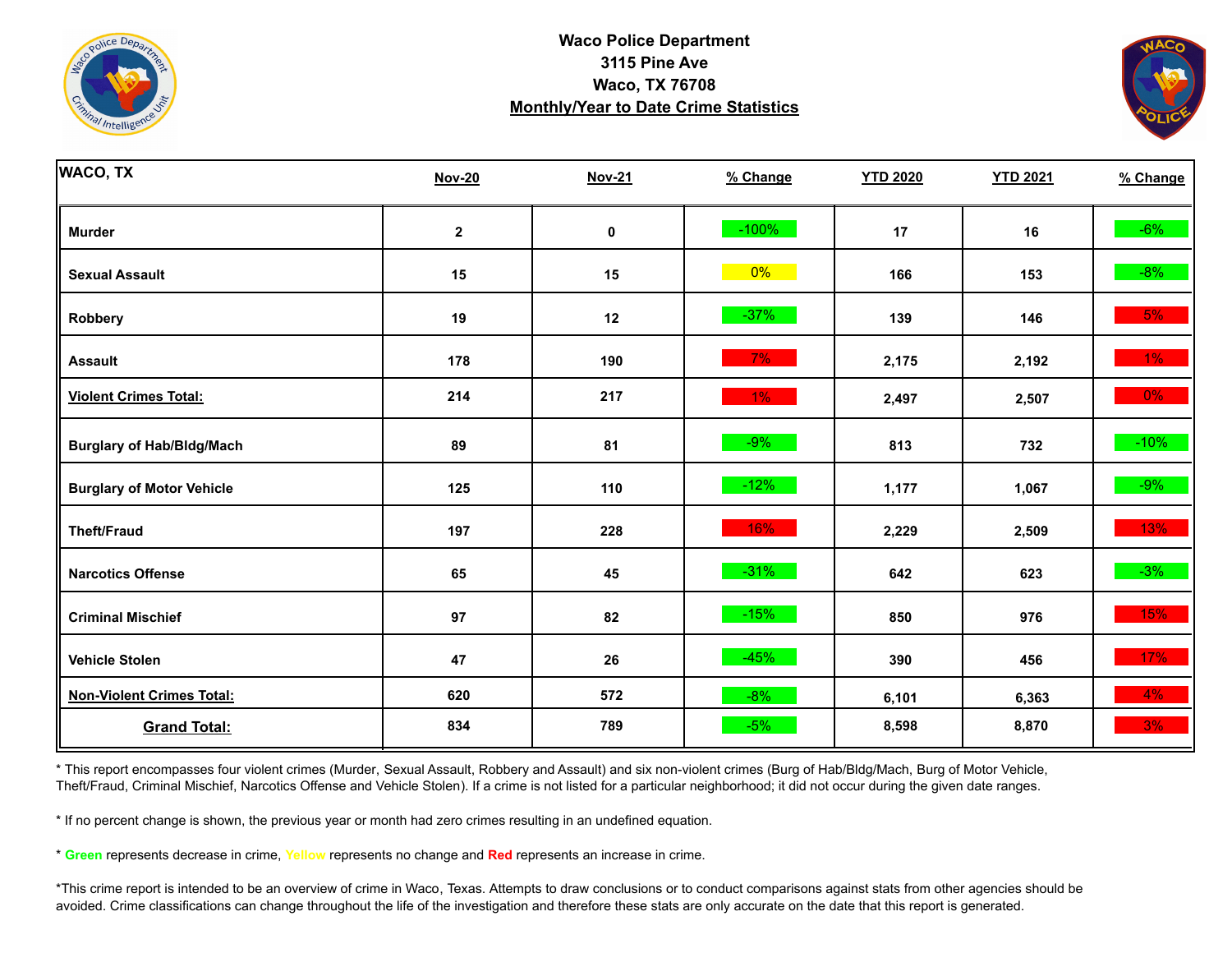

 $PQLI$ O

**Waco Police Department 3115 Pine Ave Waco, TX 76708 Monthly/Year to Date Crime Statistics**



Waco Police Department

**Waco PD reports**

254-750-7500 Neighborhood & Council District(s)

3115 Pine

**\*\*The reports shown on this list have a preliminary offense attached to the case. It is important to note that the final offense reported for year end reporting may very likely change due to new evidence or circumstances coming to light during the investigation.**

| Reported Date | Case #                       | Report Time | <b>Preliminary Description</b> | <b>Preliminary Offense</b> | NA / Council Dist. | Location               |
|---------------|------------------------------|-------------|--------------------------------|----------------------------|--------------------|------------------------|
|               | Neighborhood: Alta Vista 1,3 |             |                                |                            |                    |                        |
| 11/2/2021     | 21-018289                    | 2053        | Assault                        | PC 22.02 2F                | Alta Vista 1,3     | 1800 PRIMROSE DR #3030 |
| 11/4/2021     | 21-018384                    | 1450        | Assault                        | PC 22.01 AM                | Alta Vista 1,3     | 3912 S JACK KULTGEN EX |
| 11/8/2021     | 21-018622                    | 1605        | Assault                        | PC 22.02 2F                | Alta Vista 1,3     | 2507 S 27TH ST         |
| 11/8/2021     | 21-018633                    | 1823        | Assault                        | PC 22.01 CM                | Alta Vista 1,3     | 1200 LA SALLE AV       |
| 11/12/2021    | 21-018806                    | 0108        | Assault                        | PC 22.01 CM FV             | Alta Vista 1,3     | 2425 S 21ST ST #250    |
| 11/22/2021    | 21-019470                    | 1341        | Assault                        | PC 22.02 2F                | Alta Vista 1,3     | 4020 S JACK KULTGEN EX |
| 11/25/2021    | 21-019623                    | 1008        | Assault                        | PC 22.01 CM                | Alta Vista 1,3     | 2900 PRIMROSE DR #24C  |
| 11/26/2021    | 21-019683                    | 1434        | Assault                        | PC 22.02 2F                | Alta Vista 1,3     | 2300 S 18TH ST         |
| 11/3/2021     | 21-018307                    | 0702        | Burglary / Vehicle             | PC 30.04 AM                | Alta Vista 1,3     | 3401 WINGATE DR        |
| 11/3/2021     | 21-018311                    | 0737        | Burglary / Vehicle             | PC 30.04 AM                | Alta Vista 1,3     | 3301 ALTA VISTA DR     |
| 11/3/2021     | 21-018321                    | 0954        | Burglary / Vehicle             | PC 30.04 AM                | Alta Vista 1,3     | 3000 S NEW RD          |
| 11/3/2021     | 21-018327                    | 1056        | Burglary / Vehicle             | PC 30.04 AM                | Alta Vista 1,3     | 3400 WINGATE DR        |
| 11/3/2021     | 21-018329                    | 1204        | Burglary / Vehicle             | PC 30.04 AM                | Alta Vista 1,3     | 2707 OLD ROBINSON RD   |
| 11/23/2021    | 21-019497                    | 0558        | Burglary / Vehicle             | PC 30.04 AM                | Alta Vista 1,3     | 2700 LA SALLE AV       |
| 11/25/2021    | 21-019614                    | 0339        | Burglary / Vehicle             | PC 30.04 AM                | Alta Vista 1,3     | 3000 S NEW RD          |
| 11/2/2021     | 21-018257                    | 1112        | Burglary of Hab/Bldg/Mach      | PC 30.02 FS                | Alta Vista 1,3     | 2518 LA SALLE AV       |
| 11/2/2021     | 21-018273                    | 1446        | Burglary of Hab/Bldg/Mach      | PC 30.02 FS                | Alta Vista 1,3     | 2518 LA SALLE AV #43D  |
| 11/4/2021     | 21-018395                    | 1705        | Burglary of Hab/Bldg/Mach      | PC 30.02 2F                | Alta Vista 1,3     | 2841 MADISON DR #B     |
| 11/5/2021     | 21-018440                    | 1435        | Burglary of Hab/Bldg/Mach      | PC 30.02 FS                | Alta Vista 1,3     | 2518 LA SALLE AV #B059 |

\* This report encompasses four violent crimes (Murder, Sexual Assault, Robbery and Assault) and six non-violent crimes (Burg of Hab/Bldg/Mach, Burg of Motor Vehicle, Theft/Fraud, Criminal Mischief, Narcotics Offense and Vehicle Stolen). If a crime is not listed for a particular neighborhood; it did not occur during the given date ranges.

\* If no percent change is shown, the previous year or month had zero crimes resulting in an undefined equation.

\* **Green** represents decrease in crime, **Yellow** represents no change and **Red** represents an increase in crime.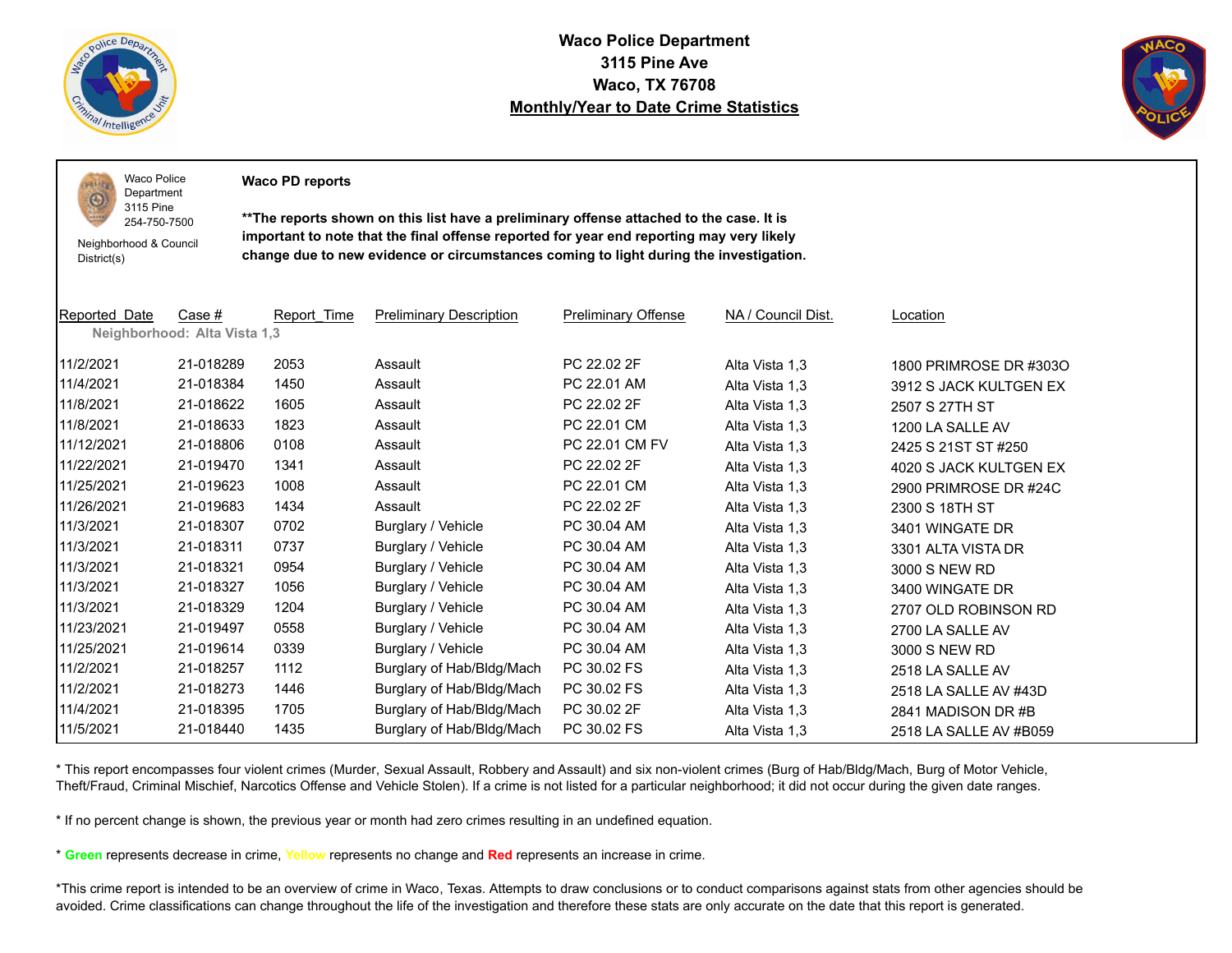



| 11/5/2021  | 21-018471 | 1915 | Burglary of Hab/Bldg/Mach | PC 30.02 2F    | Alta Vista 1,3 | 3726 CHESSER DR             |
|------------|-----------|------|---------------------------|----------------|----------------|-----------------------------|
| 11/15/2021 | 21-019032 | 1152 | Burglary of Hab/Bldg/Mach | PC 30.02 FS    | Alta Vista 1,3 | 2518 LA SALLE AV            |
| 11/19/2021 | 21-019298 | 1642 | Burglary of Hab/Bldg/Mach | PC 30.02 FS    | Alta Vista 1,3 | 2518 LA SALLE AV            |
| 11/26/2021 | 21-019671 | 1135 | Burglary of Hab/Bldg/Mach | PC 30.02 FS    | Alta Vista 1,3 | 2518 LA SALLE AV            |
| 11/28/2021 | 21-019768 | 0305 | Burglary of Hab/Bldg/Mach | PC 30.02 FS    | Alta Vista 1,3 | 2518 LA SALLE AV            |
| 11/11/2021 | 21-018764 | 0855 | <b>Criminal Mischief</b>  | PC 28.03 BM    | Alta Vista 1,3 | 2731 MADISON DR#C           |
| 11/15/2021 | 21-019043 | 1322 | <b>Criminal Mischief</b>  | PC 28.03 CM    | Alta Vista 1,3 | 1929 GURLEY LN              |
| 11/20/2021 | 21-019375 | 2322 | <b>Criminal Mischief</b>  | PC 28.04 CM    | Alta Vista 1,3 | 2425 S 21ST ST              |
| 11/21/2021 | 21-019405 | 1253 | <b>Criminal Mischief</b>  | PC 28.03 BM    | Alta Vista 1,3 | 1800 PRIMROSE DR            |
| 11/29/2021 | 21-019858 | 1535 | <b>Criminal Mischief</b>  | PC 28.03 CM    | Alta Vista 1,3 | 2425 S 21ST ST #106         |
| 11/10/2021 | 21-018726 | 1533 | Narcotics Offense         | HS 481.115 3F  | Alta Vista 1,3 | ROBINSON DR/PRIMROSE DR     |
| 11/14/2021 | 21-018947 | 0218 | Robbery                   | PC 29.02 2F    | Alta Vista 1,3 | 3000 S NEW RD               |
| 11/3/2021  | 21-018315 | 0852 | Sexual Assault            | PC 22.011 2F   | Alta Vista 1,3 | <b>Address Witheld</b>      |
| 11/28/2021 | 21-019808 | 1904 | Sexual Assault            | PC 22.011 2F   | Alta Vista 1,3 | <b>Address Witheld</b>      |
| 11/8/2021  | 21-018595 | 1050 | Theft /Fraud              | PC 31.03 BM    | Alta Vista 1,3 | 3308 WINGATE DR             |
| 11/8/2021  | 21-018632 | 1820 | Theft /Fraud              | PC 31.03 BM    | Alta Vista 1,3 | 1800 PRIMROSE DR #253N      |
| 11/10/2021 | 21-800596 | 1607 | Theft /Fraud              | PC 31.03 FS    | Alta Vista 1,3 | 3730 VISTA COVE DR          |
| 11/14/2021 | 21-018962 | 1049 | Theft /Fraud              | PC 31.03 BM    | Alta Vista 1,3 | 2700 S NEW RD               |
| 11/15/2021 | 21-800608 | 1559 | Theft /Fraud              | PC 32.51 FS    | Alta Vista 1,3 | 3000 S NEW RD #534          |
| 11/16/2021 | 21-019091 | 1019 | Theft /Fraud              | PC 32.31 FS    | Alta Vista 1,3 | 3417 MEDALLION DR           |
| 11/17/2021 | 21-019166 | 1136 | Theft /Fraud              | PC 31.03 AM    | Alta Vista 1,3 | 3000 S NEW RD               |
| 11/19/2021 | 21-019265 | 0809 | Theft /Fraud              | PC 31.03 CM    | Alta Vista 1,3 | 2315 ROBINSON DR            |
| 11/19/2021 | 21-019266 | 0809 | Theft /Fraud              | PC 32.31 FS    | Alta Vista 1,3 | 2428 LA SALLE AV            |
| 11/23/2021 | 21-019522 | 1321 | Theft /Fraud              | PC 32.21 AM    | Alta Vista 1,3 | 3912 S JACK KULTGEN EX #110 |
| 11/25/2021 | 21-019618 | 0700 | Theft /Fraud              | PC 31.03 3F    | Alta Vista 1,3 | 2531 S 24TH ST              |
| 11/29/2021 | 21-019851 | 1456 | Theft /Fraud              | PC 32.31 FS    | Alta Vista 1,3 | 1816 GURLEY LN              |
| 11/16/2021 | 21-019134 | 2044 | Vehicle Stolen            | PC 31.03 FS SV | Alta Vista 1,3 | 3017 SARAH ST               |
| 11/24/2021 | 21-019579 | 1221 | Vehicle Stolen            | PC 31.03 FS SV | Alta Vista 1,3 | 4000 S JACK KULTGEN EX      |
| 11/29/2021 | 21-019843 | 1144 | Vehicle Stolen            | PC 31.03 FS SV | Alta Vista 1,3 | 3739 VISTA COVE DR          |

\* This report encompasses four violent crimes (Murder, Sexual Assault, Robbery and Assault) and six non-violent crimes (Burg of Hab/Bldg/Mach, Burg of Motor Vehicle, Theft/Fraud, Criminal Mischief, Narcotics Offense and Vehicle Stolen). If a crime is not listed for a particular neighborhood; it did not occur during the given date ranges.

\* If no percent change is shown, the previous year or month had zero crimes resulting in an undefined equation.

\* **Green** represents decrease in crime, **Yellow** represents no change and **Red** represents an increase in crime.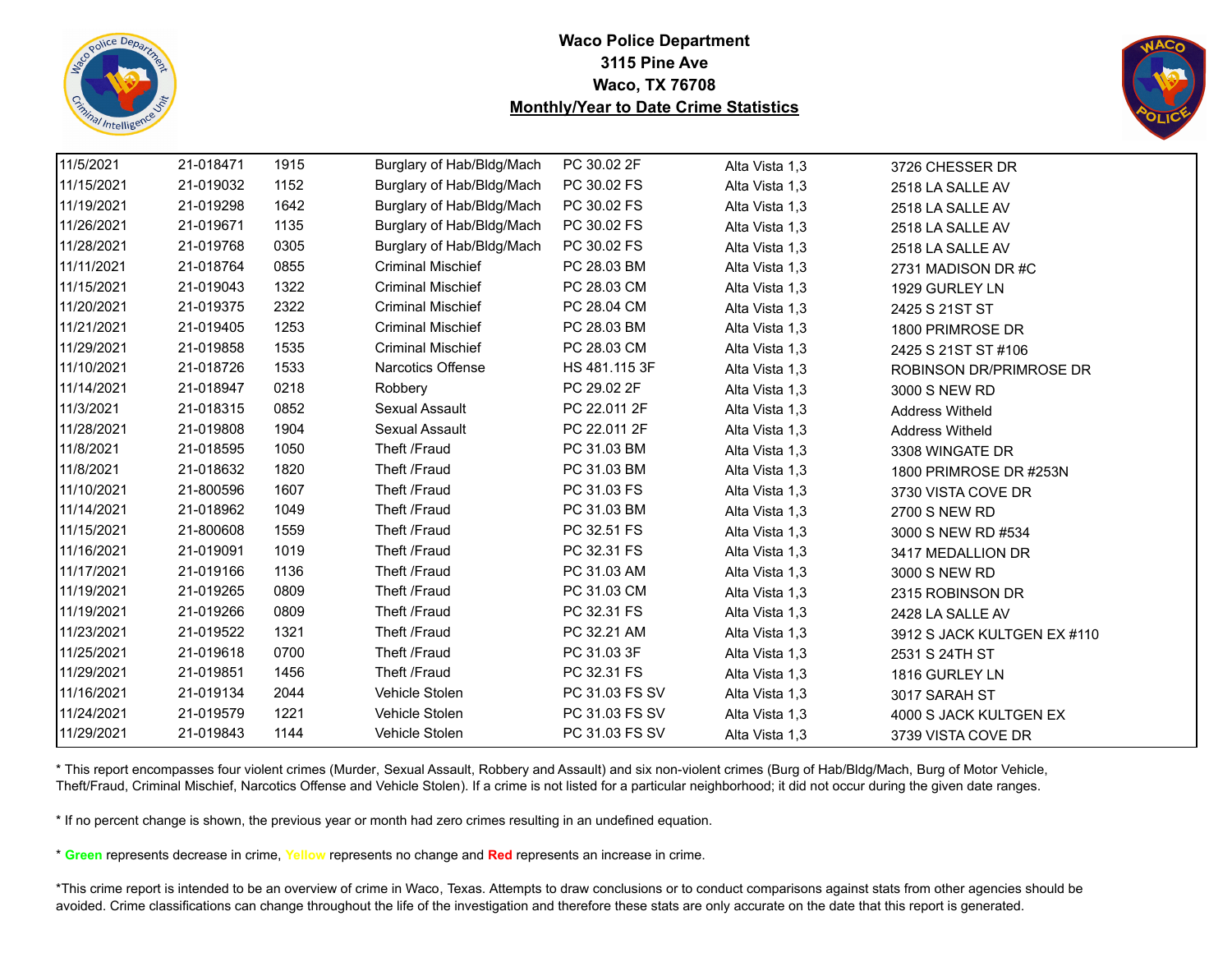



|            | Neighborhood: Austin Avenue 2,3,4 |      |                           |                |                     |                     |
|------------|-----------------------------------|------|---------------------------|----------------|---------------------|---------------------|
| 11/1/2021  | 21-018197                         | 1048 | Assault                   | PC 22.01 AM FV | Austin Avenue 2,3,4 | 3538 W WACO DR #B   |
| 11/14/2021 | 21-018944                         | 0144 | Assault                   | PC 22.01 CM FV | Austin Avenue 2,3,4 | 4200 W WACO DR      |
| 11/22/2021 | 21-019455                         | 0954 | Assault                   | PC 22.012 AM   | Austin Avenue 2,3,4 | 2111 AUSTIN AV      |
| 11/25/2021 | 21-019638                         | 1617 | Assault                   | PC 22.02 2F FV | Austin Avenue 2,3,4 | 4001 ROSELAWN AV    |
| 11/1/2021  | 21-018226                         | 2104 | Burglary / Vehicle        | PC 30.04 AM    | Austin Avenue 2,3,4 | 1812 W WACO DR      |
| 11/15/2021 | 21-019045                         | 1514 | Burglary / Vehicle        | PC 30.04 AM    | Austin Avenue 2,3,4 | 2524 W WACO DR      |
| 11/26/2021 | 21-019666                         | 0921 | Burglary / Vehicle        | PC 30.04 AM    | Austin Avenue 2,3,4 | 2325 FRANKLIN AV    |
| 11/30/2021 | 21-019908                         | 1114 | Burglary / Vehicle        | PC 30.04 AM    | Austin Avenue 2.3.4 | 2325 FRANKLIN AV    |
| 11/2/2021  | 21-018293                         | 2206 | Burglary of Hab/Bldg/Mach | PC 30.02 2F FV | Austin Avenue 2,3,4 | 2708 W WACO DR #106 |
| 11/27/2021 | 21-019759                         | 2323 | Burglary of Hab/Bldg/Mach | PC 30.02 2F    | Austin Avenue 2,3,4 | 2525 WASHINGTON AV  |
| 11/30/2021 | 21-019936                         | 1810 | Burglary of Hab/Bldg/Mach | PC 30.02 2F    | Austin Avenue 2,3,4 | 3701 AUSTIN AV      |
| 11/17/2021 | 21-019158                         | 1000 | <b>Criminal Mischief</b>  | PC 28.03 FS    | Austin Avenue 2,3,4 | 2405 COLUMBUS AV    |
| 11/10/2021 | 21-018702                         | 1013 | <b>Narcotics Offense</b>  | HS 481.121 BM  | Austin Avenue 2,3,4 | 4125 AUSTIN AV      |
| 11/16/2021 | 21-019101                         | 1229 | <b>Narcotics Offense</b>  | HS 481.116 3F  | Austin Avenue 2,3,4 | 3100-BL FRANKLIN AV |
| 11/22/2021 | 21-019467                         | 1157 | <b>Narcotics Offense</b>  | HS 481.115 2F  | Austin Avenue 2,3,4 | 3820 HERWOL AV      |
| 11/4/2021  | 21-800588                         | 2131 | Theft /Fraud              | PC 31.03 AM    | Austin Avenue 2,3,4 | 1920 WASHINGTON AV  |
| 11/8/2021  | 21-018594                         | 1012 | Theft /Fraud              | PC 31.03 FS    | Austin Avenue 2,3,4 | 1824 AUSTIN AV      |
| 11/13/2021 | 21-800602                         | 1540 | Theft /Fraud              | PC 32.51 FS    | Austin Avenue 2,3,4 | 3417 FRANKLIN AV    |
| 11/24/2021 | 21-019567                         | 1059 | Theft /Fraud              | PC 31.03 CM    | Austin Avenue 2,3,4 | 3025 FRANKLIN AV    |
|            | Neighborhood: Baylor 2            |      |                           |                |                     |                     |
| 11/1/2021  | 21-018224                         | 1843 | Assault                   | PC 22.012 AM   | Baylor 2            | 1230 WOOD AV #A     |
| 11/2/2021  | 21-018264                         | 1215 | Assault                   | PC 22.01 CM    | Baylor 2            | 1513 WOOD AV        |
| 11/3/2021  | 21-018317                         | 0926 | Assault                   | PC 22.01 CM FV | Baylor 2            | JAMES AV/S 14TH ST  |
| 11/7/2021  | 21-018539                         | 0233 | Assault                   | PC 22.01 AM FV | Baylor 2            | 1425 S 12TH ST #G   |
| 11/10/2021 | 21-018740                         | 1941 | Assault                   | PC 22.01 3F FV | Baylor 2            | 2026 S 7TH ST #52   |
| 11/17/2021 | 21-019165                         | 1049 | Assault                   | PC 22.01 CM    | Baylor 2            | 1200 BAGBY AV       |
| 11/21/2021 | 21-019406                         | 1300 | Assault                   | PC 22.01 AM FV | Baylor 2            | 1824 S 12TH ST #D   |

\* This report encompasses four violent crimes (Murder, Sexual Assault, Robbery and Assault) and six non-violent crimes (Burg of Hab/Bldg/Mach, Burg of Motor Vehicle, Theft/Fraud, Criminal Mischief, Narcotics Offense and Vehicle Stolen). If a crime is not listed for a particular neighborhood; it did not occur during the given date ranges.

\* If no percent change is shown, the previous year or month had zero crimes resulting in an undefined equation.

\* **Green** represents decrease in crime, **Yellow** represents no change and **Red** represents an increase in crime.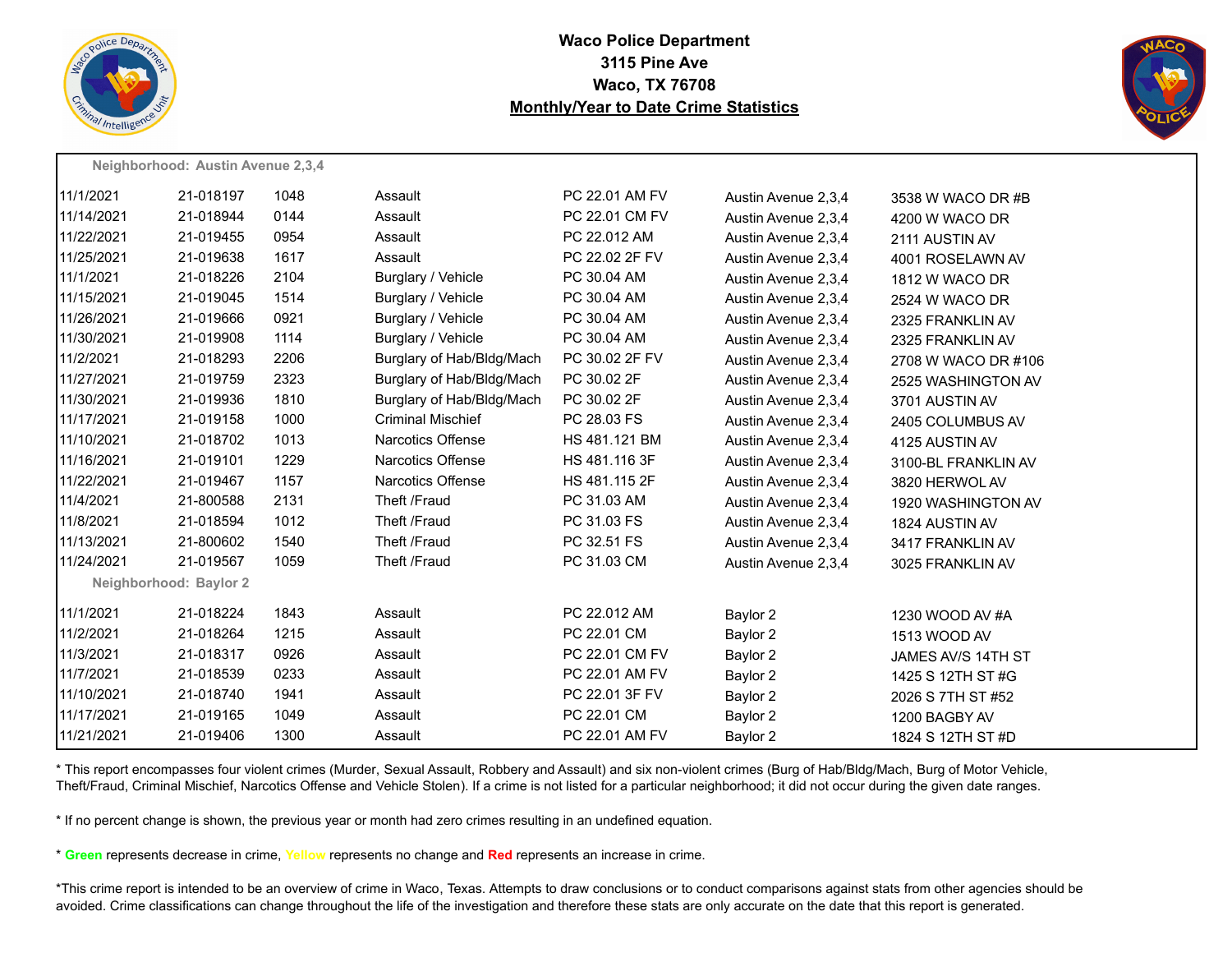



| 11/30/2021 | 21-019932                  | 1816 | Assault                   | PC 22.01 AM FV | Baylor 2     | S 17TH ST/DAUGHTREY AV      |
|------------|----------------------------|------|---------------------------|----------------|--------------|-----------------------------|
| 11/3/2021  | 21-018309                  | 0718 | Burglary / Vehicle        | PC 30.04 AM    | Baylor 2     | 1416 SPEIGHT AV             |
| 11/3/2021  | 21-018312                  | 0817 | Burglary / Vehicle        | PC 30.04 AM    | Baylor 2     | 1701 S 12TH ST #3201        |
| 11/8/2021  | 21-018602                  | 1212 | Burglary / Vehicle        | PC 30.04 AM    | Baylor 2     | 1301 LA SALLE AV            |
| 11/11/2021 | 21-018767                  | 1010 | Burglary / Vehicle        | PC 30.04 AM    | Baylor 2     | 1800 S 5TH ST #1507         |
| 11/14/2021 | 21-018961                  | 1044 | Burglary / Vehicle        | PC 30.04 AM    | Baylor 2     | 1008 DAUGHTREY AV           |
| 11/14/2021 | 21-018963                  | 1044 | Burglary / Vehicle        | PC 30.04 AM    | Baylor 2     | 1008 DAUGHTREY AV           |
| 11/14/2021 | 21-018964                  | 1114 | Burglary / Vehicle        | PC 30.04 AM    | Baylor 2     | 1001 SPEIGHT AV             |
| 11/14/2021 | 21-018965                  | 1114 | Burglary / Vehicle        | PC 30.04 AM    | Baylor 2     | 1001 SPEIGHT AV             |
| 11/23/2021 | 21-019513                  | 1145 | Burglary / Vehicle        | PC 30.04 AM    | Baylor 2     | 600 BAGBY AV #7D            |
| 11/30/2021 | 21-019897                  | 0828 | Burglary / Vehicle        | PC 30.04 AM    | Baylor 2     | 1008 DAUGHTREY AV           |
| 11/30/2021 | 21-800631                  | 0954 | Burglary / Vehicle        | PC 30.04 AM    | Baylor 2     | 1911 S 4TH ST               |
| 11/17/2021 | 21-019156                  | 0857 | Burglary of Hab/Bldg/Mach | PC 30.02 2F    | Baylor 2     | 1200 BAGBY AV #3            |
| 11/22/2021 | 21-019458                  | 1114 | Burglary of Hab/Bldg/Mach | PC 30.02 2F    | Baylor 2     | 1009 WOOD AV                |
| 11/5/2021  | 21-018437                  | 1254 | <b>Criminal Mischief</b>  | PC 28.04 CM    | Baylor 2     | 1421 S 12TH ST              |
| 11/21/2021 | 21-019400                  | 1149 | <b>Criminal Mischief</b>  | PC 28.04 CM    | Baylor 2     | 1500 S 9TH ST #203          |
| 11/22/2021 | 21-019492                  | 2348 | <b>Criminal Mischief</b>  | PC 28.03 AM    | Baylor 2     | 1720 S 8TH ST #233          |
| 11/1/2021  | 21-018233                  | 2319 | <b>Narcotics Offense</b>  | HS 481.121 FS  | Baylor 2     | 1200-BL BAGBY AV            |
| 11/11/2021 | 21-018756                  | 0411 | Sexual Assault            | PC 22.011 2F   | Baylor 2     | <b>Address Witheld</b>      |
| 11/13/2021 | 21-018879                  | 1001 | Theft /Fraud              | PC 31.03 BM    | Baylor 2     | 1600 S 17TH ST              |
| 11/14/2021 | 21-018992                  | 2113 | Theft /Fraud              | PC 31.03 BM    | Baylor 2     | 1200 BAGBY AV #8            |
| 11/16/2021 | 21-019129                  | 1749 | Theft /Fraud              | PC 32.31 FS    | Baylor 2     | 1808 S 10TH ST              |
| 11/19/2021 | 21-800614                  | 2357 | Theft /Fraud              | PC 31.03 BM    | Baylor 2     | 1102 SPEIGHT AV             |
| 11/21/2021 | 21-019396                  | 0926 | Theft /Fraud              | PC 31.03 FS    | Baylor 2     | 1624 S 5TH ST               |
| 11/3/2021  | 21-018314                  | 0851 | Vehicle Stolen            | PC 31.03 FS SV | Baylor 2     | 2001 S 5TH ST               |
| 11/11/2021 | 21-018805                  | 2357 | Vehicle Stolen            | PC 31.03 FS SV | Baylor 2     | S 12TH ST/S JACK KULTGEN EX |
| 11/27/2021 | 21-019718                  | 0339 | Vehicle Stolen            | PC 31.03 FS SV | Baylor 2     | 1214 BAYLOR AV #112         |
|            | Neighborhood: Brook Oaks 4 |      |                           |                |              |                             |
| 11/1/2021  | 21-018202                  | 1223 | Assault                   | PC 22.04 1F    | Brook Oaks 4 | 1612 N 15A ST               |

\* This report encompasses four violent crimes (Murder, Sexual Assault, Robbery and Assault) and six non-violent crimes (Burg of Hab/Bldg/Mach, Burg of Motor Vehicle, Theft/Fraud, Criminal Mischief, Narcotics Offense and Vehicle Stolen). If a crime is not listed for a particular neighborhood; it did not occur during the given date ranges.

\* If no percent change is shown, the previous year or month had zero crimes resulting in an undefined equation.

\* **Green** represents decrease in crime, **Yellow** represents no change and **Red** represents an increase in crime.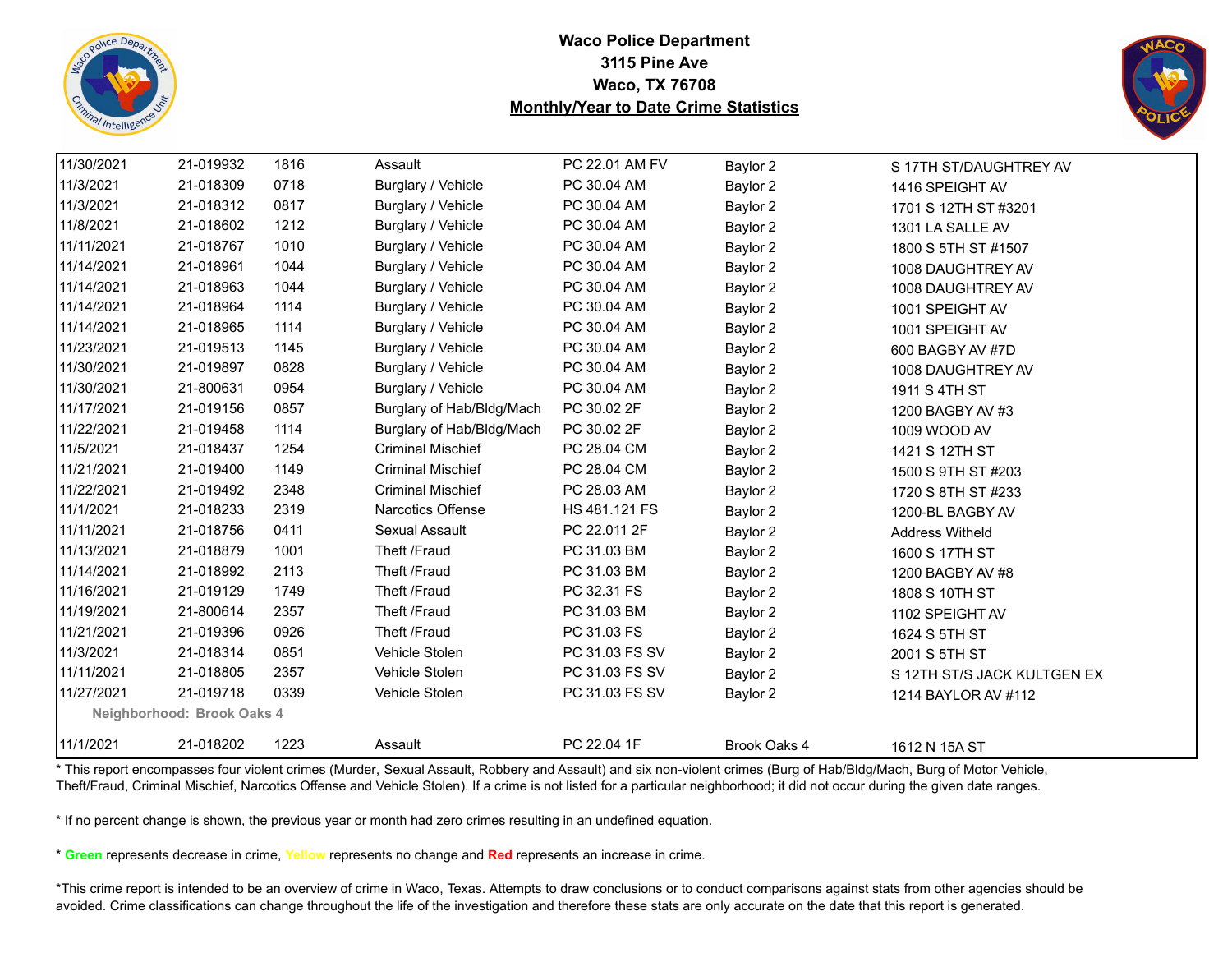



| 11/9/2021  | 21-018649 | 0801 | Assault                   | PC 22.01 AM FV | Brook Oaks 4 | 1621 N 18TH ST             |
|------------|-----------|------|---------------------------|----------------|--------------|----------------------------|
| 11/11/2021 | 21-018751 | 0118 | Assault                   | PC 22.02 2F    | Brook Oaks 4 | 1514 N 10TH ST             |
| 11/11/2021 | 21-018793 | 1839 | Assault                   | PC 22.01 AM FV | Brook Oaks 4 | 1832 N 12TH ST             |
| 11/13/2021 | 21-018895 | 1332 | Assault                   | PC 22.01 AM FV | Brook Oaks 4 | 525 NOVELTY ST             |
| 11/14/2021 | 21-018967 | 1200 | Assault                   | PC 22.01 AM FV | Brook Oaks 4 | 818 COLCORD AV #6104       |
| 11/14/2021 | 21-018998 | 2349 | Assault                   | PC 22.02 2F FV | Brook Oaks 4 | 200-BL TENNESSEE AV        |
| 11/20/2021 | 21-019342 | 1058 | Assault                   | PC 22.01 CM FV | Brook Oaks 4 | 1910 N 5TH ST              |
| 11/20/2021 | 21-019358 | 1513 | Assault                   | PC 22.01 AM FV | Brook Oaks 4 | 1100 N 6TH ST #V1          |
| 11/20/2021 | 21-019373 | 2118 | Assault                   | PC 22.01 3F    | Brook Oaks 4 | 1100 N 6TH ST #V1          |
| 11/24/2021 | 21-019593 | 1742 | Assault                   | PC 22.01 CM FV | Brook Oaks 4 | <b>1705 PINE AV</b>        |
| 11/25/2021 | 21-019610 | 0101 | Assault                   | PC 22.01 AM    | Brook Oaks 4 | 817 COLCORD AV #2208       |
| 11/27/2021 | 21-019719 | 0503 | Assault                   | PC 22.02 2F    | Brook Oaks 4 | 1201 N 9TH ST #D108        |
| 11/28/2021 | 21-019767 | 0236 | Assault                   | PC 22.01 AM FV | Brook Oaks 4 | 1123 PROCTOR AV            |
| 11/30/2021 | 21-019927 | 1704 | Assault                   | PC 22.01 AM FV | Brook Oaks 4 | 1600-BLK N 9TH ST          |
| 11/30/2021 | 21-019935 | 1805 | Assault                   | PC 22.01 AM FV | Brook Oaks 4 | 818 COLCORD AV             |
| 11/22/2021 | 21-019439 | 0731 | Burglary / Vehicle        | PC 30.04 AM    | Brook Oaks 4 | 1726 HERRING AV            |
| 11/22/2021 | 21-019440 | 0734 | Burglary / Vehicle        | PC 30.04 AM    | Brook Oaks 4 | 1509 LIVE OAK AV           |
| 11/4/2021  | 21-018402 | 1850 | Burglary of Hab/Bldg/Mach | PC 30.02 2F    | Brook Oaks 4 | 1205 BROOK AV              |
| 11/11/2021 | 21-018762 | 0752 | Burglary of Hab/Bldg/Mach | PC 30.02 2F    | Brook Oaks 4 | 621 PROCTOR AV             |
| 11/12/2021 | 21-018824 | 1009 | Burglary of Hab/Bldg/Mach | PC 30.02 2F    | Brook Oaks 4 | 1100 N 6TH ST #L8          |
| 11/1/2021  | 21-018219 | 1654 | <b>Criminal Mischief</b>  | PC 28.03 BM    | Brook Oaks 4 | 817 COLCORD AV #2107       |
| 11/21/2021 | 21-019392 | 0544 | <b>Criminal Mischief</b>  | PC 28.03 BM    | Brook Oaks 4 | 1601 MAPLE AV              |
| 11/28/2021 | 21-019789 | 1459 | <b>Criminal Mischief</b>  | PC 28.03 CM    | Brook Oaks 4 | 1100 N 6TH ST #BB5         |
| 11/14/2021 | 21-018958 | 1015 | <b>Narcotics Offense</b>  | HS 481.115 3F  | Brook Oaks 4 | 1700 N UNIVERSITY PARKS DR |
| 11/14/2021 | 21-018993 | 2149 | Narcotics Offense         | HS 481.134 AM  | Brook Oaks 4 | N 12TH ST/HERRING AV       |
| 11/18/2021 | 21-019242 | 1820 | Robbery                   | PC 29.02 2F    | Brook Oaks 4 | 1426 HERRING AV            |
| 11/30/2021 | 21-019888 | 0224 | Robbery                   | PC 29.03 1F    | Brook Oaks 4 | 825 W WACO DR              |
| 11/15/2021 | 21-019029 | 1150 | Theft /Fraud              | PC 31.03 CM    | Brook Oaks 4 | 1711 PROCTOR AV            |
| 11/29/2021 | 21-019845 | 1210 | Theft /Fraud              | PC 32.21 FS    | Brook Oaks 4 | 1121 W WACO DR             |

\* This report encompasses four violent crimes (Murder, Sexual Assault, Robbery and Assault) and six non-violent crimes (Burg of Hab/Bldg/Mach, Burg of Motor Vehicle, Theft/Fraud, Criminal Mischief, Narcotics Offense and Vehicle Stolen). If a crime is not listed for a particular neighborhood; it did not occur during the given date ranges.

\* If no percent change is shown, the previous year or month had zero crimes resulting in an undefined equation.

\* **Green** represents decrease in crime, **Yellow** represents no change and **Red** represents an increase in crime.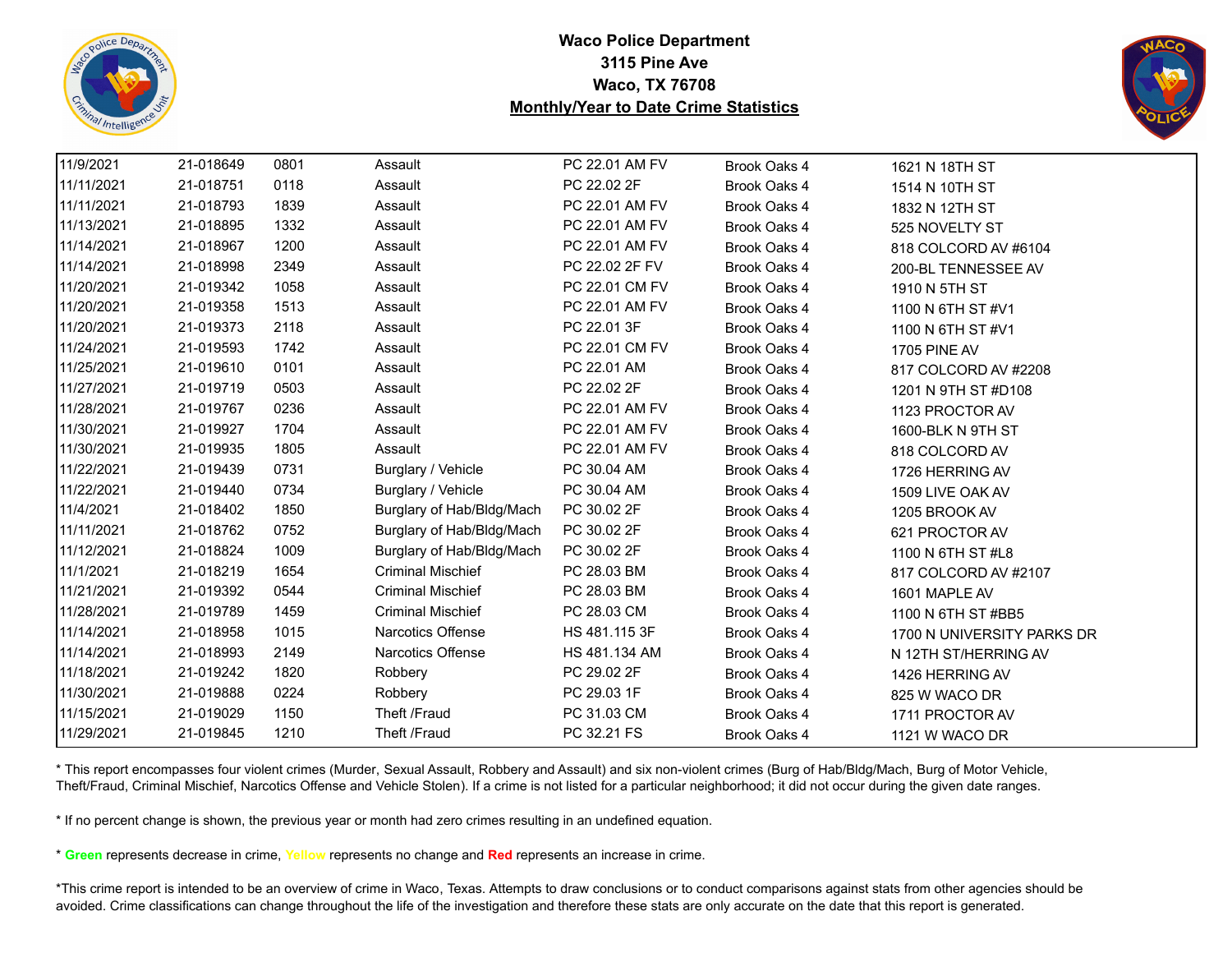



| 11/30/2021 | 21-019943                   | 2007 | Theft /Fraud              | PC 32.21 FS     | Brook Oaks 4  | 713 N 15TH ST          |  |
|------------|-----------------------------|------|---------------------------|-----------------|---------------|------------------------|--|
| 11/16/2021 | 21-019086                   | 0915 | Vehicle Stolen            | PC 31.03 FS SV  | Brook Oaks 4  | 2100 N 4TH ST          |  |
|            | Neighborhood: Brookview 3,4 |      |                           |                 |               |                        |  |
| 11/5/2021  | 21-018444                   | 1517 | Assault                   | PC 22.01 AM FV  | Brookview 3,4 | 2900 FORT AV           |  |
| 11/10/2021 | 21-018699                   | 0927 | Assault                   | PC 22.02 2F     | Brookview 3,4 | 1016 N 45TH ST         |  |
| 11/15/2021 | 21-019000                   | 0319 | Assault                   | PC 22.01 AM FV  | Brookview 3,4 | 1316 WESTWOOD DR       |  |
| 11/7/2021  | 21-018567                   | 2122 | Burglary / Vehicle        | PC 30.04 AM     | Brookview 3,4 | 4309 ERATH AV          |  |
| 11/17/2021 | 21-019157                   | 0936 | Burglary / Vehicle        | PC 30.04 AM     | Brookview 3,4 | 2914 EDMOND AV         |  |
| 11/23/2021 | 21-019528                   | 1420 | Burglary of Hab/Bldg/Mach | PC 30.02 FS     | Brookview 3,4 | 575 N VALLEY MILLS DR  |  |
| 11/12/2021 | 21-018841                   | 1349 | <b>Criminal Mischief</b>  | PC 28.03 BM FV  | Brookview 3,4 | 3600 GORMAN AV         |  |
| 11/15/2021 | 21-019022                   | 0947 | <b>Criminal Mischief</b>  | PC 28.03 CM     | Brookview 3,4 | 575 N VALLEY MILLS DR  |  |
| 11/16/2021 | 21-019113                   | 1422 | <b>Criminal Mischief</b>  | PC 28.03 BM     | Brookview 3,4 | 4120 SANGER AV         |  |
| 11/19/2021 | 21-019286                   | 1345 | <b>Criminal Mischief</b>  | PC 28.03 BM     | Brookview 3,4 | 508 N 38TH ST #522D    |  |
| 11/19/2021 | 21-019287                   | 1230 | <b>Criminal Mischief</b>  | PC 28.03 BM     | Brookview 3,4 | 524 N 38TH ST #A       |  |
| 11/19/2021 | 21-019288                   | 1230 | <b>Criminal Mischief</b>  | PC 28.03 BM     | Brookview 3,4 | 512 N 38TH ST #B       |  |
| 11/19/2021 | 21-019289                   | 1230 | <b>Criminal Mischief</b>  | PC 28.03 BM     | Brookview 3,4 | 508 N 38TH ST          |  |
| 11/5/2021  | 21-018481                   | 2348 | Narcotics Offense         | HS 481.116 2F   | Brookview 3,4 | 2600-BLK BOSQUE BL     |  |
| 11/25/2021 | 21-019643                   | 2230 | <b>Narcotics Offense</b>  | HS 481.116 FS   | Brookview 3,4 | 3700-BL GORMAN AV      |  |
| 11/27/2021 | 21-019758                   | 2308 | Robbery                   | PC 29.02 2F     | Brookview 3,4 | 2700-BL GORMAN AV      |  |
| 11/5/2021  | 21-017969                   | 0213 | Sexual Assault            | PC 22.011 2F FV | Brookview 3,4 | <b>Address Witheld</b> |  |
| 11/4/2021  | 21-018392                   | 1640 | Theft /Fraud              | PC 32.31 FS     | Brookview 3,4 | 601 N 34TH ST          |  |
| 11/4/2021  | 21-800587                   | 1932 | Theft /Fraud              | PC 32.51 FS     | Brookview 3,4 | 4104 MORROW AV         |  |
| 11/20/2021 | 21-019350                   | 1306 | Theft /Fraud              | PC 32.51 FS     | Brookview 3,4 | 524 N 32ND ST          |  |
| 11/22/2021 | 21-019472                   | 1416 | Theft /Fraud              | PC 31.03 FS     | Brookview 3,4 | 3112 COLE AV           |  |
| 11/24/2021 | 21-019576                   | 1341 | Theft /Fraud              | PC 31.03 FS     | Brookview 3,4 | 3700 ERATH AV          |  |
| 11/24/2021 | 21-019589                   | 1708 | Theft /Fraud              | PC 31.03 FS     | Brookview 3,4 | 4212 FORT AV           |  |
| 11/24/2021 | 21-019599                   | 1739 | Theft /Fraud              | PC 31.03 AM     | Brookview 3,4 | 3301 BROOK CI          |  |
| 11/29/2021 | 21-019879                   | 2111 | Theft /Fraud              | PC 31.03 BM     | Brookview 3,4 | 2700 GORMAN AV         |  |
| 11/2/2021  | 21-018245                   | 0833 | Vehicle Stolen            | PC 31.03 FS SV  | Brookview 3.4 | 2721 GORMAN AV         |  |

\* This report encompasses four violent crimes (Murder, Sexual Assault, Robbery and Assault) and six non-violent crimes (Burg of Hab/Bldg/Mach, Burg of Motor Vehicle, Theft/Fraud, Criminal Mischief, Narcotics Offense and Vehicle Stolen). If a crime is not listed for a particular neighborhood; it did not occur during the given date ranges.

\* If no percent change is shown, the previous year or month had zero crimes resulting in an undefined equation.

\* **Green** represents decrease in crime, **Yellow** represents no change and **Red** represents an increase in crime.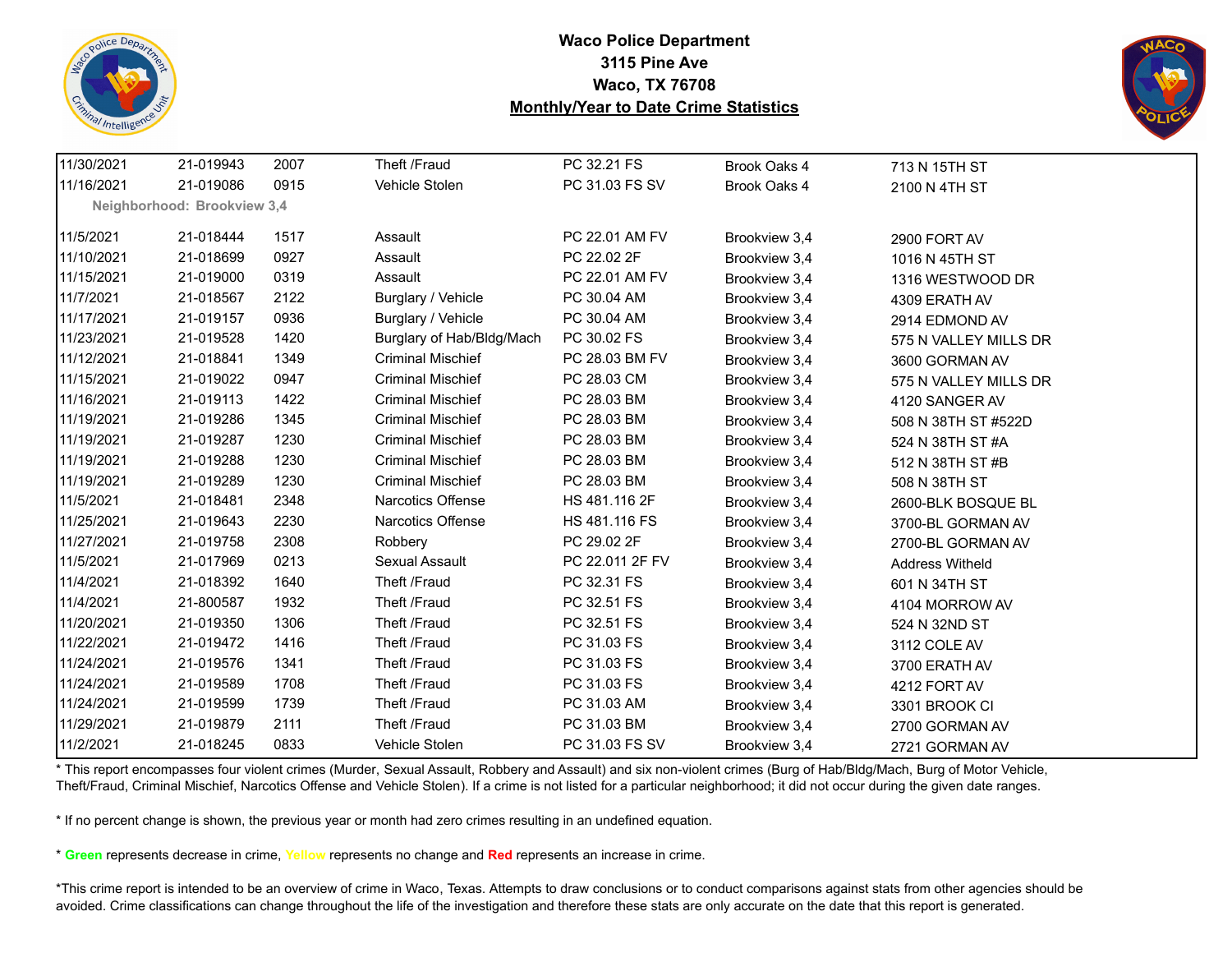



| 11/10/2021 | 21-018724              | 1525 | Vehicle Stolen     | PC 31.03 FS SV | Brookview 3,4 | 3728 ERATH AVE                        |
|------------|------------------------|------|--------------------|----------------|---------------|---------------------------------------|
|            | Neighborhood: Carver 1 |      |                    |                |               |                                       |
| 11/6/2021  | 21-018517              | 1809 | Assault            | PC 22.02 2F    | Carver 1      | 1408 TURNER ST                        |
| 11/7/2021  | 21-018564              | 2008 | Assault            | PC 22.01 AM    | Carver 1      | 504 FAULKNER LN                       |
| 11/8/2021  | 21-018604              | 1246 | Assault            | PC 22.01 CM    | Carver 1      | 1700 DALLAS CI                        |
| 11/8/2021  | 21-018637              | 2221 | Assault            | PC 22.01 AM FV | Carver 1      | 1221 TEXAS AV                         |
| 11/12/2021 | 21-018851              | 1709 | Assault            | PC 22.01 AM    | Carver 1      | <b>HATTON ST/MAIN ST</b>              |
| 11/13/2021 | 21-018911              | 1756 | Assault            | PC 22.01 AM    | Carver 1      | 1025 CALUMET AV                       |
| 11/13/2021 | 21-018941              | 2353 | Assault            | PC 22.01 3F FV | Carver 1      | 1740 DALLAS CI#C                      |
| 11/14/2021 | 21-018971              | 1338 | Assault            | PC 22.01 AM FV | Carver 1      | 2525 E LAKE SHORE DR #404             |
| 11/15/2021 | 21-019055              | 1635 | Assault            | PC 22.01 AM    | Carver 1      | 1700 DALLAS CI                        |
| 11/16/2021 | 21-019130              | 1831 | Assault            | PC 22.01 3F FV | Carver 1      | 1742 DALLAS CI #B                     |
| 11/19/2021 | 21-019283              | 1326 | Assault            | PC 22.02 2F    | Carver 1      | 1000-BLK DELANO AV                    |
| 11/20/2021 | 21-019327              | 0032 | Assault            | PC 22.01 CM FV | Carver 1      | 1101 GHOLSON RD                       |
| 11/20/2021 | 21-019371              | 2048 | Assault            | PC 22.02 2F FV | Carver 1      | 1229 CALUMET AV                       |
| 11/21/2021 | 21-019389              | 0426 | Assault            | PC 22.01 AM FV | Carver 1      | <b>750 E PARK</b>                     |
| 11/21/2021 | 21-019423              | 2122 | Assault            | PC 22.01 AM FV | Carver 1      | 1722 ABBOTT ST                        |
| 11/21/2021 | 21-019428              | 2242 | Assault            | PC 22.01 CM FV | Carver 1      | 1141 SUNSET DR                        |
| 11/23/2021 | 21-019548              | 2146 | Assault            | PC 22.01 AM FV | Carver 1      | 1800 N MARTIN LUTHER KING JR BL #2311 |
| 11/25/2021 | 21-019627              | 1146 | Assault            | PC 22.02 1F FV | Carver 1      | 700-BL DUNBAR AV                      |
| 11/25/2021 | 21-019641              | 2057 | Assault            | PC 22.04 FS    | Carver 1      | 1804 SELEY ST                         |
| 11/26/2021 | 21-019707              | 2324 | Assault            | PC 22.02 2F    | Carver 1      | LENOX AV/HOOD ST                      |
| 11/27/2021 | 21-019751              | 2055 | Assault            | PC 22.01 AM FV | Carver 1      | 2525 E LAKE SHORE DR, WAC #907        |
| 11/28/2021 | 21-019795              | 1648 | Assault            | PC 22.01 AM FV | Carver 1      | 1101 GHOLSON RD                       |
| 11/28/2021 | 21-019816              | 2143 | Assault            | PC 22.01 AM    | Carver 1      | 1009 N LOOP DR #16                    |
| 11/2/2021  | 21-018248              | 0925 | Burglary / Vehicle | PC 30.04 AM    | Carver 1      | 1725 N MARTIN LUTHER KING JR BL       |
| 11/10/2021 | 21-018718              | 1331 | Burglary / Vehicle | PC 30.04 AM    | Carver 1      | 2498 N MARTIN LUTHER KING JR BL       |
| 11/10/2021 | 21-018721              | 1415 | Burglary / Vehicle | PC 30.04 AM    | Carver 1      | 2498 N MARTIN LUTHER KING JR BL       |
| 11/15/2021 | 21-019001              | 0430 | Burglary / Vehicle | PC 30.04 AM    | Carver 1      | 2101 DAN ROWE DR                      |

\* This report encompasses four violent crimes (Murder, Sexual Assault, Robbery and Assault) and six non-violent crimes (Burg of Hab/Bldg/Mach, Burg of Motor Vehicle, Theft/Fraud, Criminal Mischief, Narcotics Offense and Vehicle Stolen). If a crime is not listed for a particular neighborhood; it did not occur during the given date ranges.

\* If no percent change is shown, the previous year or month had zero crimes resulting in an undefined equation.

\* **Green** represents decrease in crime, **Yellow** represents no change and **Red** represents an increase in crime.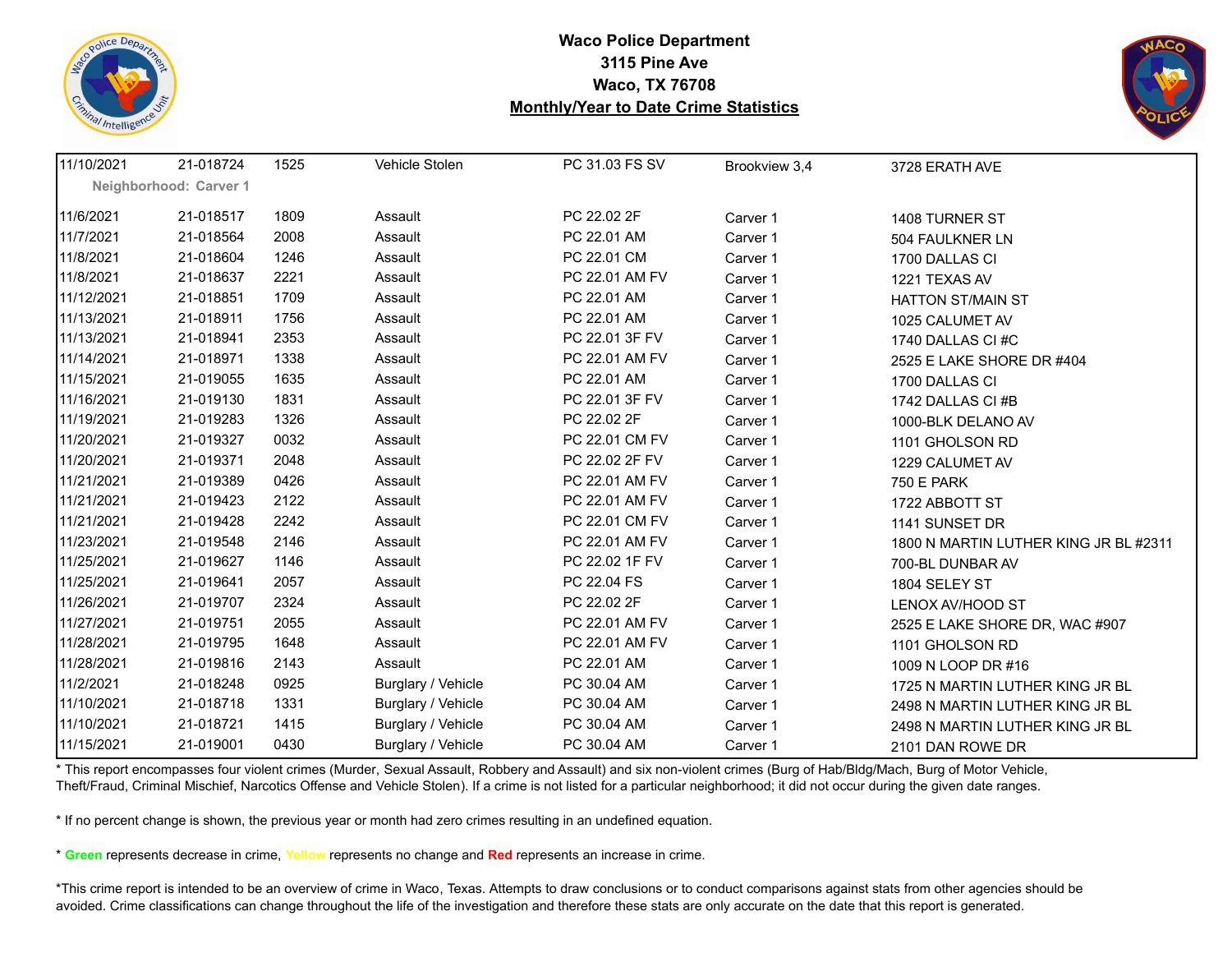



| 11/19/2021 | 21-019275 | 1052 | Burglary / Vehicle        | PC 30.04 AM   | Carver 1 | 1501 TURNER ST                        |
|------------|-----------|------|---------------------------|---------------|----------|---------------------------------------|
| 11/25/2021 | 21-019625 | 1102 | Burglary / Vehicle        | PC 30.04 AM   | Carver 1 | 1712 DALLAS CI                        |
| 11/28/2021 | 21-019796 | 1712 | Burglary / Vehicle        | PC 30.04 AM   | Carver 1 | 3516 N MARTIN LUTHER KING JR BL       |
| 11/29/2021 | 21-019822 | 0335 | Burglary / Vehicle        | PC 30.04 AM   | Carver 1 | 1204 ADAMS ST                         |
| 11/29/2021 | 21-019823 | 0335 | Burglary / Vehicle        | PC 30.04 AM   | Carver 1 | 1204 ADAMS ST                         |
| 11/29/2021 | 21-019824 | 0335 | Burglary / Vehicle        | PC 30.04 AM   | Carver 1 | 1204 ADAMS ST                         |
| 11/29/2021 | 21-019825 | 0335 | Burglary / Vehicle        | PC 30.04 AM   | Carver 1 | 1204 ADAMS ST                         |
| 11/29/2021 | 21-019828 | 0335 | Burglary / Vehicle        | PC 30.04 AM   | Carver 1 | 1204 ADAMS ST                         |
| 11/29/2021 | 21-019859 | 1619 | Burglary / Vehicle        | PC 30.04 AM   | Carver 1 | 3516 N MARTIN LUTHER KING JR BL       |
| 11/2/2021  | 21-018288 | 2014 | Burglary of Hab/Bldg/Mach | PC 30.02 2F   | Carver 1 | 613 CARVER AV                         |
| 11/13/2021 | 21-018923 | 2100 | Burglary of Hab/Bldg/Mach | PC 30.02 FS   | Carver 1 | 1916 SELEY ST                         |
| 11/14/2021 | 21-800617 | 1601 | Burglary of Hab/Bldg/Mach | PC 30.02 FS   | Carver 1 | 1916 SELEY ST                         |
| 11/11/2021 | 21-018763 | 0744 | <b>Criminal Mischief</b>  | PC 28.03 BM   | Carver 1 | 921 HARLEM AV                         |
| 11/12/2021 | 21-018814 | 0812 | <b>Criminal Mischief</b>  | PC 28.03 CM   | Carver 1 | 2108 HORNE CI                         |
| 11/12/2021 | 21-018843 | 1425 | <b>Criminal Mischief</b>  | PC 28.03 AM   | Carver 1 | 1722 DALLAS CI                        |
| 11/16/2021 | 21-019088 | 0723 | <b>Criminal Mischief</b>  | PC 28.03 BM   | Carver 1 | 1135 CALUMET AV                       |
| 11/21/2021 | 21-019407 | 1347 | <b>Criminal Mischief</b>  | PC 28.03 BM   | Carver 1 | 1706 DALLAS CI#D                      |
| 11/23/2021 | 21-019553 | 2250 | <b>Criminal Mischief</b>  | PC 28.03 BM   | Carver 1 | 511 RIDDLE AV                         |
| 11/26/2021 | 21-019664 | 0849 | <b>Criminal Mischief</b>  | PC 28.03 BM   | Carver 1 | 1213 DELANO AV                        |
| 11/1/2021  | 21-018229 | 2149 | <b>Narcotics Offense</b>  | HS 481.115 FS | Carver 1 | 4200-BL N MARTIN LUTHER KING JR BL    |
| 11/2/2021  | 21-018260 | 1058 | Narcotics Offense         | HS 481.115 3F | Carver 1 | 1725 N MARTIN LUTHER KING JR BL #507  |
| 11/13/2021 | 21-018922 | 2100 | Narcotics Offense         | HS 481.115 3F | Carver 1 | 1916 SELEY ST                         |
| 11/20/2021 | 21-019366 | 2000 | Robbery                   | PC 29.03 1F   | Carver 1 | 504 FAULKNER LN                       |
| 11/26/2021 | 21-019703 | 2243 | Sexual Assault            | PC 22.021 1F  | Carver 1 | <b>Address Witheld</b>                |
| 11/4/2021  | 21-018380 | 1401 | Theft /Fraud              | PC 31.03 AM   | Carver 1 | 1700 E WACO DR WB                     |
| 11/5/2021  | 21-018447 | 1606 | Theft /Fraud              | PC 31.03 CM   | Carver 1 | 2101 DAN ROWE DR                      |
| 11/9/2021  | 21-018656 | 0922 | Theft /Fraud              | PC 31.03 AM   | Carver 1 | 1001 N MARTIN LUTHER KING JR BL #1204 |
| 11/9/2021  | 21-018671 | 1458 | Theft /Fraud              | PC 31.03 FS   | Carver 1 | 1916 SELEY ST                         |
| 11/14/2021 | 21-800605 | 1934 | Theft /Fraud              | PC 31.03 CM   | Carver 1 | 1800 N MARTIN LUTHER KING JR BL #2311 |

\* This report encompasses four violent crimes (Murder, Sexual Assault, Robbery and Assault) and six non-violent crimes (Burg of Hab/Bldg/Mach, Burg of Motor Vehicle, Theft/Fraud, Criminal Mischief, Narcotics Offense and Vehicle Stolen). If a crime is not listed for a particular neighborhood; it did not occur during the given date ranges.

\* If no percent change is shown, the previous year or month had zero crimes resulting in an undefined equation.

\* **Green** represents decrease in crime, **Yellow** represents no change and **Red** represents an increase in crime.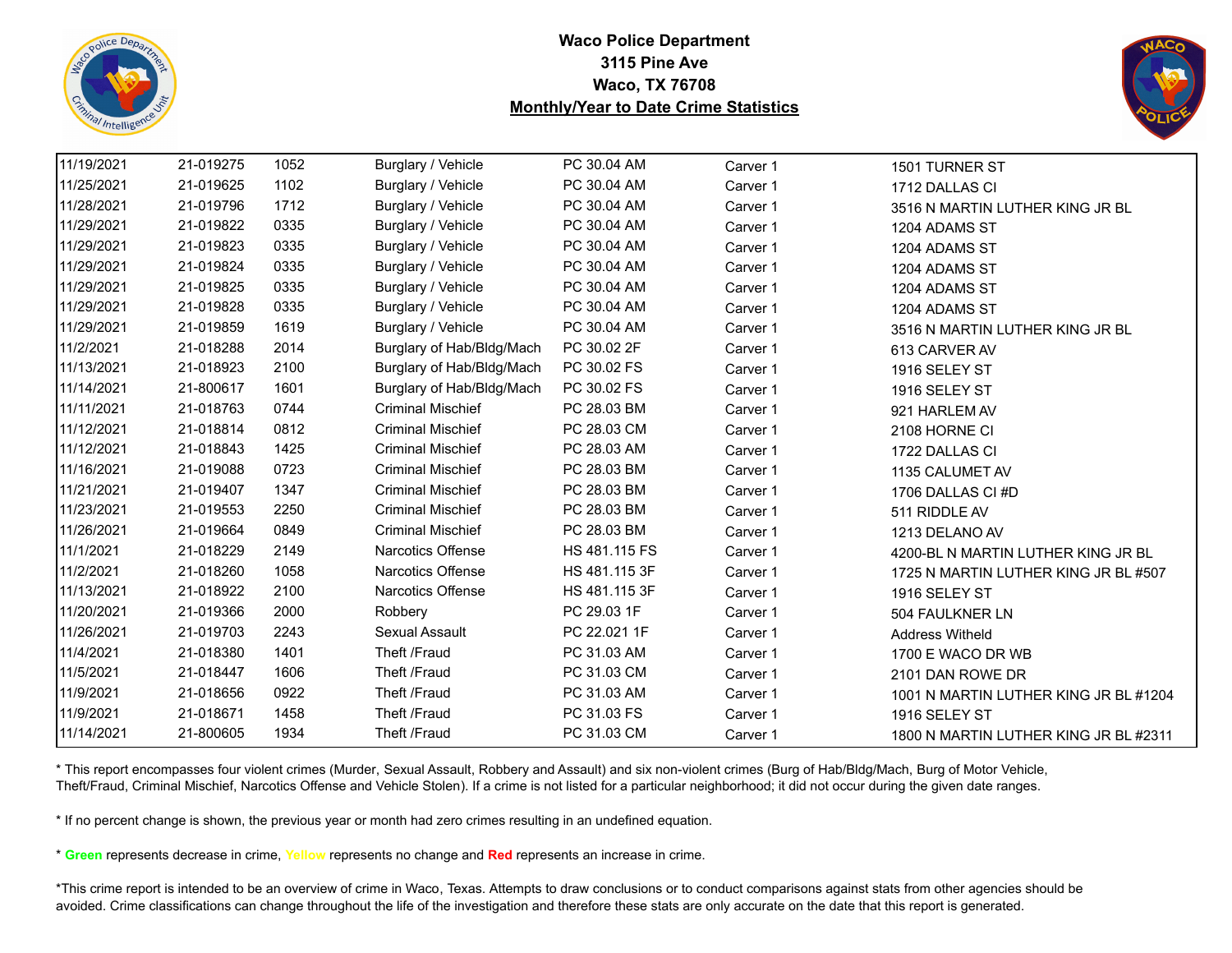



| 11/20/2021 | 21-019335                     | 0930 | Theft /Fraud              | PC 31.03 BM    | Carver 1        | 800 E WACO DR                   |
|------------|-------------------------------|------|---------------------------|----------------|-----------------|---------------------------------|
| 11/2/2021  | 21-018272                     | 1453 | Vehicle Stolen            | PC 31.03 FS SV | Carver 1        | 1800 N MARTIN LUTHER KING JR BL |
| 11/9/2021  | 21-018654                     | 0922 | Vehicle Stolen            | PC 31.03 FS SV | Carver 1        | 1707 JJ FLEWELLEN RD            |
|            | Neighborhood: Cedar Ridge 1,5 |      |                           |                |                 |                                 |
| 11/8/2021  | 21-018638                     | 2251 | Assault                   | PC 22.01 CM FV | Cedar Ridge 1,5 | 3905 N 23RD ST                  |
| 11/9/2021  | 21-018643                     | 0149 | Assault                   | PC 22.01 AM FV | Cedar Ridge 1,5 | 4500 N 19TH ST #4540B           |
| 11/17/2021 | 21-019155                     | 0853 | Assault                   | PC 22.01 CM FV | Cedar Ridge 1,5 | 1819 MERIDIAN AV                |
| 11/17/2021 | 21-019180                     | 1525 | Assault                   | PC 22.01 CM    | Cedar Ridge 1,5 | 3801 N 19TH ST                  |
| 11/24/2021 | 21-019568                     | 1126 | Assault                   | PC 22.01 CM    | Cedar Ridge 1,5 | 4500 N 19TH ST #2009G           |
| 11/1/2021  | 21-018186                     | 0728 | Burglary / Vehicle        | PC 30.04 AM    | Cedar Ridge 1,5 | 2736 W LAKE SHORE DR #1611      |
| 11/1/2021  | 21-018195                     | 1034 | Burglary / Vehicle        | PC 30.04 AM    | Cedar Ridge 1,5 | 2736 W LAKE SHORE DR #2402      |
| 11/7/2021  | 21-018542                     | 0806 | Burglary / Vehicle        | PC 30.04 AM    | Cedar Ridge 1,5 |                                 |
| 11/11/2021 | 21-018755                     | 0236 | Burglary / Vehicle        | PC 30.04 AM    |                 | 3800-BLK N 31ST ST              |
|            |                               |      |                           |                | Cedar Ridge 1,5 | 4500 N 19TH ST #4522D           |
| 11/14/2021 | 21-800606                     | 2253 | Burglary / Vehicle        | PC 30.04 AM    | Cedar Ridge 1,5 | 3916 N 20TH ST                  |
| 11/17/2021 | 21-019181                     | 1613 | Burglary / Vehicle        | PC 30.04 AM    | Cedar Ridge 1,5 | 4609 CEDAR MOUNTAIN DR          |
| 11/28/2021 | 21-019765                     | 0150 | Burglary / Vehicle        | PC 30.04 AM    | Cedar Ridge 1,5 | 1600 W LAKE SHORE DR #716       |
| 11/28/2021 | 21-019776                     | 0851 | Burglary / Vehicle        | PC 30.04 AM    | Cedar Ridge 1,5 | 1600 W LAKE SHORE DR            |
| 11/28/2021 | 21-019788                     | 1516 | Burglary / Vehicle        | PC 30.04 AM    | Cedar Ridge 1,5 | 1600 W LAKE SHORE DR #821       |
| 11/28/2021 | 21-019792                     | 1610 | Burglary / Vehicle        | PC 30.04 AM    | Cedar Ridge 1,5 | 1600 W LAKE SHORE DR #1023      |
| 11/28/2021 | 21-019812                     | 1803 | Burglary / Vehicle        | PC 30.04 AM    | Cedar Ridge 1,5 | 2212 MERIDIAN AV                |
| 11/4/2021  | 21-018414                     | 2253 | Burglary of Hab/Bldg/Mach | PC 30.02 1F FV | Cedar Ridge 1,5 | 4400 N 19TH ST #253             |
| 11/15/2021 | 21-019063                     | 1725 | Burglary of Hab/Bldg/Mach | PC 30.02 2F    | Cedar Ridge 1,5 | 4018 N 20TH ST                  |
| 11/21/2021 | 21-019424                     | 2155 | Burglary of Hab/Bldg/Mach | PC 30.02 2F    | Cedar Ridge 1,5 | 4400 N 19TH ST #253             |
| 11/3/2021  | 21-018316                     | 0850 | <b>Criminal Mischief</b>  | PC 28.03 BM    | Cedar Ridge 1,5 | 4400 N 19TH ST #253             |
| 11/6/2021  | 21-018487                     | 0350 | <b>Narcotics Offense</b>  | HS 481.115 FS  | Cedar Ridge 1,5 | 3200 W LAKE SHORE DR            |
| 11/22/2021 | 21-019436                     | 0525 | Narcotics Offense         | HS 481.121 BM  | Cedar Ridge 1,5 | 2800 W LAKE SHORE DR            |
| 11/2/2021  | 21-018265                     | 1223 | Theft /Fraud              | PC 31.03 CM    | Cedar Ridge 1,5 | 1600 W LAKE SHORE DR #1226      |
| 11/7/2021  | 21-800620                     | 1441 | Theft /Fraud              | PC 31.03 BM    | Cedar Ridge 1,5 | 2320 W LAKE SHORE DR #202B      |
| 11/10/2021 | 21-800594                     | 1130 | Theft /Fraud              | PC 31.03 FS    | Cedar Ridge 1,5 | 2736 W LAKE SHORE DR            |

\* This report encompasses four violent crimes (Murder, Sexual Assault, Robbery and Assault) and six non-violent crimes (Burg of Hab/Bldg/Mach, Burg of Motor Vehicle, Theft/Fraud, Criminal Mischief, Narcotics Offense and Vehicle Stolen). If a crime is not listed for a particular neighborhood; it did not occur during the given date ranges.

\* If no percent change is shown, the previous year or month had zero crimes resulting in an undefined equation.

\* **Green** represents decrease in crime, **Yellow** represents no change and **Red** represents an increase in crime.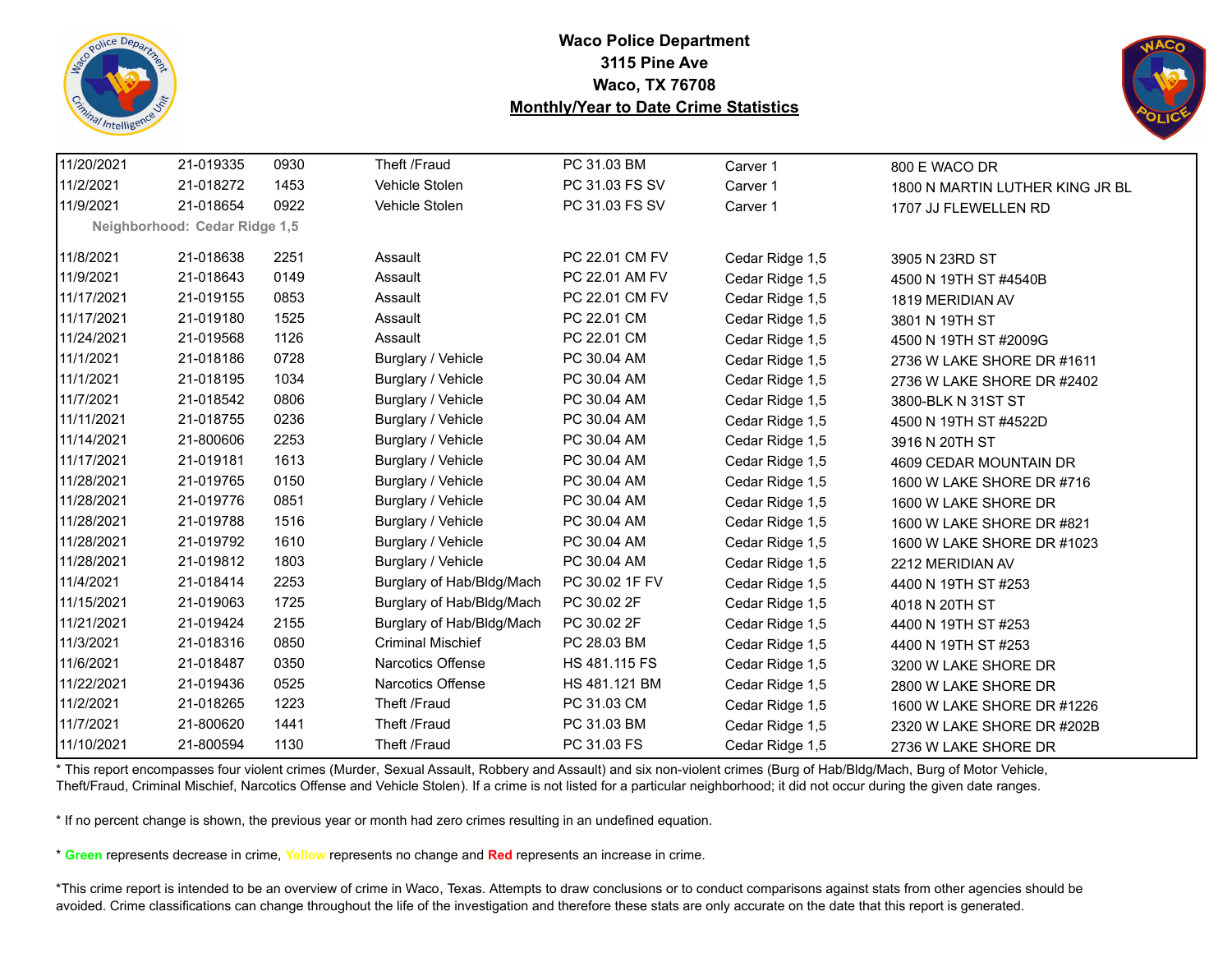



| 11/23/2021 | 21-019511                       | 1112 | Theft /Fraud              | PC 31.03 CM     | Cedar Ridge 1,5   | 1400 W LAKE SHORE DR       |
|------------|---------------------------------|------|---------------------------|-----------------|-------------------|----------------------------|
| 11/30/2021 | 21-019898                       | 0922 | Theft /Fraud              | PC 31.03 FS     | Cedar Ridge 1,5   | 1824 W LAKE SHORE DR       |
| 11/30/2021 | 21-019919                       | 1520 | Theft /Fraud              | PC 32.21 FS     | Cedar Ridge 1,5   | 3801 N 19TH ST             |
|            | Neighborhood: China Spring 5    |      |                           |                 |                   |                            |
| 11/8/2021  | 21-019036                       | 0900 | Assault                   | PC 22.02 2F FV  | China Spring 5    | 8440 NORTH RIVER CR        |
| 11/17/2021 | 21-019192                       | 1830 | Assault                   | PC 22.01 AM     | China Spring 5    | 10201 CHINA SPRING RD      |
| 11/18/2021 | 21-019217                       | 1027 | Assault                   | PC 22.01 CM FV  | China Spring 5    | 10201 CHINA SPRING RD      |
| 11/27/2021 | 21-019712                       | 0100 | Assault                   | PC 22.01 CM FV  | China Spring 5    | 9900 CHINA SPRING RD #1505 |
| 11/30/2021 | 21-019946                       | 2032 | Assault                   | PC 22.01 AM     | China Spring 5    | 11232 BUZZARD GULCH DR     |
| 11/18/2021 | 21-019237                       | 1534 | Burglary / Vehicle        | PC 30.04 AM     | China Spring 5    | 5309 TAMA DR               |
| 11/1/2021  | 21-018174                       | 0119 | Burglary of Hab/Bldg/Mach | PC 30.02 FS     | China Spring 5    | 7001 CHINA SPRING RD       |
| 11/13/2021 | 21-018882                       | 1104 | Burglary of Hab/Bldg/Mach | PC 30.02 FS     | China Spring 5    | 3501 FLAT ROCK RD          |
| 11/14/2021 | 21-018970                       | 1316 | Burglary of Hab/Bldg/Mach | PC 30.02 2F     | China Spring 5    | 5612 FOXBOROUGH DR         |
| 11/2/2021  | 21-018296                       | 2315 | <b>Criminal Mischief</b>  | PC 28.03 BM FV  | China Spring 5    | 2001 RED SAGE DR           |
| 11/3/2021  | 21-018310                       | 0747 | <b>Criminal Mischief</b>  | PC 28.03 AM     | China Spring 5    | 2040 COMAL ST              |
| 11/24/2021 | 21-019174                       | 1500 | Sexual Assault            | PC 22.011 3F    | China Spring 5    | <b>Address Witheld</b>     |
| 11/28/2021 | 21-019810                       | 1922 | Sexual Assault            | PC 22.011 2F FV | China Spring 5    | <b>Address Witheld</b>     |
| 11/9/2021  | 21-018673                       | 1527 | Theft /Fraud              | PC 31.03 AM     | China Spring 5    | 10207 CHINA SPRING RD      |
| 11/13/2021 | 21-018891                       | 1306 | Theft /Fraud              | PC 31.03 BM     | China Spring 5    | 9801 IRONHORSE             |
|            | Neighborhood: Dean Highland 4,5 |      |                           |                 |                   |                            |
| 11/3/2021  | 21-018336                       | 1352 | Assault                   | PC 22.01 AM     | Dean Highland 4,5 | 2709 ETHEL AV              |
| 11/11/2021 | 21-018772                       | 1126 | Assault                   | PC 22.01 CM FV  | Dean Highland 4,5 | 2717 REUTER AV             |
| 11/14/2021 | 21-018977                       | 1632 | Assault                   | PC 22.01 AM     | Dean Highland 4,5 | 618 N VALLEY MILLS DR, WAC |
| 11/16/2021 | 21-019117                       | 1611 | Assault                   | PC 22.01 3F FV  | Dean Highland 4,5 | 2715 TRICE AV              |
| 11/28/2021 | 21-019770                       | 0356 | Assault                   | PC 22.02 2F FV  | Dean Highland 4,5 | 3200 LASKER AV             |
| 11/9/2021  | 21-018664                       | 1316 | Burglary of Hab/Bldg/Mach | PC 30.02 2F     | Dean Highland 4,5 | 3230 PROCTOR AV            |
| 11/18/2021 | 21-019254                       | 2239 | Burglary of Hab/Bldg/Mach | PC 30.02 FS     | Dean Highland 4,5 | 3200 WENZ AV               |
| 11/22/2021 | 21-019433                       | 0148 | Robbery                   | PC 29.03 1F     | Dean Highland 4,5 | N 30TH ST/TRICE AV         |

\* This report encompasses four violent crimes (Murder, Sexual Assault, Robbery and Assault) and six non-violent crimes (Burg of Hab/Bldg/Mach, Burg of Motor Vehicle, Theft/Fraud, Criminal Mischief, Narcotics Offense and Vehicle Stolen). If a crime is not listed for a particular neighborhood; it did not occur during the given date ranges.

\* If no percent change is shown, the previous year or month had zero crimes resulting in an undefined equation.

\* **Green** represents decrease in crime, **Yellow** represents no change and **Red** represents an increase in crime.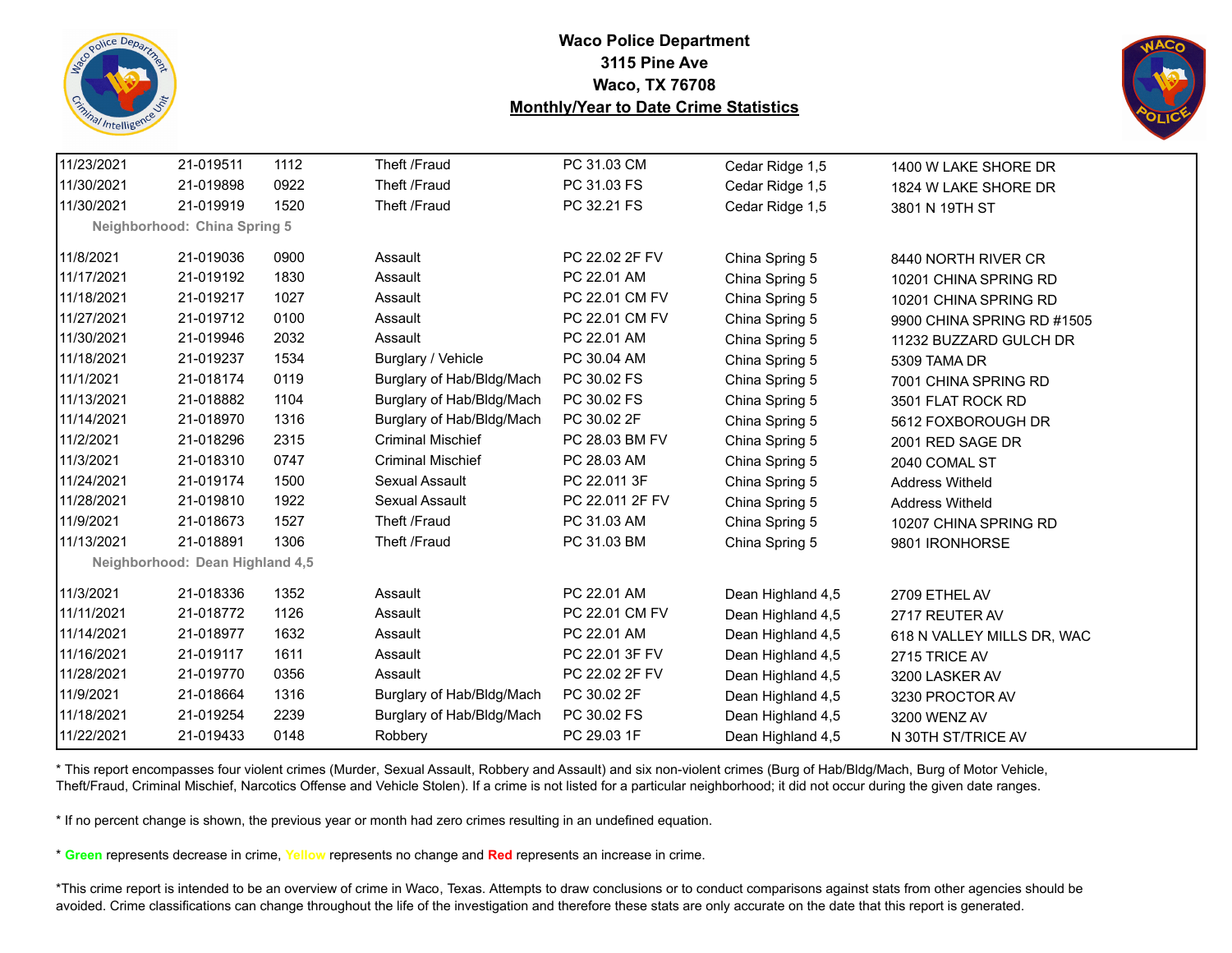



| 11/1/2021  | 21-018193                           | 1036 | Theft /Fraud              | PC 32.21 FS    | Dean Highland 4,5     | 2700 SUMMER AV            |
|------------|-------------------------------------|------|---------------------------|----------------|-----------------------|---------------------------|
| 11/8/2021  | 21-018582                           | 0906 | Theft /Fraud              | PC 32.31 FS    | Dean Highland 4,5     | 2717 REUTER AV            |
| 11/28/2021 | 21-019820                           | 2326 | Theft /Fraud              | PC 31.03 BM    | Dean Highland 4,5     | 2501 HERRING AV #4        |
| 11/30/2021 | 21-019948                           | 2042 | Theft /Fraud              | PC 32.315 FS   | Dean Highland 4,5     | 2720 PROCTOR AV           |
|            | Neighborhood: Downtown (Brazos) 2,4 |      |                           |                |                       |                           |
| 11/2/2021  | 21-018263                           | 1157 | Assault                   | PC 22.01 AM    | Downtown (Brazos) 2,4 | 300-BLK CLAY CT           |
| 11/5/2021  | 21-018473                           | 2155 | Assault                   | PC 22.041 2F   | Downtown (Brazos) 2,4 | W WACO DR/N 10TH ST       |
| 11/8/2021  | 21-018576                           | 0018 | Assault                   | PC 22.01 AM FV | Downtown (Brazos) 2,4 | 113 N UNIVERSITY PARKS DR |
| 11/9/2021  | 21-018678                           | 1700 | Assault                   | PC 22.02 2F    | Downtown (Brazos) 2,4 | 800 BLK AUSTIN AV         |
| 11/9/2021  | 21-018691                           | 2315 | Assault                   | PC 22.01 AM FV | Downtown (Brazos) 2,4 | 801 S 11TH ST             |
| 11/21/2021 | 21-019397                           | 0948 | Assault                   | PC 22.01 AM FV | Downtown (Brazos) 2,4 | 215 WASHINGTON AV         |
| 11/22/2021 | 21-019483                           | 1803 | Assault                   | PC 22.01 CM    | Downtown (Brazos) 2,4 | 300 WEBSTER AV            |
| 11/23/2021 | 21-019551                           | 2219 | Assault                   | PC 22.01 AM    | Downtown (Brazos) 2,4 | 924 S 17TH ST             |
| 11/24/2021 | 21-019566                           | 0958 | Assault                   | PC 22.01 CM FV | Downtown (Brazos) 2,4 | 700 S 4TH ST #910         |
| 11/26/2021 | 21-019652                           | 0038 | Assault                   | PC 22.01 AM FV | Downtown (Brazos) 2,4 | 511 S 8TH ST              |
| 11/30/2021 | 21-019955                           | 2345 | Assault                   | PC 22.02 2F    | Downtown (Brazos) 2,4 | WEBSTER AV/S 17TH ST      |
| 11/15/2021 | 21-019037                           | 1257 | Burglary / Vehicle        | PC 30.04 AM    | Downtown (Brazos) 2,4 | 415 FRANKLIN AV           |
| 11/17/2021 | 21-019153                           | 0821 | Burglary / Vehicle        | PC 30.04 AM    | Downtown (Brazos) 2,4 | 700 S 4TH ST #1212        |
| 11/17/2021 | 21-019179                           | 1556 | Burglary / Vehicle        | PC 30.04 AM    | Downtown (Brazos) 2,4 | 1311 CLAY AV              |
| 11/18/2021 | 21-019239                           | 1557 | Burglary / Vehicle        | PC 30.04 AM    | Downtown (Brazos) 2,4 | 100 WASHINGTON AV         |
| 11/1/2021  | 21-018179                           | 0331 | Burglary of Hab/Bldg/Mach | PC 30.02 FS    | Downtown (Brazos) 2,4 | 211 MARY AV               |
| 11/2/2021  | 21-018287                           | 1934 | Burglary of Hab/Bldg/Mach | PC 30.02 2F    | Downtown (Brazos) 2,4 | 937-1/2 S 12A ST          |
| 11/8/2021  | 21-018585                           | 0800 | Burglary of Hab/Bldg/Mach | PC 30.02 FS    | Downtown (Brazos) 2,4 | 1220 AUSTIN AV            |
| 11/14/2021 | 21-018985                           | 1831 | Burglary of Hab/Bldg/Mach | PC 30.02 FS    | Downtown (Brazos) 2,4 | 1100 AUSTIN AV            |
| 11/16/2021 | 21-019082                           | 0656 | Burglary of Hab/Bldg/Mach | PC 30.02 FS    | Downtown (Brazos) 2,4 | 707 AUSTIN AV             |
| 11/17/2021 | 21-019150                           | 0720 | Burglary of Hab/Bldg/Mach | PC 30.02 FS    | Downtown (Brazos) 2,4 | 707 AUSTIN AV #A          |
| 11/18/2021 | 21-019245                           | 1721 | Burglary of Hab/Bldg/Mach | PC 30.02 2F    | Downtown (Brazos) 2,4 | 715 CLEVELAND AV #301B    |
| 11/23/2021 | 21-019493                           | 0603 | Burglary of Hab/Bldg/Mach | PC 30.02 FS    | Downtown (Brazos) 2,4 | 707 AUSTIN AV             |
| 11/24/2021 | 21-019560                           | 0653 | Burglary of Hab/Bldg/Mach | PC 30.02 FS    | Downtown (Brazos) 2,4 | 707 AUSTIN AV             |

\* This report encompasses four violent crimes (Murder, Sexual Assault, Robbery and Assault) and six non-violent crimes (Burg of Hab/Bldg/Mach, Burg of Motor Vehicle, Theft/Fraud, Criminal Mischief, Narcotics Offense and Vehicle Stolen). If a crime is not listed for a particular neighborhood; it did not occur during the given date ranges.

\* If no percent change is shown, the previous year or month had zero crimes resulting in an undefined equation.

\* **Green** represents decrease in crime, **Yellow** represents no change and **Red** represents an increase in crime.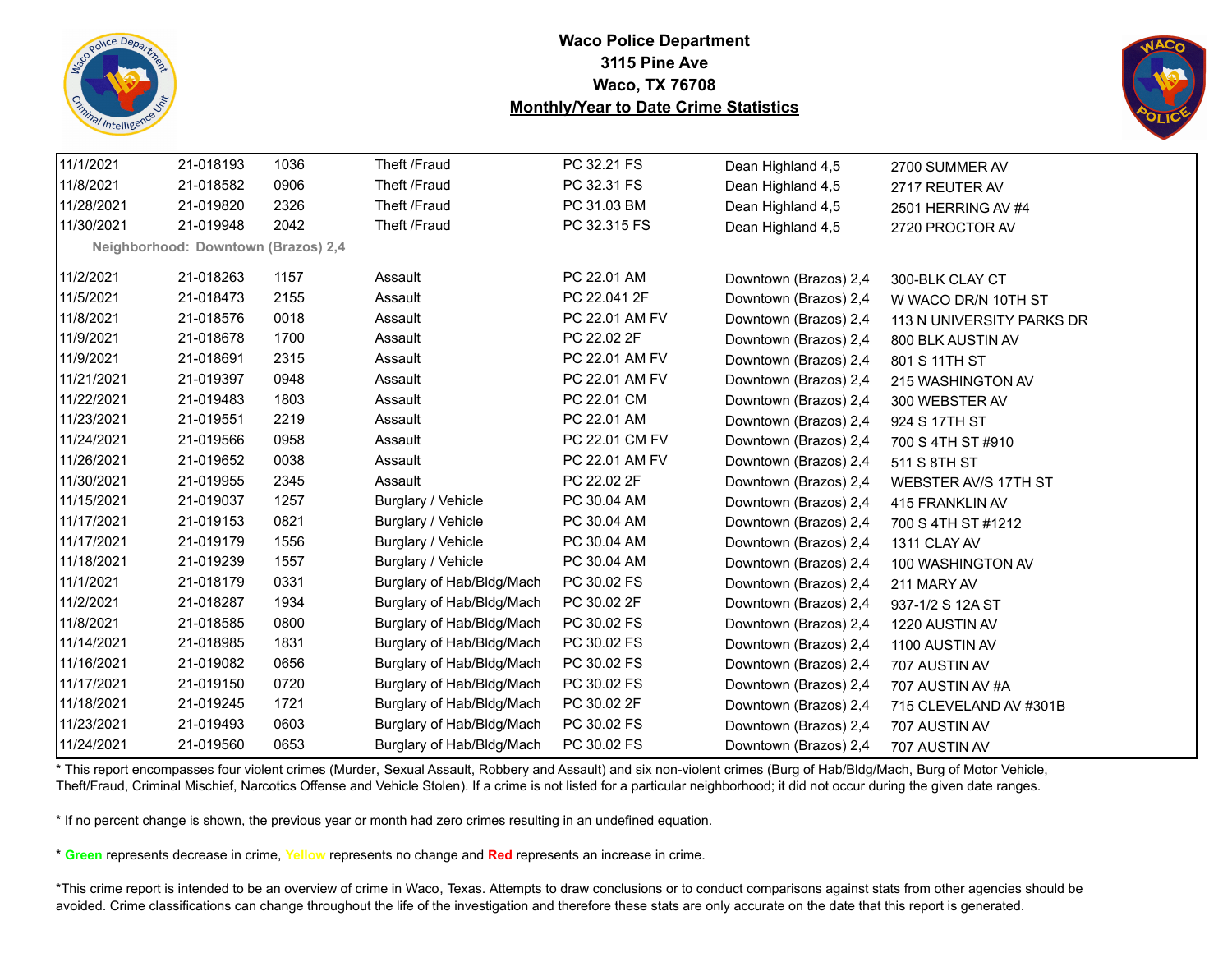



| 11/1/2021  | 21-018194                             | 1049 | <b>Criminal Mischief</b> | PC 28.03 CM    | Downtown (Brazos) 2,4 | 815 COLUMBUS AV           |
|------------|---------------------------------------|------|--------------------------|----------------|-----------------------|---------------------------|
| 11/4/2021  | 21-018381                             | 1451 | <b>Criminal Mischief</b> | PC 28.03 BM    | Downtown (Brazos) 2,4 | 211 CLAY AV               |
| 11/7/2021  | 21-018570                             | 2222 | <b>Criminal Mischief</b> | PC 28.03 BM    | Downtown (Brazos) 2,4 | 515 COLUMBUS AV           |
| 11/8/2021  | 21-018580                             | 0815 | <b>Criminal Mischief</b> | PC 28.03 BM    | Downtown (Brazos) 2,4 | 1514 AUSTIN AV            |
| 11/8/2021  | 21-018590                             | 1007 | <b>Criminal Mischief</b> | PC 28.03 BM    | Downtown (Brazos) 2,4 | 1105 JEFFERSON AV         |
| 11/8/2021  | 21-018596                             | 1100 | <b>Criminal Mischief</b> | PC 28.03 BM    | Downtown (Brazos) 2,4 | 1519 WASHINGTON AV #12    |
| 11/8/2021  | 21-018628                             | 1717 | <b>Criminal Mischief</b> | PC 28.03 BM    | Downtown (Brazos) 2,4 | 1421 AUSTIN AV #205       |
| 11/9/2021  | 21-018668                             | 1503 | <b>Criminal Mischief</b> | PC 28.03 BM    | Downtown (Brazos) 2,4 | 110 S 12TH ST             |
| 11/11/2021 | 21-018796                             | 1900 | <b>Criminal Mischief</b> | PC 28.04 CM    | Downtown (Brazos) 2,4 | 805 S 8TH ST #302         |
| 11/11/2021 | 21-018797                             | 1945 | <b>Criminal Mischief</b> | PC 28.03 BM    | Downtown (Brazos) 2,4 | 200 WEBSTER AV            |
| 11/12/2021 | 21-018828                             | 1103 | <b>Criminal Mischief</b> | PC 28.03 AM    | Downtown (Brazos) 2,4 | 924 S 17TH ST             |
| 11/3/2021  | 21-018301                             | 0239 | Narcotics Offense        | HS 481.115 3F  | Downtown (Brazos) 2,4 | 811 S 5TH ST              |
| 11/4/2021  | 21-018363                             | 0200 | Narcotics Offense        | HS 481.115 3F  | Downtown (Brazos) 2,4 | 700-BL S 9TH ST           |
| 11/19/2021 | 21-019260                             | 0450 | Narcotics Offense        | HS 481.116 FS  | Downtown (Brazos) 2,4 | 1100-BLK CLEVELAND AV     |
| 11/19/2021 | 21-019261                             | 0450 | Narcotics Offense        | HS 481.116 FS  | Downtown (Brazos) 2,4 | 1100-BLK CLEVELAND AV     |
| 11/30/2021 | 21-019918                             | 1503 | <b>Narcotics Offense</b> | HS 481.115 2F  | Downtown (Brazos) 2,4 | 1000-BL WASHINGTON AV     |
| 11/19/2021 | 21-019271                             | 1005 | Robbery                  | PC 29.02 2F    | Downtown (Brazos) 2,4 | 400-BL S 17TH ST          |
| 11/27/2021 | 21-019711                             | 0053 | Sexual Assault           | PC 22.021 1F   | Downtown (Brazos) 2,4 | <b>Address Witheld</b>    |
| 11/1/2021  | 21-018201                             | 1223 | Theft /Fraud             | PC 31.03 AM    | Downtown (Brazos) 2,4 | 511 S 8TH ST              |
| 11/8/2021  | 21-018587                             | 0850 | Theft /Fraud             | PC 31.03 CM    | Downtown (Brazos) 2,4 | 1612 WASHINGTON AV        |
| 11/9/2021  | 21-018663                             | 1313 | Theft /Fraud             | PC 31.03 BM    | Downtown (Brazos) 2,4 | 425 FRANKLIN AV           |
| 11/19/2021 | 21-019285                             | 1405 | Theft /Fraud             | PC 31.03 CM    | Downtown (Brazos) 2,4 | 400 S 17TH ST             |
| 11/20/2021 | 21-019363                             | 1758 | Theft /Fraud             | PC 32.21 3F    | Downtown (Brazos) 2,4 | 501 N 12TH ST             |
| 11/25/2021 | 21-019628                             | 1400 | Theft /Fraud             | PC 31.03 BM    | Downtown (Brazos) 2,4 | CLAY AV/S 3RD ST          |
| 11/11/2021 | 21-018779                             | 1307 | Vehicle Stolen           | PC 31.07 FS    | Downtown (Brazos) 2,4 | 215 WASHINGTON AV #338    |
| 11/25/2021 | 21-019611                             | 0124 | Vehicle Stolen           | PC 31.03 FS SV | Downtown (Brazos) 2,4 | 701 S UNIVERSITY PARKS DR |
|            | <b>Neighborhood: Heart of Texas 5</b> |      |                          |                |                       |                           |
| 11/1/2021  | 21-018173                             | 0059 | Assault                  | PC 22.01 AM    | Heart of Texas 5      | 1101 N VALLEY MILLS DR    |
| 11/3/2021  | 21-018343                             | 1544 | Assault                  | PC 22.01 CM FV | Heart of Texas 5      | 2000 N 33RD ST            |
|            |                                       |      |                          |                |                       |                           |

\* This report encompasses four violent crimes (Murder, Sexual Assault, Robbery and Assault) and six non-violent crimes (Burg of Hab/Bldg/Mach, Burg of Motor Vehicle, Theft/Fraud, Criminal Mischief, Narcotics Offense and Vehicle Stolen). If a crime is not listed for a particular neighborhood; it did not occur during the given date ranges.

\* If no percent change is shown, the previous year or month had zero crimes resulting in an undefined equation.

\* **Green** represents decrease in crime, **Yellow** represents no change and **Red** represents an increase in crime.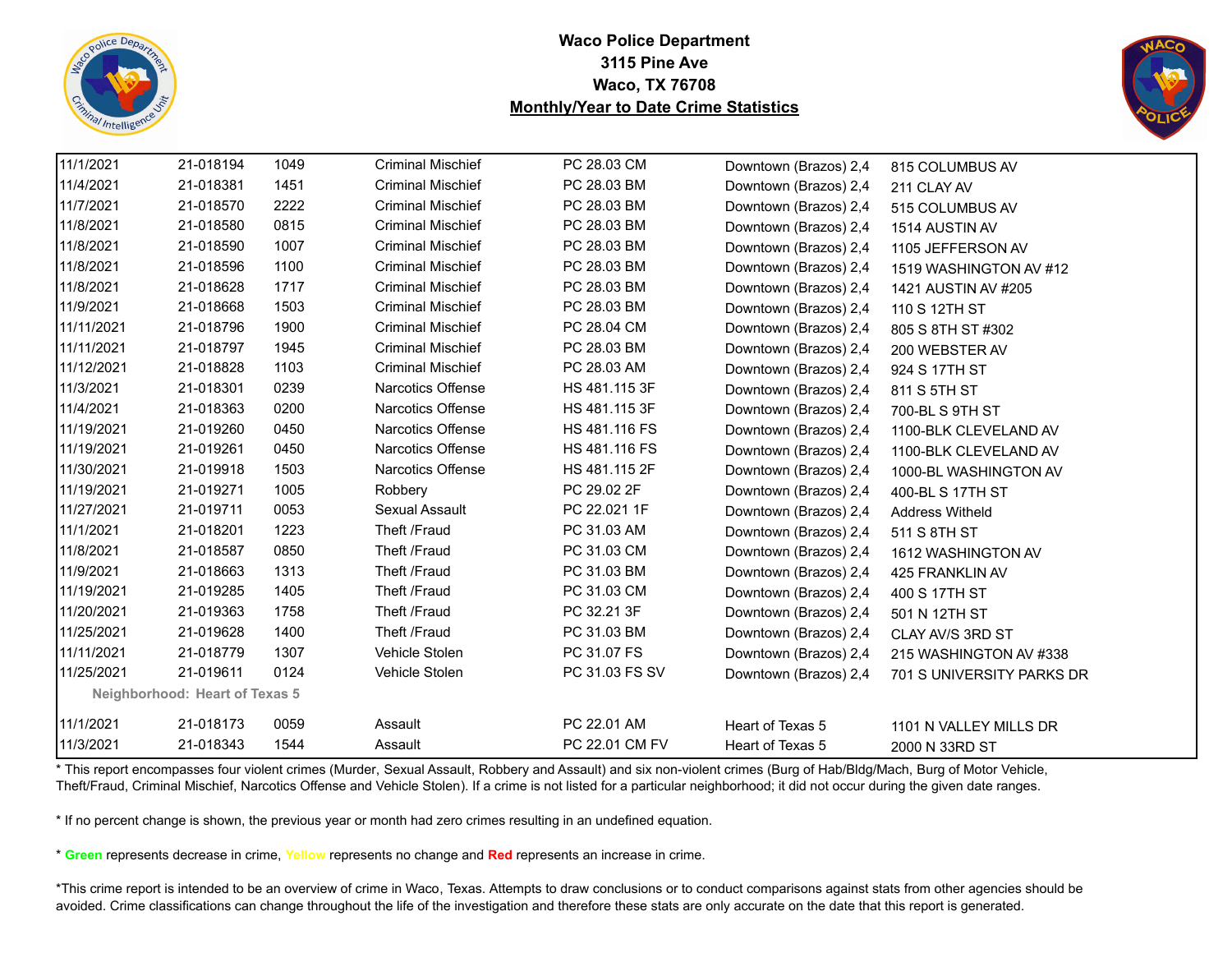



| 11/14/2021 | 21-018979                       | 1703 | Assault                   | PC 22.01 AM FV | Heart of Texas 5  | 2130 N 33RD ST                    |
|------------|---------------------------------|------|---------------------------|----------------|-------------------|-----------------------------------|
| 11/9/2021  | 21-018690                       | 2109 | Burglary / Vehicle        | PC 30.04 AM    | Heart of Texas 5  | 3713 TRICE AV                     |
| 11/17/2021 | 21-800612                       | 2016 | Burglary / Vehicle        | PC 30.04 AM    | Heart of Texas 5  | 4025 BOSQUE BL                    |
| 11/28/2021 | 21-800628                       | 2220 | Burglary / Vehicle        | PC 30.04 AM    | Heart of Texas 5  | 3820 COLCORD AV                   |
| 11/3/2021  | 21-018355                       | 2028 | Burglary of Hab/Bldg/Mach | PC 30.02 2F    | Heart of Texas 5  | 3544 PINE AV                      |
| 11/14/2021 | 21-018966                       | 1143 | <b>Criminal Mischief</b>  | PC 28.03 BM    | Heart of Texas 5  | 1000 LAWRENCE DR                  |
| 11/19/2021 | 21-019295                       | 1551 | <b>Criminal Mischief</b>  | PC 28.03 BM    | Heart of Texas 5  | 1301 WOODED ACRES DR              |
| 11/21/2021 | 21-019417                       | 1642 | <b>Criminal Mischief</b>  | PC 28.03 BM    | Heart of Texas 5  | 3824 PARROTT AV                   |
| 11/24/2021 | 21-019583                       | 1435 | <b>Criminal Mischief</b>  | PC 28.03 BM    | Heart of Texas 5  | 1301 WOODED ACRES DR              |
| 11/24/2021 | 21-019594                       | 1820 | <b>Criminal Mischief</b>  | PC 28.03 FS    | Heart of Texas 5  | 2130 N 33RD ST                    |
| 11/7/2021  | 21-018536                       | 0104 | Narcotics Offense         | HS 481.117 AM  | Heart of Texas 5  | 703 N VALLEY MILLS DR             |
| 11/29/2021 | 21-019877                       | 2030 | Narcotics Offense         | HS 481.121 AM  | Heart of Texas 5  | 5400-BL BOSQUE BL                 |
| 11/2/2021  | 21-800582                       | 1431 | Theft /Fraud              | PC 32.51 FS    | Heart of Texas 5  | 731 N VALLEY MILLS DR             |
| 11/3/2021  | 21-018322                       | 1030 | Theft /Fraud              | PC 32.51 FS    | Heart of Texas 5  | 3813 CUMBERLAND AV                |
| 11/4/2021  | 21-018372                       | 0943 | Theft /Fraud              | PC 31.03 BM    | Heart of Texas 5  | 3521 MAPLE AV                     |
| 11/5/2021  | 21-018438                       | 1315 | Theft /Fraud              | PC 32.31 FS    | Heart of Texas 5  | 2805 W LOOP 340 TO S I-35 FLYOVER |
| 11/5/2021  | 21-018458                       | 1805 | Theft /Fraud              | PC 31.03 FS    | Heart of Texas 5  | 601 N VALLEY MILLS DR             |
| 11/5/2021  | 21-018460                       | 1915 | Theft /Fraud              | PC 31.03 BM    | Heart of Texas 5  | 1301 WOODED ACRES DR              |
| 11/7/2021  | 21-018556                       | 1708 | Theft /Fraud              | PC 31.03 CM    | Heart of Texas 5  | 601 N VALLEY MILLS DR             |
| 11/9/2021  | 21-018683                       | 1807 | Theft /Fraud              | PC 31.03 AM    | Heart of Texas 5  | 3550 HILLCREST DR #122            |
| 11/10/2021 | 21-018727                       | 1541 | Theft /Fraud              | PC 31.03 BM    | Heart of Texas 5  | 4006 RICHFIELD AV                 |
| 11/13/2021 | 21-018876                       | 0447 | Theft /Fraud              | PC 31.03 3F    | Heart of Texas 5  | 5400 BOSQUE BL                    |
| 11/22/2021 | 21-019484                       | 1849 | Theft /Fraud              | PC 31.03 BM    | Heart of Texas 5  | 601 N VALLEY MILLS DR             |
| 11/22/2021 | 21-019485                       | 1849 | Theft /Fraud              | PC 31.03 BM    | Heart of Texas 5  | 601 N VALLEY MILLS DR             |
| 11/24/2021 | 21-019582                       | 1456 | Theft /Fraud              | PC 31.03 AM    | Heart of Texas 5  | 4716 BOSQUE BL                    |
| 11/8/2021  | 21-018634                       | 2002 | Vehicle Stolen            | PC 31.03 FS SV | Heart of Texas 5  | 645 N VALLEY MILLS DR             |
| 11/10/2021 | 21-018696                       | 0712 | Vehicle Stolen            | PC 31.03 FS SV | Heart of Texas 5  | 1007 N VALLEY MILLS DR            |
|            | Neighborhood: Hwy 84 Corridor 5 |      |                           |                |                   |                                   |
| 11/11/2021 | 21-800599                       | 0838 | Burglary / Vehicle        | PC 30.04 AM    | Hwy 84 Corridor 5 | 718 HARVEST LN                    |

\* This report encompasses four violent crimes (Murder, Sexual Assault, Robbery and Assault) and six non-violent crimes (Burg of Hab/Bldg/Mach, Burg of Motor Vehicle, Theft/Fraud, Criminal Mischief, Narcotics Offense and Vehicle Stolen). If a crime is not listed for a particular neighborhood; it did not occur during the given date ranges.

\* If no percent change is shown, the previous year or month had zero crimes resulting in an undefined equation.

\* **Green** represents decrease in crime, **Yellow** represents no change and **Red** represents an increase in crime.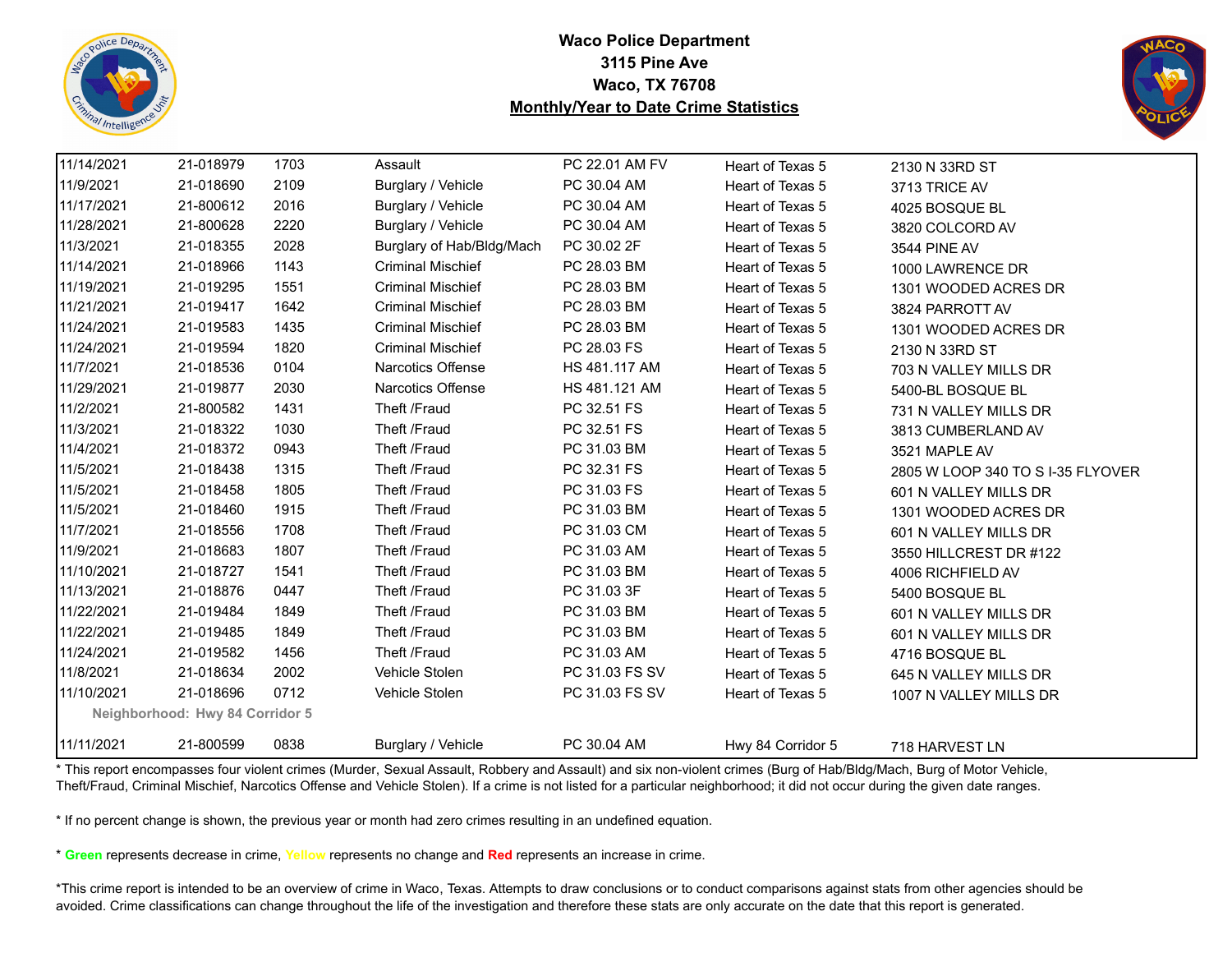



| 11/29/2021 | 21-019860                  | 1546 | Burglary / Vehicle        | PC 30.04 AM    | Hwy 84 Corridor 5 | 202 BROKEN SPOKE         |
|------------|----------------------------|------|---------------------------|----------------|-------------------|--------------------------|
| 11/2/2021  | 21-018277                  | 1521 | Burglary of Hab/Bldg/Mach | PC 30.02 FS    | Hwy 84 Corridor 5 | 5535 SPEEGLEVILLE RD     |
| 11/11/2021 | 21-018775                  | 1240 | Burglary of Hab/Bldg/Mach | PC 30.02 FS    | Hwy 84 Corridor 5 | 5535 SPEEGLEVILLE RD     |
| 11/26/2021 | 21-800629                  | 1234 | Theft /Fraud              | PC 32.51 FS    | Hwy 84 Corridor 5 | 406 SAGEBRUSH LN         |
|            | Neighborhood: Kendrick 2,3 |      |                           |                |                   |                          |
| 11/1/2021  | 21-018180                  | 0334 | Assault                   | PC 22.01 AM FV | Kendrick 2,3      | 2501 MARKETPLACE DR #424 |
| 11/1/2021  | 21-018222                  | 1656 | Assault                   | PC 22.01 AM FV | Kendrick 2,3      | 3919 SHELBY AV           |
| 11/1/2021  | 21-018231                  | 2248 | Assault                   | PC 22.01 CM    | Kendrick 2,3      | 100 HILLCREST MEDICAL BL |
| 11/4/2021  | 21-018408                  | 2124 | Assault                   | PC 22.01 AM FV | Kendrick 2,3      | 2209 JANE DR             |
| 11/7/2021  | 21-018562                  | 1954 | Assault                   | PC 22.02 1F FV | Kendrick 2,3      | 1901 RICHTER ST #4212    |
| 11/9/2021  | 21-018686                  | 2047 | Assault                   | PC 22.01 AM FV | Kendrick 2,3      | 3508 DAUGHTREY AV        |
| 11/17/2021 | 21-019173                  | 1154 | Assault                   | PC 22.02 2F FV | Kendrick 2,3      | 100 HILLCREST MEDICAL BL |
| 11/18/2021 | 21-019250                  | 2142 | Assault                   | PC 22.01 AM FV | Kendrick 2,3      | 2209 JANE DR             |
| 11/20/2021 | 21-019354                  | 1359 | Assault                   | PC 22.041 FS   | Kendrick 2,3      | 3509 SHELBY AV           |
| 11/24/2021 | 21-019603                  | 2225 | Assault                   | PC 22.01 3F FV | Kendrick 2,3      | 4900 BAGBY AV #609       |
| 11/25/2021 | 21-019632                  | 1615 | Assault                   | PC 22.01 AM    | Kendrick 2,3      | 5931 CROSSLAKE PK        |
| 11/26/2021 | 21-019674                  | 1145 | Assault                   | PC 22.01 AM    | Kendrick 2,3      | 5931 CROSSLAKE PK        |
| 11/30/2021 | 21-019892                  | 0717 | Assault                   | PC 22.012 AM   | Kendrick 2,3      | 5931 CROSSLAKE PK        |
| 11/30/2021 | 21-019944                  | 2013 | Assault                   | PC 22.01 AM    | Kendrick 2,3      | 5931 CROSSLAKE PK        |
| 11/6/2021  | 21-018488                  | 0820 | Burglary / Vehicle        | PC 30.04 AM    | Kendrick 2,3      | 6609 COLD WATER DR       |
| 11/7/2021  | 21-018543                  | 0900 | Burglary / Vehicle        | PC 30.04 AM    | Kendrick 2,3      | 1817 HOWARD ST           |
| 11/15/2021 | 21-019014                  | 0841 | Burglary / Vehicle        | PC 30.04 AM    | Kendrick 2,3      | 4900 BAGBY AV #722       |
| 11/17/2021 | 21-019140                  | 0001 | Burglary / Vehicle        | PC 30.04 AM    | Kendrick 2,3      | 2400 CREEKVIEW DR        |
| 11/21/2021 | 21-019410                  | 1350 | Burglary / Vehicle        | PC 30.04 AM    | Kendrick 2,3      | 2404 W LOOP 340 N        |
| 11/26/2021 | 21-019661                  | 0445 | Burglary / Vehicle        | PC 30.04 AM    | Kendrick 2,3      | 5210 BAGBY AV            |
| 11/26/2021 | 21-019668                  | 1006 | Burglary / Vehicle        | PC 30.04 AM    | Kendrick 2,3      | 5210 BAGBY AV #537       |
| 11/26/2021 | 21-019678                  | 1321 | Burglary / Vehicle        | PC 30.04 AM    | Kendrick 2,3      | 5210 BAGBY AV            |
| 11/29/2021 | 21-019829                  | 0700 | Burglary / Vehicle        | PC 30.04 AM    | Kendrick 2,3      | 1928 CONNALLY ST         |
| 11/1/2021  | 21-018199                  | 1134 | Burglary of Hab/Bldg/Mach | PC 30.02 FS    | Kendrick 2,3      | 3421 SHELBY AV           |

\* This report encompasses four violent crimes (Murder, Sexual Assault, Robbery and Assault) and six non-violent crimes (Burg of Hab/Bldg/Mach, Burg of Motor Vehicle, Theft/Fraud, Criminal Mischief, Narcotics Offense and Vehicle Stolen). If a crime is not listed for a particular neighborhood; it did not occur during the given date ranges.

\* If no percent change is shown, the previous year or month had zero crimes resulting in an undefined equation.

\* **Green** represents decrease in crime, **Yellow** represents no change and **Red** represents an increase in crime.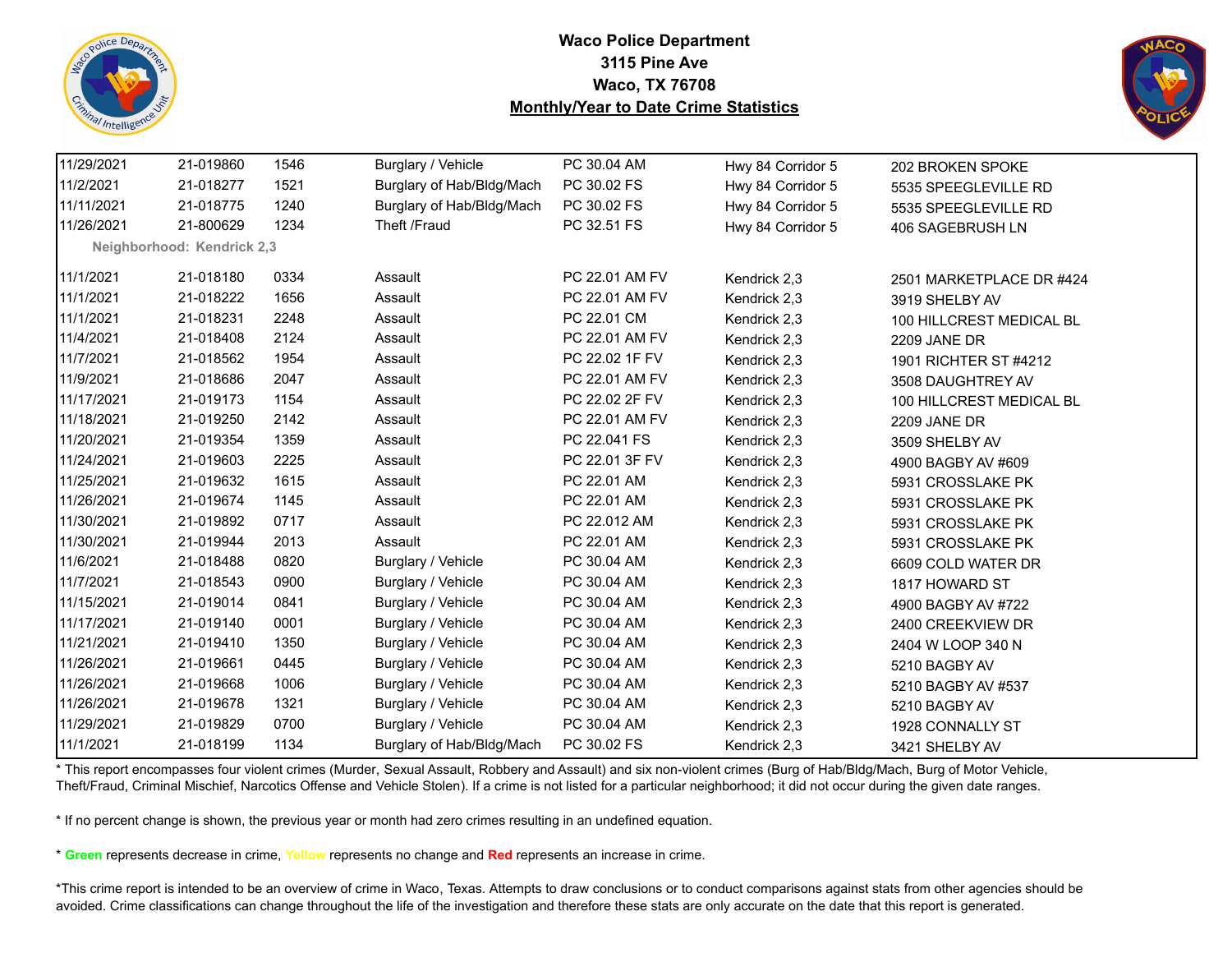



| 11/4/2021  | 21-018403                     | 1845 | <b>Criminal Mischief</b> | PC 28.03 BM     | Kendrick 2,3    | 2312 W LOOP 340 N          |
|------------|-------------------------------|------|--------------------------|-----------------|-----------------|----------------------------|
| 11/9/2021  | 21-018677                     | 1640 | <b>Criminal Mischief</b> | PC 28.08 BM     | Kendrick 2,3    | 5517 BAGBY AV              |
| 11/21/2021 | 21-019395                     | 0639 | <b>Criminal Mischief</b> | PC 28.03 BM     | Kendrick 2,3    | 5200 BEVERLY DR            |
| 11/27/2021 | 21-019727                     | 0900 | <b>Criminal Mischief</b> | PC 28.03 BM     | Kendrick 2,3    | 3509 SPEIGHT AV            |
| 11/28/2021 | 21-019771                     | 0432 | <b>Criminal Mischief</b> | PC 28.03 FS     | Kendrick 2,3    | 3612 SPEIGHT AV            |
| 11/28/2021 | 21-019782                     | 1153 | <b>Criminal Mischief</b> | PC 28.03 3F     | Kendrick 2,3    | 4900 BAGBY AV              |
| 11/1/2021  | 21-018172                     | 0052 | Narcotics Offense        | HS 481.121 BM   | Kendrick 2,3    | 2200-BLK S NEW RD          |
| 11/13/2021 | 21-018908                     | 1743 | Narcotics Offense        | HS 481.121 BM   | Kendrick 2,3    | <b>BAGBY AV/RICHTER ST</b> |
| 11/19/2021 | 21-019258                     | 0313 | Narcotics Offense        | HS 481.116 3F   | Kendrick 2,3    | 100 HILLCREST MEDICAL BL   |
| 11/9/2021  | 21-019042                     | 0800 | Sexual Assault           | PC 22.021 1F FV | Kendrick 2,3    | <b>Address Witheld</b>     |
| 11/21/2021 | 21-019427                     | 2147 | Sexual Assault           | PC 22.011 2F    | Kendrick 2,3    | <b>Address Witheld</b>     |
| 11/23/2021 | 21-019544                     | 2013 | Sexual Assault           | PC 22.011 3F    | Kendrick 2,3    | <b>Address Witheld</b>     |
| 11/5/2021  | 21-018439                     | 1320 | Theft /Fraud             | PC 31.03 BM     | Kendrick 2,3    | 1821 S VALLEY MILLS DR EB  |
| 11/6/2021  | 21-018490                     | 0942 | Theft /Fraud             | PC 31.03 AM     | Kendrick 2,3    | 1917 HOWARD ST             |
| 11/10/2021 | 21-018722                     | 1413 | Theft /Fraud             | PC 31.03 FS     | Kendrick 2,3    | 1821 S VALLEY MILLS DR EB  |
| 11/15/2021 | 21-019006                     | 0635 | Theft /Fraud             | PC 31.03 BM     | Kendrick 2,3    | 2220 AUTUMN WOODS DR       |
| 11/15/2021 | 21-019040                     | 1025 | Theft /Fraud             | PC 32.21 FS     | Kendrick 2,3    | 5605 LEGENDLAKE PK         |
| 11/18/2021 | 21-019246                     | 1852 | Theft /Fraud             | PC 32.21 3F     | Kendrick 2,3    | 2448 W LOOP 340 N          |
| 11/19/2021 | 21-019274                     | 1101 | Theft /Fraud             | PC 31.03 BM     | Kendrick 2,3    | 2400 CREEKVIEW DR          |
| 11/21/2021 | 21-019426                     | 2204 | Theft /Fraud             | PC 31.03 AM     | Kendrick 2,3    | 100 HILLCREST MEDICAL BL   |
| 11/23/2021 | 21-019530                     | 1420 | Theft /Fraud             | PC 32.31 FS     | Kendrick 2,3    | 4627 S JACK KULTGEN EX     |
| 11/24/2021 | 21-019581                     | 1425 | Theft /Fraud             | PC 31.03 BM     | Kendrick 2,3    | 1821 S VALLEY MILLS DR EB  |
| 11/25/2021 | 21-019615                     | 0318 | Theft /Fraud             | PC 31.03 AM     | Kendrick 2,3    | 4019 S JACK KULTGEN EX SB  |
| 11/30/2021 | 21-019921                     | 1614 | Theft /Fraud             | PC 32.31 FS     | Kendrick 2,3    | 2418 MARKETPLACE DR #313   |
| 11/4/2021  | 21-018358                     | 0017 | Vehicle Stolen           | PC 31.03 FS SV  | Kendrick 2,3    | 4129 HAY AV                |
| 11/13/2021 | 21-018892                     | 1316 | Vehicle Stolen           | PC 31.03 FS SV  | Kendrick 2,3    | 2400 CORPORATION PK        |
|            | Neighborhood: Landon Branch 5 |      |                          |                 |                 |                            |
| 11/4/2021  | 21-018410                     | 2144 | Assault                  | PC 22.02 2F     | Landon Branch 5 | 3308 FADAL AV              |
| 11/5/2021  | 21-018435                     | 1233 | Assault                  | PC 22.01 3F FV  | Landon Branch 5 | 3100 N 30TH ST             |

\* This report encompasses four violent crimes (Murder, Sexual Assault, Robbery and Assault) and six non-violent crimes (Burg of Hab/Bldg/Mach, Burg of Motor Vehicle, Theft/Fraud, Criminal Mischief, Narcotics Offense and Vehicle Stolen). If a crime is not listed for a particular neighborhood; it did not occur during the given date ranges.

\* If no percent change is shown, the previous year or month had zero crimes resulting in an undefined equation.

\* **Green** represents decrease in crime, **Yellow** represents no change and **Red** represents an increase in crime.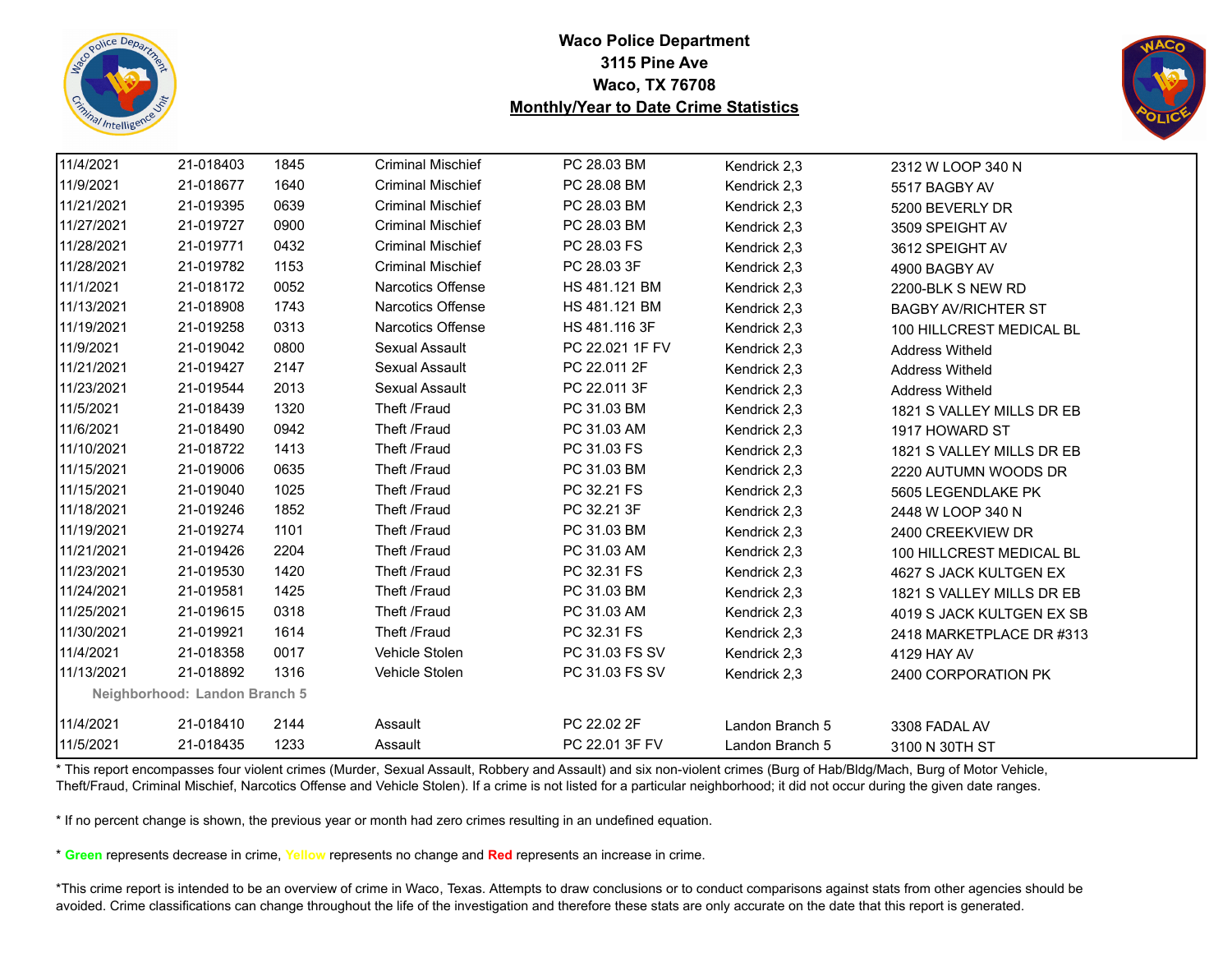



| 11/7/2021  | 21-018561                    | 1845 | Assault                  | PC 22.01 AM FV | Landon Branch 5 | 4502 W LAKE SHORE DR #718   |
|------------|------------------------------|------|--------------------------|----------------|-----------------|-----------------------------|
| 11/10/2021 | 21-018744                    | 2200 | Assault                  | PC 22.01 AM FV | Landon Branch 5 | 3100 N 30TH ST              |
| 11/11/2021 | 21-018804                    | 2334 | Assault                  | PC 22.01 AM FV | Landon Branch 5 | 3206 CREEKWOOD CI           |
| 11/20/2021 | 21-019331                    | 0258 | Assault                  | PC 22.01 3F FV | Landon Branch 5 | 4502 W LAKE SHORE DR #722   |
| 11/1/2021  | 21-018187                    | 0734 | Burglary / Vehicle       | PC 30.04 AM    | Landon Branch 5 | 4372 W LAKE SHORE DR        |
| 11/7/2021  | 21-018549                    | 1325 | Burglary / Vehicle       | PC 30.04 AM    | Landon Branch 5 | 4423 W LAKE SHORE DR        |
| 11/16/2021 | 21-019079                    | 0603 | Burglary / Vehicle       | PC 30.04 AM    | Landon Branch 5 | 4372 W LAKE SHORE DR #4428D |
| 11/11/2021 | 21-018777                    | 1257 | <b>Criminal Mischief</b> | PC 28.03 CM    | Landon Branch 5 | 4502 W LAKE SHORE DR #1105  |
| 11/17/2021 | 21-019160                    | 0824 | Narcotics Offense        | HS 481.115 FS  | Landon Branch 5 | 2525 MCFERRIN AV            |
| 11/21/2021 | 21-019376                    | 0006 | <b>Narcotics Offense</b> | HS 481.121 BM  | Landon Branch 5 | 3100-BL MACARTHUR DR        |
| 11/15/2021 | 21-018999                    | 0025 | Robbery                  | PC 29.02 2F    | Landon Branch 5 | 4398 W LAKE SHORE DR #A     |
| 11/8/2021  | 21-018583                    | 0912 | Theft /Fraud             | PC 31.03 AM    | Landon Branch 5 | 2309 GLENDALE DR            |
| 11/9/2021  | 21-018674                    | 1538 | Theft /Fraud             | PC 31.03 AM    | Landon Branch 5 | 4394 W LAKE SHORE DR #A     |
| 11/23/2021 | 21-019506                    | 1004 | Theft /Fraud             | PC 31.03 FS    | Landon Branch 5 | 3632 N 25TH ST              |
| 11/23/2021 | 21-019546                    | 2146 | Theft /Fraud             | PC 32.21 FS    | Landon Branch 5 | 2224 N 43RD ST              |
| 11/6/2021  | 21-018521                    | 2046 | Vehicle Stolen           | PC 31.03 FS SV | Landon Branch 5 | 4372 W LAKE SHORE DR        |
|            | Neighborhood: Mountainview 5 |      |                          |                |                 |                             |
| 11/4/2021  | 21-018367                    | 0719 | Assault                  | PC 22.01 CM FV | Mountainview 5  | 2225 CHARBONEAU DR          |
| 11/28/2021 | 21-019762                    | 0053 | Assault                  | PC 22.01 AM FV | Mountainview 5  | 2008 CHARBONEAU DR          |
| 11/1/2021  | 21-018191                    | 0913 | Burglary / Vehicle       | PC 30.04 AM    | Mountainview 5  | 5400 LAUREL LAKE DR         |
| 11/11/2021 | 21-018761                    | 0803 | Burglary / Vehicle       | PC 30.04 AM    | Mountainview 5  | 5201 LAKE HIGHLANDS DR      |
| 11/2/2021  | 21-800579                    | 1058 | Theft /Fraud             | PC 31.03 BM    | Mountainview 5  | 5201 BOSQUE BL              |
| 11/2/2021  | 21-800584                    | 2051 | Theft /Fraud             | PC 31.03 BM    | Mountainview 5  | 2740 MOUNTAINVIEW DR        |
| 11/3/2021  | 21-800585                    | 0923 | Theft /Fraud             | PC 32.51 FS    | Mountainview 5  | 2201 N 51ST ST              |
| 11/4/2021  | 21-018378                    | 1303 | Theft /Fraud             | PC 32.31 FS    | Mountainview 5  | 4832 PECAN TE               |
| 11/12/2021 | 21-018857                    | 2000 | Theft /Fraud             | PC 32.31 FS    | Mountainview 5  | 5404 LAKE CHARLES DR        |
| 11/16/2021 | 21-019092                    | 1032 | Theft /Fraud             | PC 31.03 BM    | Mountainview 5  | 5708 LAKEMONT DR            |
| 11/27/2021 | 21-019731                    | 1016 | Theft /Fraud             | PC 31.03 FS    | Mountainview 5  | 5837 CALDWELL DR            |
| 11/30/2021 | 21-800636                    | 1704 | Theft /Fraud             | PC 31.03 BM    | Mountainview 5  | 5213 LAKE CHARLES DR        |

\* This report encompasses four violent crimes (Murder, Sexual Assault, Robbery and Assault) and six non-violent crimes (Burg of Hab/Bldg/Mach, Burg of Motor Vehicle, Theft/Fraud, Criminal Mischief, Narcotics Offense and Vehicle Stolen). If a crime is not listed for a particular neighborhood; it did not occur during the given date ranges.

\* If no percent change is shown, the previous year or month had zero crimes resulting in an undefined equation.

\* **Green** represents decrease in crime, **Yellow** represents no change and **Red** represents an increase in crime.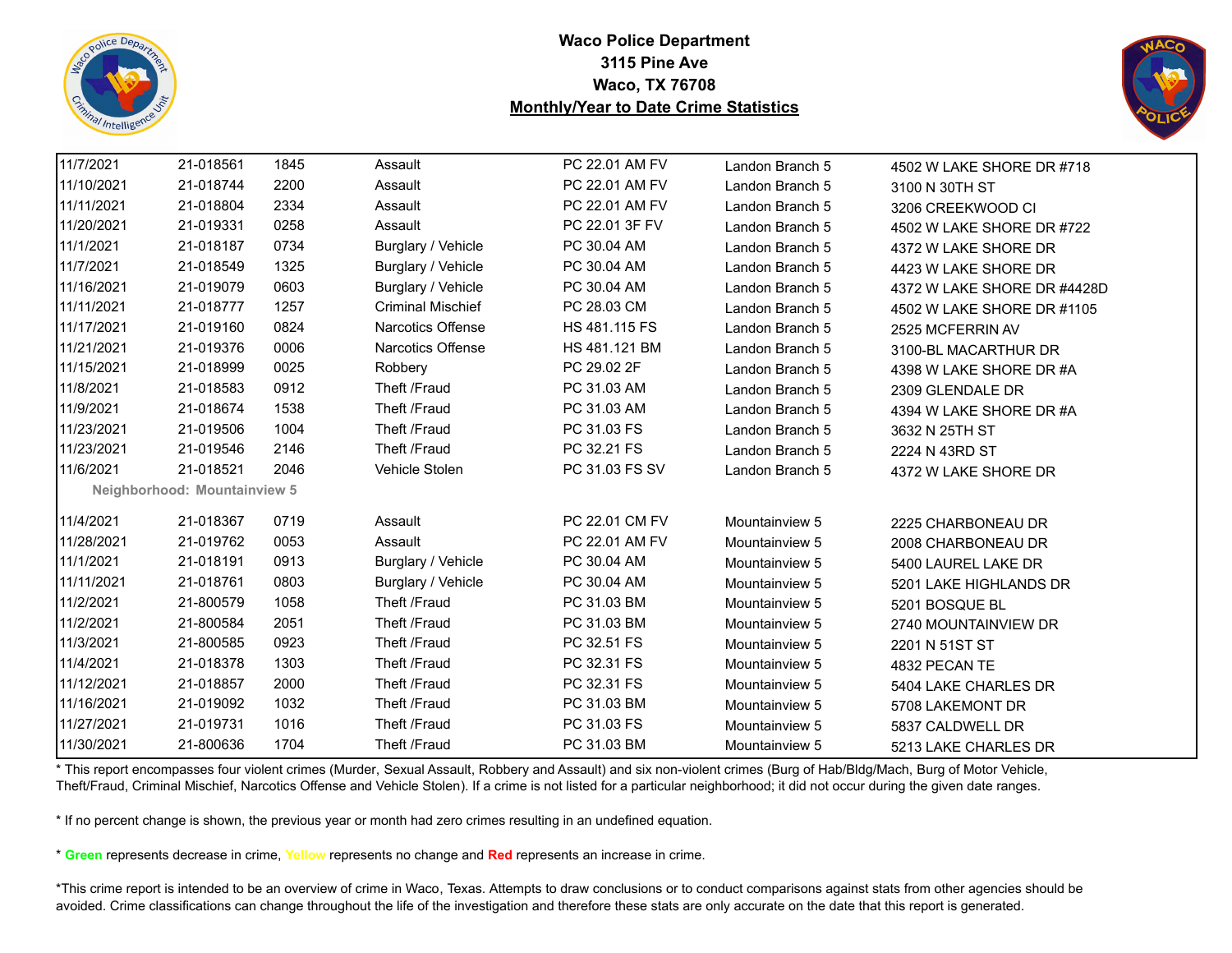



|            | Neighborhood: North East Riverside 1 |      |                           |                |                        |                                      |
|------------|--------------------------------------|------|---------------------------|----------------|------------------------|--------------------------------------|
| 11/1/2021  | 21-018175                            | 0130 | Assault                   | PC 22.01 AM    | North East Riverside 1 | 1601 S MARTIN LUTHER KING JR BL #107 |
| 11/1/2021  | 21-018235                            | 2357 | Assault                   | PC 22.01 AM    | North East Riverside 1 | 1108 SPRING ST                       |
| 11/5/2021  | 21-018448                            | 1547 | Assault                   | PC 22.02 1F    | North East Riverside 1 | 525 ROSE AV                          |
| 11/5/2021  | 21-018468                            | 2024 | Assault                   | PC 22.01 CM FV | North East Riverside 1 | 802 E CALHOUN AV                     |
| 11/7/2021  | 21-018541                            | 0712 | Assault                   | PC 22.01 AM FV | North East Riverside 1 | 420 SPRING ST                        |
| 11/8/2021  | 21-018620                            | 1631 | Assault                   | PC 22.01 CM FV | North East Riverside 1 | 1308 TABOR AV #A                     |
| 11/27/2021 | 21-019729                            | 0922 | Assault                   | PC 22.01 AM FV | North East Riverside 1 | 212 WALKER ST                        |
| 11/2/2021  | 21-800580                            | 1251 | Burglary / Vehicle        | PC 30.04 AM    | North East Riverside 1 | 1001 S MARTIN LUTHER KING JR BL      |
| 11/9/2021  | 21-018648                            | 0757 | Burglary / Vehicle        | PC 30.04 AM    | North East Riverside 1 | 1001 S MARTIN LUTHER KING JR BL      |
| 11/14/2021 | 21-018988                            | 1943 | Burglary / Vehicle        | PC 30.04 AM    | North East Riverside 1 | 701 E WACO DR                        |
| 11/3/2021  | 21-018331                            | 1153 | Burglary of Hab/Bldg/Mach | PC 30.02 2F    | North East Riverside 1 | 210 PEACH ST                         |
| 11/6/2021  | 21-018515                            | 1840 | Burglary of Hab/Bldg/Mach | PC 30.02 2F FV | North East Riverside 1 | 1511 S LOOP DR #2                    |
| 11/26/2021 | 21-019706                            | 2245 | Burglary of Hab/Bldg/Mach | PC 30.02 2F    | North East Riverside 1 | 1217 PAYNE AV                        |
| 11/8/2021  | 21-018589                            | 0949 | <b>Criminal Mischief</b>  | PC 28.03 AM    | North East Riverside 1 | 601 S MARTIN LUTHER KING JR BL       |
| 11/17/2021 | 21-019167                            | 1118 | <b>Criminal Mischief</b>  | PC 28.03 BM    | North East Riverside 1 | 1118 EARLE ST                        |
| 11/25/2021 | 21-019622                            | 0955 | <b>Criminal Mischief</b>  | PC 28.03 AM    | North East Riverside 1 | 1316 TABOR AV                        |
| 11/30/2021 | 21-019949                            | 2129 | <b>Criminal Mischief</b>  | PC 28.03 BM    | North East Riverside 1 | 1601 S MARTIN LUTHER KING JR BL #194 |
| 11/17/2021 | 21-019202                            | 2224 | <b>Narcotics Offense</b>  | HS 481.115 FS  | North East Riverside 1 | MANN ST/E WACO DR                    |
| 11/20/2021 | 21-019340                            | 0906 | Sexual Assault            | PC 22.021 1F   | North East Riverside 1 | <b>Address Witheld</b>               |
| 11/23/2021 | 21-019499                            | 0609 | Sexual Assault            | PC 22.011 2F   | North East Riverside 1 | <b>Address Witheld</b>               |
| 11/7/2021  | 21-018547                            | 1224 | Theft /Fraud              | PC 31.03 AM    | North East Riverside 1 | 301 E WACO DR                        |
| 11/8/2021  | 21-018600                            | 1219 | Theft /Fraud              | PC 31.03 BM    | North East Riverside 1 | 1511 S LOOP DR #14                   |
| 11/9/2021  | 21-018657                            | 1049 | Theft /Fraud              | PC 31.03 3F    | North East Riverside 1 | 1601 TAYLOR ST                       |
| 11/10/2021 | 21-018697                            | 0840 | Theft /Fraud              | PC 31.03 BM    | North East Riverside 1 | 424 PEACH ST                         |
| 11/11/2021 | 21-018768                            | 1033 | Theft /Fraud              | PC 32.31 FS    | North East Riverside 1 | 417 TURNER ST                        |
| 11/15/2021 | 21-019034                            | 1253 | Theft /Fraud              | PC 31.03 BM    | North East Riverside 1 | 1511 S LOOP DR #11                   |
| 11/18/2021 | 21-019235                            | 1533 | Theft /Fraud              | PC 31.03 BM    | North East Riverside 1 | 1511 S LOOP DR #12                   |
| 11/21/2021 | 21-019411                            | 1511 | Theft /Fraud              | PC 31.03 BM    | North East Riverside 1 | 301 E WACO DR                        |

\* This report encompasses four violent crimes (Murder, Sexual Assault, Robbery and Assault) and six non-violent crimes (Burg of Hab/Bldg/Mach, Burg of Motor Vehicle, Theft/Fraud, Criminal Mischief, Narcotics Offense and Vehicle Stolen). If a crime is not listed for a particular neighborhood; it did not occur during the given date ranges.

\* If no percent change is shown, the previous year or month had zero crimes resulting in an undefined equation.

\* **Green** represents decrease in crime, **Yellow** represents no change and **Red** represents an increase in crime.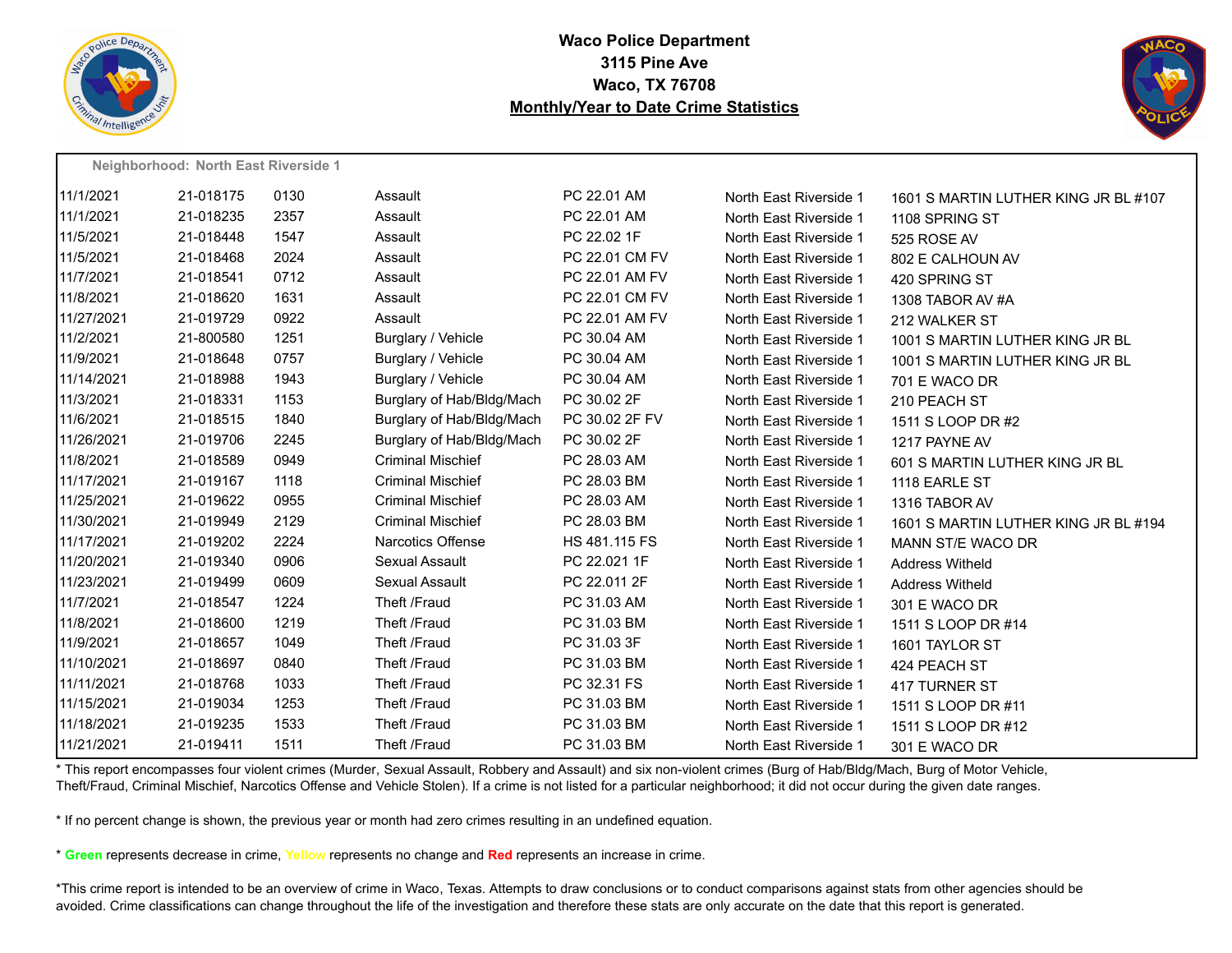



| 11/27/2021 | 21-019733                       | 1048 | Theft /Fraud              | PC 31.03 BM    | North East Riverside 1 | 301 E WACO DR      |
|------------|---------------------------------|------|---------------------------|----------------|------------------------|--------------------|
| 11/30/2021 | 21-019941                       | 1947 | Theft /Fraud              | PC 32.31 FS    | North East Riverside 1 | 701 E WACO DR      |
| 11/30/2021 | 21-800635                       | 1545 | Theft /Fraud              | PC 31.03 CM    | North East Riverside 1 | 1511 S LOOP DR     |
|            | Neighborhood: North Lake Waco 5 |      |                           |                |                        |                    |
| 11/17/2021 | 21-019183                       | 1634 | Burglary of Hab/Bldg/Mach | PC 30.02 FS    | North Lake Waco 5      |                    |
| 11/6/2021  | 21-018501                       | 1603 | Theft /Fraud              | PC 31.03 BM    | North Lake Waco 5      | 6425 N 19TH ST     |
|            |                                 |      |                           |                |                        | 6101 AIRPORT DR    |
|            | Neighborhood: North Waco 1,4    |      |                           |                |                        |                    |
| 11/3/2021  | 21-018350                       | 1904 | Assault                   | PC 22.02 2F    | North Waco 1,4         | 2312 N 18TH ST     |
| 11/5/2021  | 21-018449                       | 1607 | Assault                   | PC 22.02 2F FV | North Waco 1,4         | 2128 EDNA AV       |
| 11/5/2021  | 21-018459                       | 1538 | Assault                   | PC 22.02 2F    | North Waco 1,4         | 1544 BRYAN AV      |
| 11/7/2021  | 21-018560                       | 1839 | Assault                   | PC 22.02 2F FV | North Waco 1,4         | 2323 PROCTOR AV    |
| 11/11/2021 | 21-018750                       | 0012 | Assault                   | PC 22.01 AM FV | North Waco 1,4         | 1927 LYLE AV       |
| 11/12/2021 | 21-018853                       | 1708 | Assault                   | PC 22.01 AM FV | North Waco 1,4         | 2107 HERRING AV    |
| 11/12/2021 | 21-018858                       | 1955 | Assault                   | PC 22.01 3F    | North Waco 1,4         | 3501 N 19TH ST     |
| 11/18/2021 | 21-019248                       | 1919 | Assault                   | PC 22.01 AM FV | North Waco 1,4         | 2106 CUMBERLAND AV |
| 11/19/2021 | 21-019303                       | 1749 | Assault                   | PC 22.01 CM    | North Waco 1,4         | 2925 N 18TH ST     |
| 11/19/2021 | 21-019311                       | 1954 | Assault                   | PC 22.01 CM FV | North Waco 1,4         | 3717 N 23RD ST     |
| 11/20/2021 | 21-019365                       | 1832 | Assault                   | PC 22.01 3F    | North Waco 1,4         | 3501 N 19TH ST     |
| 11/27/2021 | 21-019726                       | 0816 | Assault                   | PC 22.01 AM FV | North Waco 1,4         | 1900 WINDSOR AV    |
| 11/29/2021 | 21-019872                       | 1729 | Assault                   | PC 22.04 FS    | North Waco 1,4         | 2301 SUMMER AV     |
| 11/5/2021  | 21-018432                       | 1048 | Burglary / Vehicle        | PC 30.04 AM    | North Waco 1,4         | 2512 N 20TH ST     |
| 11/15/2021 | 21-019051                       | 1634 | Burglary / Vehicle        | PC 30.04 AM    | North Waco 1,4         | 2280 PROCTOR AV    |
| 11/7/2021  | 21-018544                       | 0925 | Burglary of Hab/Bldg/Mach | PC 30.02 2F    | North Waco 1,4         | 1537 CLARK AV      |
| 11/7/2021  | 21-018563                       | 2037 | Burglary of Hab/Bldg/Mach | PC 30.02 FS    | North Waco 1,4         | 2305 PROCTOR AV    |
| 11/22/2021 | 21-019487                       | 1952 | Burglary of Hab/Bldg/Mach | PC 30.02 FS    | North Waco 1,4         | 3101 N 19TH ST     |
| 11/26/2021 | 21-019653                       | 0111 | Burglary of Hab/Bldg/Mach | PC 30.02 FS    | North Waco 1,4         | 3101 N 19TH ST     |
| 11/29/2021 | 21-019835                       | 0925 | Burglary of Hab/Bldg/Mach | PC 30.02 FS    | North Waco 1,4         | 3601 N 19TH ST     |
| 11/4/2021  | 21-018415                       | 2317 | <b>Criminal Mischief</b>  | PC 28.03 FS    | North Waco 1,4         | 1544 BRYAN AV      |

\* This report encompasses four violent crimes (Murder, Sexual Assault, Robbery and Assault) and six non-violent crimes (Burg of Hab/Bldg/Mach, Burg of Motor Vehicle, Theft/Fraud, Criminal Mischief, Narcotics Offense and Vehicle Stolen). If a crime is not listed for a particular neighborhood; it did not occur during the given date ranges.

\* If no percent change is shown, the previous year or month had zero crimes resulting in an undefined equation.

\* **Green** represents decrease in crime, **Yellow** represents no change and **Red** represents an increase in crime.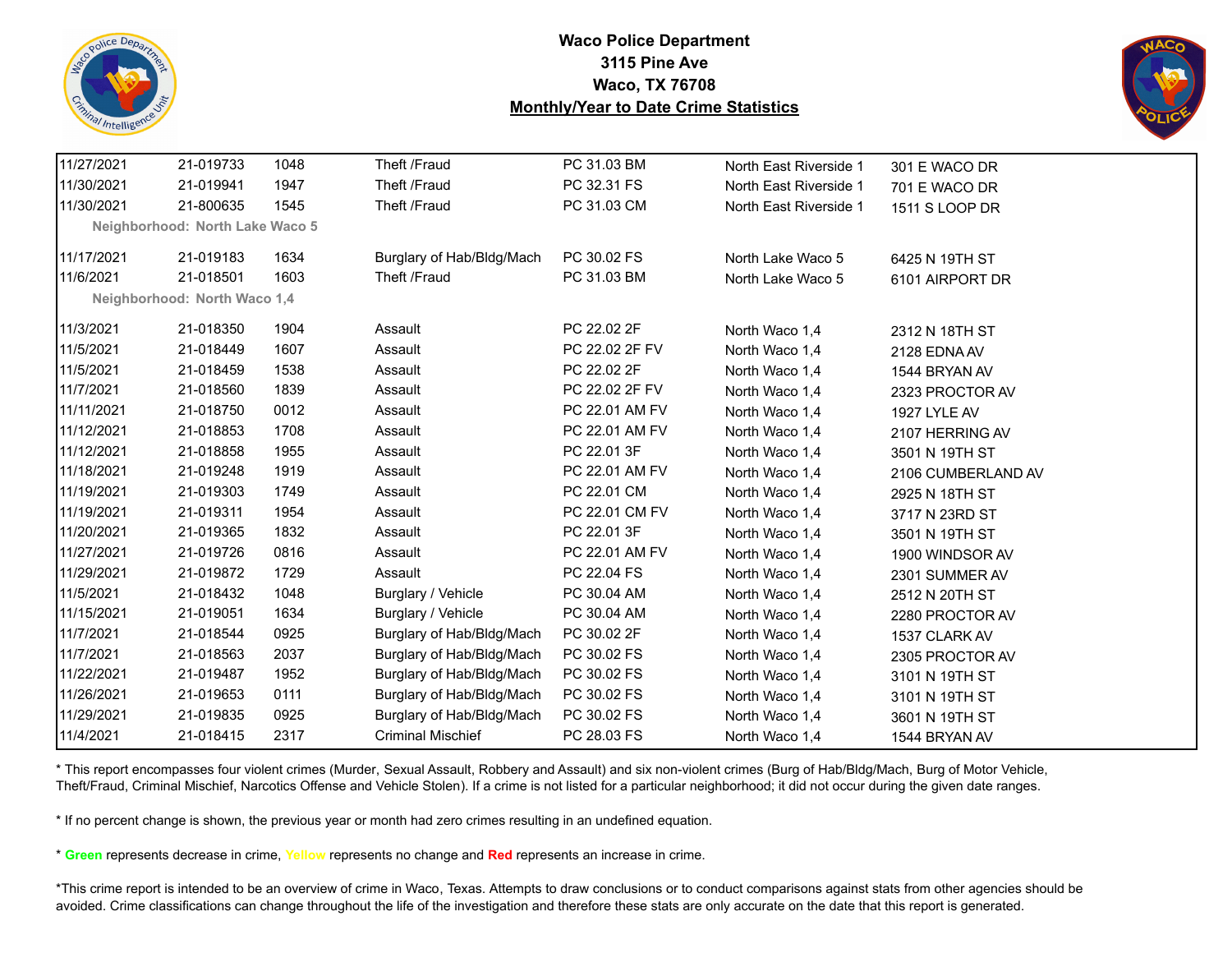



| 11/26/2021 | 21-019677                 | 1222 | <b>Criminal Mischief</b>  | PC 28.03 BM    | North Waco 1,4 | 2009 MCFERRIN AV               |
|------------|---------------------------|------|---------------------------|----------------|----------------|--------------------------------|
| 11/28/2021 | 21-019813                 | 2053 | <b>Criminal Mischief</b>  | PC 28.03 BM    | North Waco 1,4 | 1711 HERRING AV                |
| 11/5/2021  | 21-018420                 | 0158 | <b>Narcotics Offense</b>  | HS 481.121 FS  | North Waco 1,4 | 137 CAMERON PARK DR            |
| 11/6/2021  | 21-018530                 | 2340 | Narcotics Offense         | HS 481.121 BM  | North Waco 1,4 | PARK LAKE DR/N 19TH ST         |
| 11/11/2021 | 21-018758                 | 0610 | Narcotics Offense         | HS 481.115 2F  | North Waco 1,4 | EDNA AV/N 20TH ST              |
| 11/25/2021 | 21-019616                 | 0331 | Narcotics Offense         | HS 481.115 3F  | North Waco 1,4 | N 18TH ST/HERRING AV           |
| 11/1/2021  | 21-018216                 | 1553 | Theft /Fraud              | PC 32.21 FS    | North Waco 1,4 | 3730 N 19TH ST                 |
| 11/4/2021  | 21-018374                 | 1233 | Theft /Fraud              | PC 32.31 FS    | North Waco 1,4 | 2616 N 20TH ST                 |
| 11/16/2021 | 21-019139                 | 2304 | Theft /Fraud              | PC 31.03 FS    | North Waco 1,4 | N 20TH ST/SUMMER AV            |
| 11/18/2021 | 21-800613                 | 0304 | Theft /Fraud              | PC 31.03 BM    | North Waco 1,4 | 3717 N 23RD ST                 |
| 11/19/2021 | 21-019281                 | 1320 | Theft /Fraud              | PC 32.21 FS    | North Waco 1,4 | 1512 BRYAN AV                  |
|            | Neighborhood: Oakwood 1,3 |      |                           |                |                |                                |
| 11/1/2021  | 21-018212                 | 1351 | Assault                   | PC 22.01 AM    | Oakwood 1,3    | 2124 S 5TH ST                  |
| 11/3/2021  | 21-018324                 | 1050 | Assault                   | PC 22.01 3F FV | Oakwood 1,3    | 1022 OAKWOOD AV                |
| 11/19/2021 | 21-019256                 | 0110 | Assault                   | PC 22.01 AM FV | Oakwood 1,3    | 1516 GURLEY LN #4101           |
| 11/22/2021 | 21-019452                 | 0943 | Assault                   | PC 22.01 AM FV | Oakwood 1,3    | 1023 GURLEY LN                 |
| 11/26/2021 | 21-019665                 | 0859 | Assault                   | PC 22.01 CM    | Oakwood 1,3    | 202 KENNEDY CI                 |
| 11/1/2021  | 21-018177                 | 0331 | Burglary / Vehicle        | PC 30.04 AM    | Oakwood 1,3    | 2425 S UNIVERSITY PARKS DR #2A |
| 11/14/2021 | 21-018950                 | 0319 | Burglary / Vehicle        | PC 30.04 AM    | Oakwood 1,3    | 1208 MERGANSER WY              |
| 11/15/2021 | 21-019004                 | 0539 | Burglary / Vehicle        | PC 30.04 AM    | Oakwood 1,3    | 2825 S UNIVERSITY PARKS DR     |
| 11/16/2021 | 21-019118                 | 1458 | Burglary / Vehicle        | PC 30.04 AM    | Oakwood 1,3    | 2500 PASCAL CT #B              |
| 11/21/2021 | 21-019398                 | 1010 | Burglary / Vehicle        | PC 30.04 AM    | Oakwood 1,3    | 2227 S 3RD ST #C               |
| 11/22/2021 | 21-019453                 | 1018 | Burglary / Vehicle        | PC 30.04 AM    | Oakwood 1,3    | 2410 S 2ND ST                  |
| 11/22/2021 | 21-019454                 | 1018 | Burglary / Vehicle        | PC 30.04 AM    | Oakwood 1,3    | 2410 S 2ND ST                  |
| 11/22/2021 | 21-019474                 | 1413 | Burglary / Vehicle        | PC 30.04 AM    | Oakwood 1,3    | 2430 S 2ND ST                  |
| 11/22/2021 | 21-019490                 | 2219 | Burglary / Vehicle        | PC 30.04 AM    | Oakwood 1,3    | 2410 S 2ND ST #1376            |
| 11/3/2021  | 21-018319                 | 0755 | Burglary of Hab/Bldg/Mach | PC 30.02 FS    | Oakwood 1,3    | 1516 GURLEY LN                 |
| 11/18/2021 | 21-019247                 | 1915 | Burglary of Hab/Bldg/Mach | PC 30.02 2F    | Oakwood 1,3    | 2410 S 2ND ST #737             |
| 11/28/2021 | 21-019799                 | 1719 | Burglary of Hab/Bldg/Mach | PC 30.02 2F    | Oakwood 1,3    | 202 KENNEDY CI                 |

\* This report encompasses four violent crimes (Murder, Sexual Assault, Robbery and Assault) and six non-violent crimes (Burg of Hab/Bldg/Mach, Burg of Motor Vehicle, Theft/Fraud, Criminal Mischief, Narcotics Offense and Vehicle Stolen). If a crime is not listed for a particular neighborhood; it did not occur during the given date ranges.

\* If no percent change is shown, the previous year or month had zero crimes resulting in an undefined equation.

\* **Green** represents decrease in crime, **Yellow** represents no change and **Red** represents an increase in crime.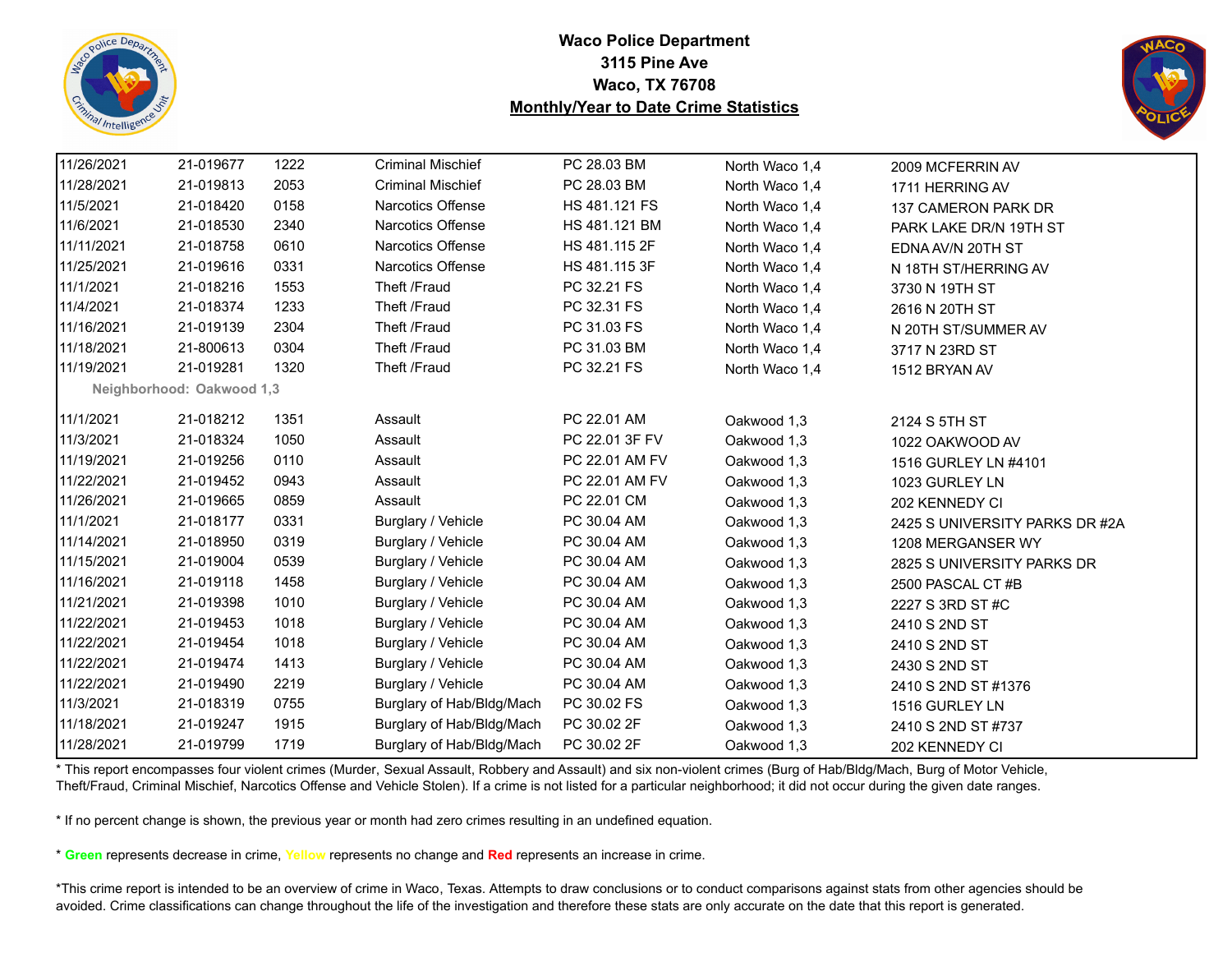



| 11/10/2021 | 21-800595 | 1358                                      | <b>Criminal Mischief</b> | PC 28.03 BM     | Oakwood 1,3                                    | 2435 S 2ND ST                                       |
|------------|-----------|-------------------------------------------|--------------------------|-----------------|------------------------------------------------|-----------------------------------------------------|
| 11/26/2021 | 21-019660 | 0319                                      | <b>Criminal Mischief</b> | PC 28.03 AM     | Oakwood 1,3                                    | 127 LYNDON CI                                       |
| 11/14/2021 | 21-018956 | 1000                                      | <b>Narcotics Offense</b> | HS 481.121 AM   | Oakwood 1,3                                    | 1300-BL MERGANSER WY                                |
| 11/16/2021 | 21-019142 | 2335                                      | <b>Narcotics Offense</b> | HS 481.115 FS   | Oakwood 1,3                                    | 200-BLK GURLEY LN                                   |
| 11/29/2021 | 21-019882 | 2035                                      | Narcotics Offense        | HS 481.121 BM   | Oakwood 1,3                                    | <b>GARDEN DR/S UNIVERSITY PARKS DR</b>              |
| 11/14/2021 | 21-018949 | 0319                                      | Robbery                  | PC 29.03 1F     | Oakwood 1,3                                    | 1212 MERGANSER WY                                   |
| 11/29/2021 | 21-019885 | 2326                                      | Robbery                  | PC 29.03 1F     | Oakwood 1,3                                    | 300 LA SALLE AV                                     |
| 11/22/2021 | 21-019460 | 1220                                      | Sexual Assault           | PC 22.011 2F FV | Oakwood 1,3                                    | <b>Address Witheld</b>                              |
| 11/8/2021  | 21-800590 | 0915                                      | Theft /Fraud             | PC 31.03 CM     | Oakwood 1,3                                    | 332 CONESTOGA                                       |
| 11/9/2021  | 21-018655 | 0836                                      | Theft /Fraud             | PC 31.03 BM     | Oakwood 1,3                                    | 300 LA SALLE AV                                     |
| 11/9/2021  | 21-018669 | 1514                                      | Theft /Fraud             | PC 31.03 CM     | Oakwood 1,3                                    | 2300 S 3RD ST                                       |
| 11/15/2021 | 21-019025 | 0920                                      | Theft /Fraud             | PC 32.21 FS     | Oakwood 1,3                                    | 913 S LOOP 340                                      |
| 11/16/2021 | 21-019133 | 1858                                      | Theft /Fraud             | PC 31.03 CM     | Oakwood 1,3                                    | 1516 GURLEY LN #2105                                |
| 11/17/2021 | 21-019190 | 1656                                      | Theft /Fraud             | PC 31.03 AM     | Oakwood 1,3                                    | 913 S LOOP 340                                      |
| 11/1/2021  | 21-018204 | 1313                                      | Vehicle Stolen           | PC 31.03 FS SV  | Oakwood 1,3                                    | 2215 S 2ND ST                                       |
| 11/29/2021 | 21-019875 | 1934                                      | Vehicle Stolen           | PC 31.03 FS SV  | Oakwood 1,3                                    | 916 MARTIN AV                                       |
|            |           | Neighborhood: Parkdale / Viking Hills 3,5 |                          |                 |                                                |                                                     |
| 11/1/2021  | 21-018234 | 2334                                      | Assault                  | PC 22.01 AM FV  | Parkdale / Viking Hills 3,5 814 RAMBLER DR #11 |                                                     |
| 11/2/2021  | 21-018246 | 0819                                      | Assault                  | PC 22.01 CM FV  | Parkdale / Viking Hills 3,5 818 N 58TH ST      |                                                     |
| 11/3/2021  | 21-018349 | 1631                                      | Assault                  | PC 22.01 CM     | Parkdale / Viking Hills 3,5 6702 WIETHORN DR   |                                                     |
| 11/5/2021  | 21-018452 | 1545                                      | Assault                  | PC 22.01 AM     |                                                | Parkdale / Viking Hills 3,5 1900 N VALLEY MILLS DR  |
| 11/6/2021  | 21-018524 | 2143                                      | Assault                  | PC 22.01 3F     | Parkdale / Viking Hills 3,5 6901 MEDICAL PK    |                                                     |
| 11/8/2021  | 21-018636 | 2136                                      | Assault                  | PC 22.01 AM FV  |                                                | Parkdale / Viking Hills 3,5 1709 LIVE OAK VALLEY CI |
| 11/10/2021 | 21-018693 | 0228                                      | Assault                  | PC 22.01 AM     |                                                | Parkdale / Viking Hills 3,5 SANGER AV/BOWDEN DR     |
| 11/13/2021 | 21-018932 | 2205                                      | Assault                  | PC 22.01 AM     | Parkdale / Viking Hills 3,5 7020 SANGER AV     |                                                     |
| 11/17/2021 | 21-019168 | 1139                                      | Assault                  | PC 22.01 3F     | Parkdale / Viking Hills 3,5 6901 MEDICAL PK    |                                                     |
| 11/18/2021 | 21-019241 | 1646                                      | Assault                  | PC 22.01 AM     | Parkdale / Viking Hills 3,5 800 N 58TH ST      |                                                     |
| 11/18/2021 | 21-019251 | 2152                                      | Assault                  | PC 22.01 CM     |                                                | Parkdale / Viking Hills 3,5 301 LONDONDERRY DR      |
| 11/26/2021 | 21-019686 | 1535                                      | Assault                  | PC 22.01 CM FV  | Parkdale / Viking Hills 3,5 1201 N 64TH ST     |                                                     |
|            |           |                                           |                          |                 |                                                |                                                     |

\* This report encompasses four violent crimes (Murder, Sexual Assault, Robbery and Assault) and six non-violent crimes (Burg of Hab/Bldg/Mach, Burg of Motor Vehicle, Theft/Fraud, Criminal Mischief, Narcotics Offense and Vehicle Stolen). If a crime is not listed for a particular neighborhood; it did not occur during the given date ranges.

\* If no percent change is shown, the previous year or month had zero crimes resulting in an undefined equation.

\* **Green** represents decrease in crime, **Yellow** represents no change and **Red** represents an increase in crime.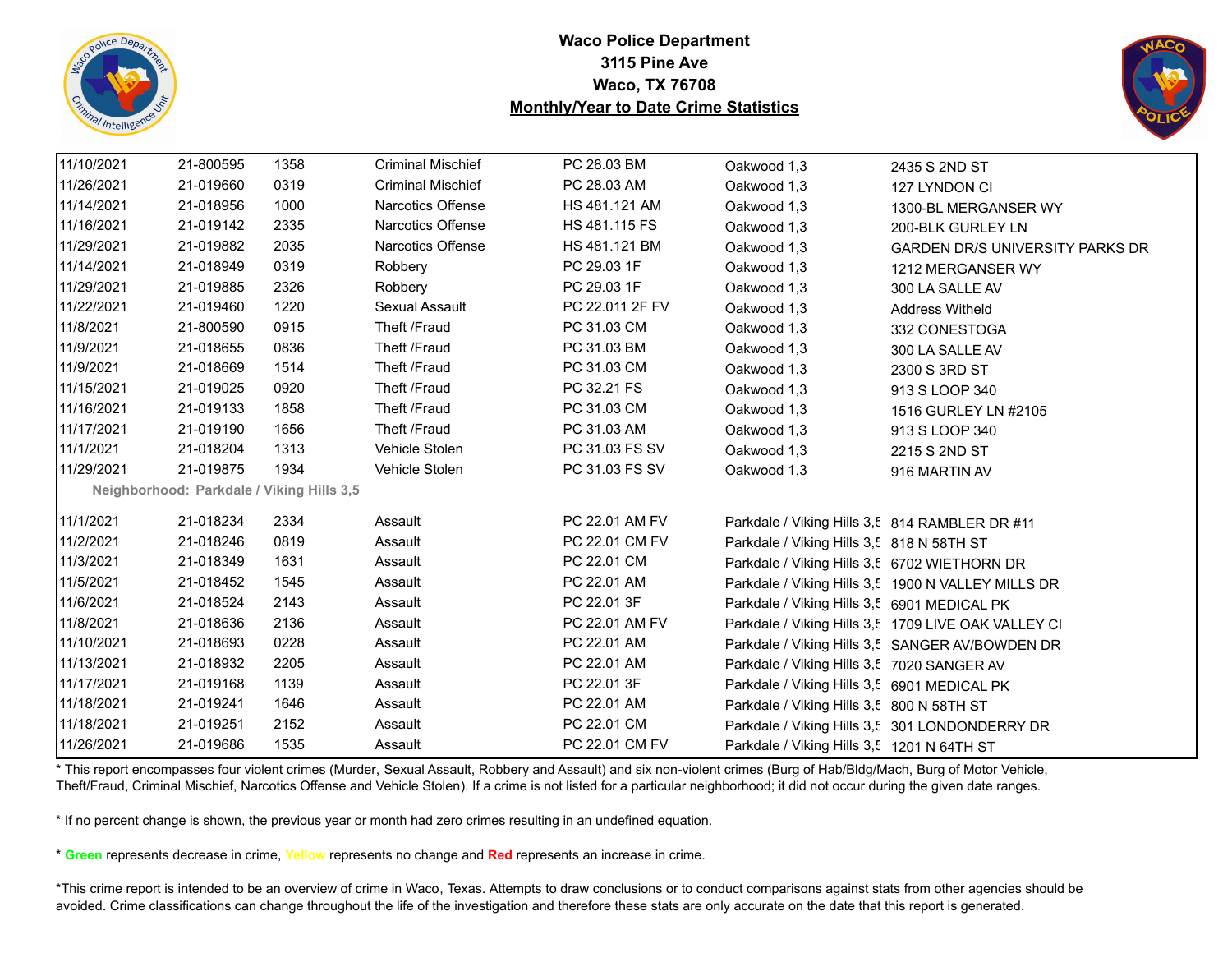



|                                       | 11/14/2021 | 21-018989 | 1848 | Burglary / Vehicle        | PC 30.04 AM    | Parkdale / Viking Hills 3,5 1812 HILLTOP DR      |                           |  |
|---------------------------------------|------------|-----------|------|---------------------------|----------------|--------------------------------------------------|---------------------------|--|
|                                       | 11/15/2021 | 21-019002 | 0449 | Burglary / Vehicle        | PC 30.04 AM    | Parkdale / Viking Hills 3,5 1843 NORTHCREST DR   |                           |  |
|                                       | 11/15/2021 | 21-019010 | 0752 | Burglary / Vehicle        | PC 30.04 AM    | Parkdale / Viking Hills 3,5 1701 RAMBLER DR      |                           |  |
|                                       | 11/18/2021 | 21-019214 | 0750 | Burglary / Vehicle        | PC 30.04 AM    | Parkdale / Viking Hills 3,5 802 RAMBLER DR       |                           |  |
|                                       | 11/21/2021 | 21-800616 | 1135 | Burglary / Vehicle        | PC 30.04 AM    | Parkdale / Viking Hills 3,5 335 W HWY 6 NB       |                           |  |
|                                       | 11/27/2021 | 21-800625 | 2036 | Burglary / Vehicle        | PC 30.04 AM    | Parkdale / Viking Hills 3,5 1024 MELROSE DR      |                           |  |
|                                       | 11/4/2021  | 21-018404 | 1653 | Burglary of Hab/Bldg/Mach | PC 30.02 2F    | Parkdale / Viking Hills 3,5 6700 WIETHORN DR     |                           |  |
|                                       | 11/16/2021 | 21-019123 | 1600 | Burglary of Hab/Bldg/Mach | PC 30.02 2F    | Parkdale / Viking Hills 3,5 900 N 59TH ST        |                           |  |
|                                       | 11/17/2021 | 21-019145 | 0139 | Burglary of Hab/Bldg/Mach | PC 30.02 FS    | Parkdale / Viking Hills 3,5 300 W HWY 6 SB       |                           |  |
|                                       | 11/13/2021 | 21-018929 | 2125 | <b>Criminal Mischief</b>  | PC 28.04 CM    | Parkdale / Viking Hills 3,5 3201 OVERFLOW RD     |                           |  |
|                                       | 11/16/2021 | 21-019085 | 0827 | <b>Criminal Mischief</b>  | PC 28.03 CM    | Parkdale / Viking Hills 3,5 712 N 57TH ST        |                           |  |
|                                       | 11/23/2021 | 21-019507 | 1027 | <b>Criminal Mischief</b>  | PC 28.03 FS    | Parkdale / Viking Hills 3,5 1207 N 64TH ST       |                           |  |
|                                       | 11/28/2021 | 21-019807 | 1845 | <b>Criminal Mischief</b>  | PC 28.03 BM    | Parkdale / Viking Hills 3,5 6901 MEDICAL PK      |                           |  |
|                                       | 11/4/2021  | 21-018398 | 1823 | <b>Narcotics Offense</b>  | HS 481.129 2F  | Parkdale / Viking Hills 3,5 1900 W HWY 6         |                           |  |
|                                       | 11/4/2021  | 21-018411 | 2157 | Theft /Fraud              | PC 31.03 BM    | Parkdale / Viking Hills 3,5 900 RAMBLER DR       |                           |  |
|                                       | 11/9/2021  | 21-018650 | 0634 | Theft /Fraud              | PC 31.03 AM    | Parkdale / Viking Hills 3,5 416 OWEN LN #39      |                           |  |
|                                       | 11/10/2021 | 21-018712 | 1135 | Theft /Fraud              | PC 31.03 FS    | Parkdale / Viking Hills 3,5 7301 FISH POND RD    |                           |  |
|                                       | 11/12/2021 | 21-018862 | 2140 | Theft /Fraud              | PC 31.03 FS    | Parkdale / Viking Hills 3,5 416 OWEN LN #12      |                           |  |
|                                       | 11/13/2021 | 21-018883 | 1146 | Theft /Fraud              | PC 31.03 AM    | Parkdale / Viking Hills 3,5 6625 LANDMARK DR #A  |                           |  |
|                                       | 11/15/2021 | 21-019046 | 1525 | Theft /Fraud              | PC 31.03 BM    | Parkdale / Viking Hills 3,5 5900 BOSQUE BL       |                           |  |
|                                       | 11/15/2021 | 21-019049 | 1610 | Theft /Fraud              | PC 31.03 BM    | Parkdale / Viking Hills 3,5 5900 BOSQUE BL       |                           |  |
|                                       | 11/17/2021 | 21-019201 | 2152 | Theft /Fraud              | PC 31.03 BM    | Parkdale / Viking Hills 3,5 1200 RICHLAND DR #E  |                           |  |
|                                       | 11/23/2021 | 21-019500 | 0840 | Theft /Fraud              | PC 31.03 CM    | Parkdale / Viking Hills 3,5 364 RICHLAND WEST CI |                           |  |
| <b>Neighborhood: Richland Hills 3</b> |            |           |      |                           |                |                                                  |                           |  |
|                                       | 11/3/2021  | 21-018298 | 0129 | Assault                   | PC 22.01 3F FV | <b>Richland Hills 3</b>                          | 965 WOODED ACRES DR #D    |  |
|                                       | 11/3/2021  | 21-018323 | 1106 | Assault                   | PC 22.04 FS    | <b>Richland Hills 3</b>                          | 5101 HAWTHORNE DR #218A   |  |
|                                       | 11/3/2021  | 21-018344 | 1719 | Assault                   | PC 22.01 CM    | <b>Richland Hills 3</b>                          | 401 OWEN LN               |  |
|                                       | 11/4/2021  | 21-018375 | 1224 | Assault                   | PC 22.01 CM    | <b>Richland Hills 3</b>                          | 626 N VALLEY MILLS DR     |  |
|                                       | 11/5/2021  | 21-018423 | 0742 | Assault                   | PC 22.01 AM FV | <b>Richland Hills 3</b>                          | 1300-BL N VALLEY MILLS DR |  |

\* This report encompasses four violent crimes (Murder, Sexual Assault, Robbery and Assault) and six non-violent crimes (Burg of Hab/Bldg/Mach, Burg of Motor Vehicle, Theft/Fraud, Criminal Mischief, Narcotics Offense and Vehicle Stolen). If a crime is not listed for a particular neighborhood; it did not occur during the given date ranges.

\* If no percent change is shown, the previous year or month had zero crimes resulting in an undefined equation.

\* **Green** represents decrease in crime, **Yellow** represents no change and **Red** represents an increase in crime.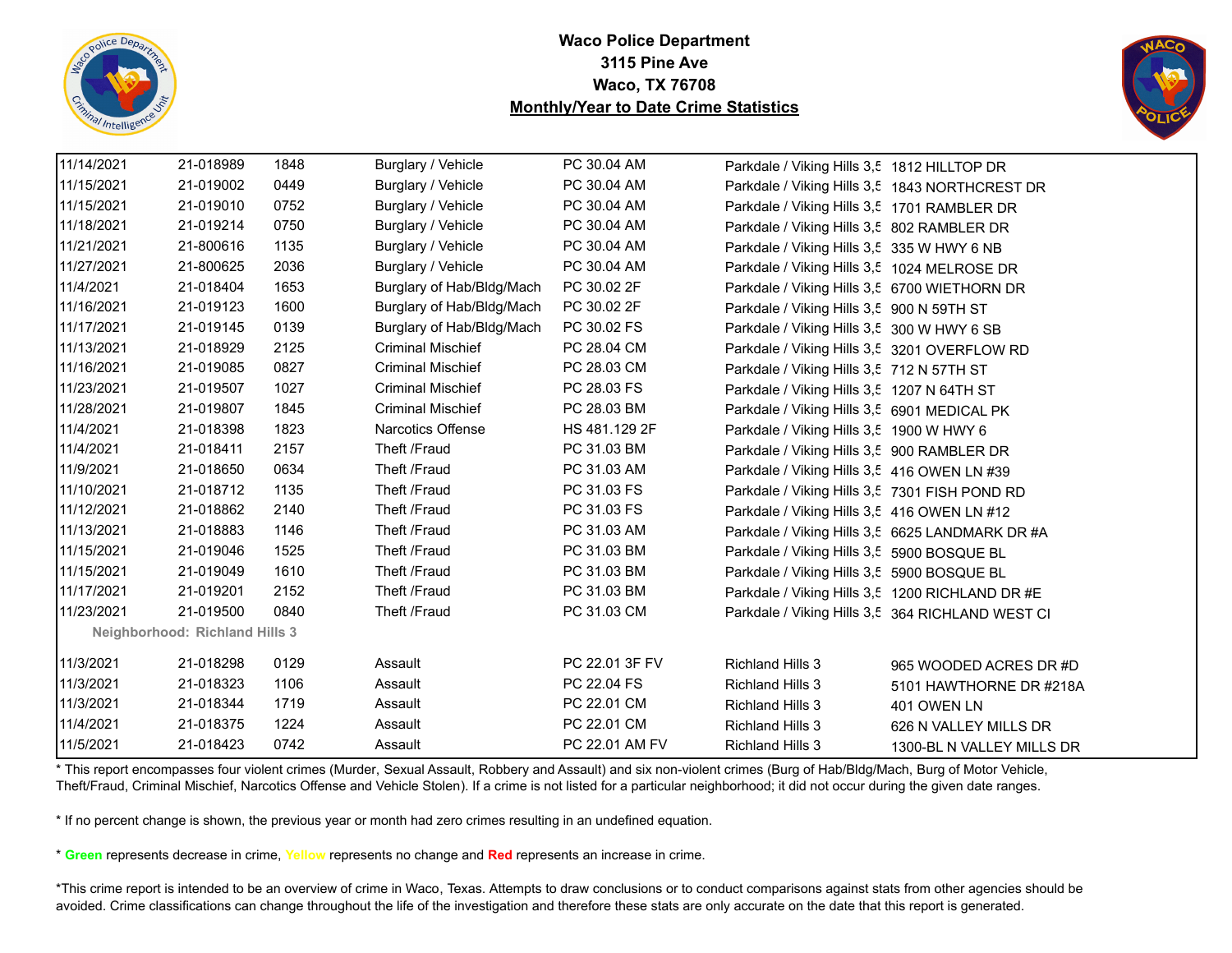



| 11/8/2021  | 21-018586 | 0939 | Assault                   | PC 22.04 FS    | <b>Richland Hills 3</b> | 5000 SANGER AV #924      |
|------------|-----------|------|---------------------------|----------------|-------------------------|--------------------------|
| 11/10/2021 | 21-018738 | 1843 | Assault                   | PC 22.01 AM FV | <b>Richland Hills 3</b> | 4302 W WACO DR           |
| 11/10/2021 | 21-018748 | 2354 | Assault                   | PC 22.02 2F    | <b>Richland Hills 3</b> | 334 RICHLAND DR #376D    |
| 11/12/2021 | 21-018834 | 1249 | Assault                   | PC 22.01 BM FV | <b>Richland Hills 3</b> | 4215 FRANKLIN AV         |
| 11/13/2021 | 21-018890 | 1242 | Assault                   | PC 22.01 AM    | <b>Richland Hills 3</b> | 5608 KINGMAN DR #F       |
| 11/14/2021 | 21-018976 | 1602 | Assault                   | PC 22.01 CM FV | <b>Richland Hills 3</b> | 6000 S INDUSTRIAL DR     |
| 11/14/2021 | 21-018980 | 1717 | Assault                   | PC 22.01 AM FV | <b>Richland Hills 3</b> | 5000 SANGER AV           |
| 11/20/2021 | 21-019324 | 0130 | Assault                   | PC 22.01 CM    | <b>Richland Hills 3</b> | 120 N VALLEY MILLS DR    |
| 11/21/2021 | 21-019388 | 0211 | Assault                   | PC 22.01 CM    | <b>Richland Hills 3</b> | 618 N VALLEY MILLS DR    |
| 11/23/2021 | 21-019494 | 0136 | Assault                   | PC 22.01 AM    | <b>Richland Hills 3</b> | 1225 RICHLAND DR         |
| 11/25/2021 | 21-019612 | 0154 | Assault                   | PC 22.01 AM FV | <b>Richland Hills 3</b> | 715 WESTVIEW DR #14      |
| 11/27/2021 | 21-019716 | 0242 | Assault                   | PC 22.01 AM FV | <b>Richland Hills 3</b> | 941 WOODED ACRES DR #D   |
| 11/28/2021 | 21-019780 | 1108 | Assault                   | PC 22.02 1F FV | <b>Richland Hills 3</b> | 728 NEIL DR #256         |
| 11/29/2021 | 21-020400 | 1800 | Assault                   | PC 22.04 FS    | <b>Richland Hills 3</b> | 5101 SANGER AV           |
| 11/30/2021 | 21-019887 | 0100 | Assault                   | PC 22.01 AM    | <b>Richland Hills 3</b> | 401 OWEN LN              |
| 11/30/2021 | 21-019942 | 1706 | Assault                   | PC 22.01 AM FV | <b>Richland Hills 3</b> | 707 RUBY AV #54          |
| 11/15/2021 | 21-019018 | 1004 | Burglary / Vehicle        | PC 30.04 AM    | <b>Richland Hills 3</b> | 618 N VALLEY MILLS DR    |
| 11/16/2021 | 21-019083 | 0854 | Burglary / Vehicle        | PC 30.04 AM    | <b>Richland Hills 3</b> | 6616 SANGER AV           |
| 11/21/2021 | 21-019408 | 1321 | Burglary / Vehicle        | PC 30.04 AM    | <b>Richland Hills 3</b> | 4801 SANGER AV #11       |
| 11/26/2021 | 21-019672 | 1141 | Burglary / Vehicle        | PC 30.04 AM    | <b>Richland Hills 3</b> | 4320 FRANKLIN AV         |
| 11/29/2021 | 21-019861 | 1634 | Burglary / Vehicle        | PC 30.04 AM    | <b>Richland Hills 3</b> | 5605 W WACO DR           |
| 11/1/2021  | 21-018181 | 0351 | Burglary of Hab/Bldg/Mach | PC 30.02 FS    | <b>Richland Hills 3</b> | 736 N VALLEY MILLS DR    |
| 11/7/2021  | 21-018546 | 1241 | Burglary of Hab/Bldg/Mach | PC 30.02 FS    | <b>Richland Hills 3</b> | 4716 W WACO DR           |
| 11/8/2021  | 21-018618 | 1441 | Burglary of Hab/Bldg/Mach | PC 30.02 FS    | <b>Richland Hills 3</b> | 308 N INDUSTRIAL DR #E20 |
| 11/12/2021 | 21-018855 | 1853 | Burglary of Hab/Bldg/Mach | PC 30.02 FS    | <b>Richland Hills 3</b> | 376 RICHLAND DR          |
| 11/19/2021 | 21-019267 | 0820 | Burglary of Hab/Bldg/Mach | PC 30.02 FS    | <b>Richland Hills 3</b> | 932 N VALLEY MILLS DR    |
| 11/29/2021 | 21-019840 | 1100 | Burglary of Hab/Bldg/Mach | PC 30.02 FS    | <b>Richland Hills 3</b> | 308 N INDUSTRIAL DR #18D |
| 11/7/2021  | 21-018573 | 2340 | <b>Criminal Mischief</b>  | PC 28.03 BM    | <b>Richland Hills 3</b> | 6306 LANDMARK DR         |
| 11/12/2021 | 21-018830 | 1013 | <b>Criminal Mischief</b>  | PC 28.03 CM    | <b>Richland Hills 3</b> | 5101 SANGER AV #307      |

\* This report encompasses four violent crimes (Murder, Sexual Assault, Robbery and Assault) and six non-violent crimes (Burg of Hab/Bldg/Mach, Burg of Motor Vehicle, Theft/Fraud, Criminal Mischief, Narcotics Offense and Vehicle Stolen). If a crime is not listed for a particular neighborhood; it did not occur during the given date ranges.

\* If no percent change is shown, the previous year or month had zero crimes resulting in an undefined equation.

\* **Green** represents decrease in crime, **Yellow** represents no change and **Red** represents an increase in crime.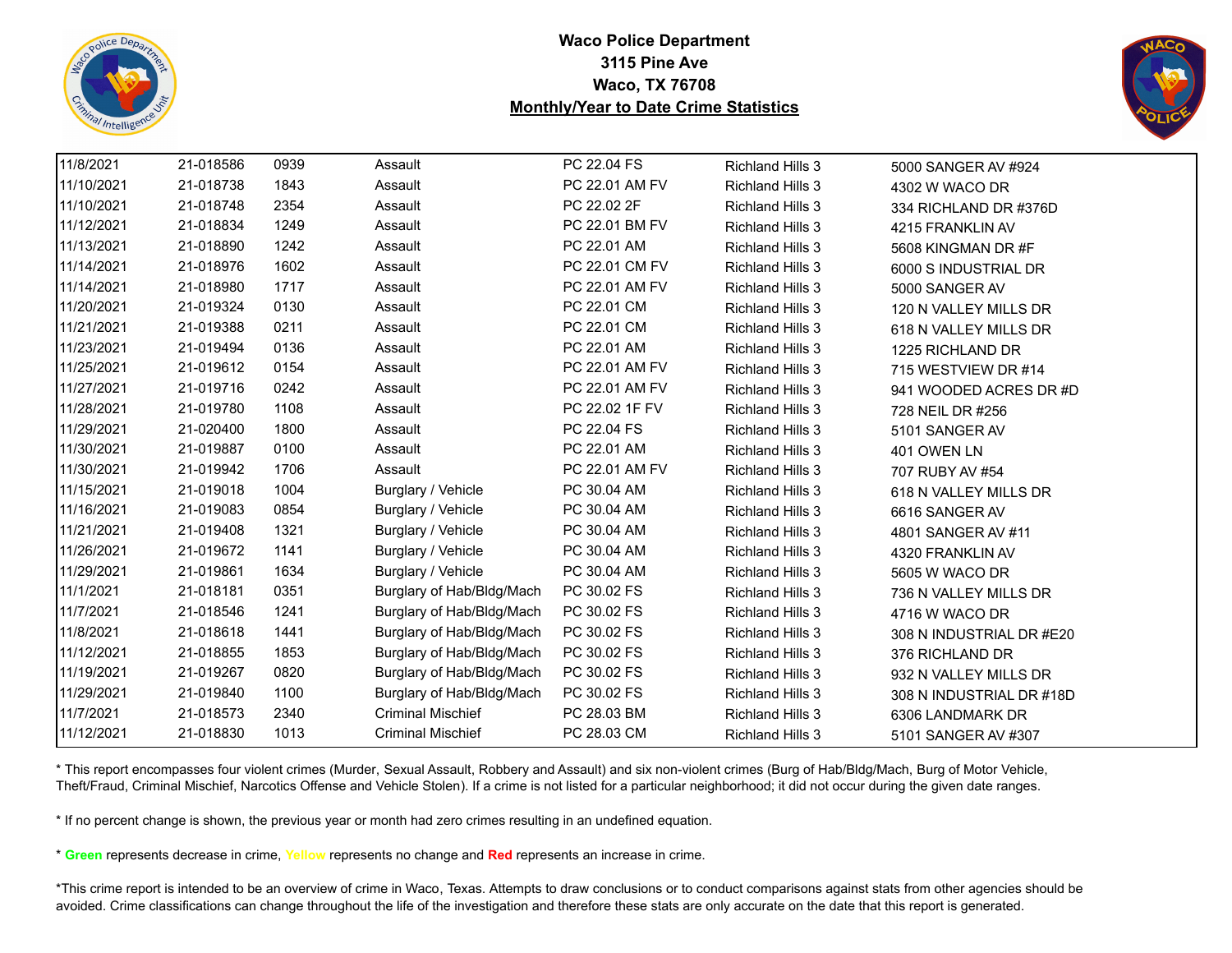



| 11/15/2021 | 21-019057 | 1751 | <b>Criminal Mischief</b> | PC 28.03 BM   | <b>Richland Hills 3</b> | 5000 SANGER AV #523    |
|------------|-----------|------|--------------------------|---------------|-------------------------|------------------------|
| 11/19/2021 | 21-019255 | 0029 | <b>Criminal Mischief</b> | PC 28.03 AM   | <b>Richland Hills 3</b> | 4601 HODDE DR          |
| 11/21/2021 | 21-019382 | 0153 | <b>Criminal Mischief</b> | PC 28.03 FS   | <b>Richland Hills 3</b> | 416 N VALLEY MILLS DR  |
| 11/6/2021  | 21-018526 | 2208 | Narcotics Offense        | HS 481.115 2F | Richland Hills 3        | 362 RICHLAND DR #A     |
| 11/13/2021 | 21-018925 | 2130 | Narcotics Offense        | HS 481.115 3F | <b>Richland Hills 3</b> | 4330 FRANKLIN AV       |
| 11/20/2021 | 21-019347 | 1214 | Robbery                  | PC 29.02 2F   | <b>Richland Hills 3</b> | 700-BL RUBY AV         |
| 11/27/2021 | 21-019720 | 0527 | Robbery                  | PC 29.03 1F   | <b>Richland Hills 3</b> | 5700 KINGMAN DR        |
| 11/22/2021 | 21-019479 | 1605 | Sexual Assault           | PC 22.011 1F  | <b>Richland Hills 3</b> | <b>Address Witheld</b> |
| 11/2/2021  | 21-800583 | 1607 | Theft /Fraud             | PC 32.51 FS   | <b>Richland Hills 3</b> | 323 N INDUSTRIAL DR #K |
| 11/5/2021  | 21-018445 | 1515 | Theft /Fraud             | PC 31.03 BM   | <b>Richland Hills 3</b> | 210 N NEW RD           |
| 11/5/2021  | 21-018469 | 2012 | Theft /Fraud             | PC 31.03 BM   | <b>Richland Hills 3</b> | 4320 FRANKLIN AV       |
| 11/6/2021  | 21-018496 | 1343 | Theft /Fraud             | PC 31.03 CM   | <b>Richland Hills 3</b> | 6001 W WACO DR         |
| 11/8/2021  | 21-018581 | 0905 | Theft /Fraud             | PC 31.03 CM   | <b>Richland Hills 3</b> | 816 KIPLING DR         |
| 11/8/2021  | 21-018584 | 0921 | Theft /Fraud             | PC 31.03 CM   | <b>Richland Hills 3</b> | 816 KIPLING DR         |
| 11/8/2021  | 21-018617 | 1521 | Theft /Fraud             | PC 31.03 BM   | <b>Richland Hills 3</b> | 4320 FRANKLIN AV       |
| 11/8/2021  | 21-018626 | 1711 | Theft /Fraud             | PC 31.03 BM   | <b>Richland Hills 3</b> | 5050 W WACO DR         |
| 11/9/2021  | 21-018653 | 0908 | Theft /Fraud             | PC 31.03 AM   | <b>Richland Hills 3</b> | 5700 FRANKLIN AV       |
| 11/9/2021  | 21-800592 | 0927 | Theft /Fraud             | PC 32.51 FS   | <b>Richland Hills 3</b> | 2925 FRANKLIN DR       |
| 11/9/2021  | 21-018658 | 1120 | Theft /Fraud             | PC 31.03 AM   | <b>Richland Hills 3</b> | 5101 SANGER AV #405    |
| 11/9/2021  | 21-018659 | 1152 | Theft /Fraud             | PC 31.03 AM   | <b>Richland Hills 3</b> | 5101 SANGER AV #1508   |
| 11/9/2021  | 21-018665 | 1147 | Theft /Fraud             | PC 31.03 AM   | <b>Richland Hills 3</b> | 415 OWEN LN #1415      |
| 11/9/2021  | 21-018679 | 1711 | Theft /Fraud             | PC 31.03 CM   | <b>Richland Hills 3</b> | 4320 FRANKLIN AV       |
| 11/9/2021  | 21-800593 | 1626 | Theft /Fraud             | PC 31.03 FS   | <b>Richland Hills 3</b> | 5101 SANGER AV         |
| 11/10/2021 | 21-018701 | 1008 | Theft /Fraud             | PC 31.03 BM   | <b>Richland Hills 3</b> | 5605 W WACO DR         |
| 11/10/2021 | 21-018705 | 1125 | Theft /Fraud             | PC 31.03 FS   | <b>Richland Hills 3</b> | 5100 HAWTHORNE DR      |
| 11/10/2021 | 21-018743 | 2058 | Theft /Fraud             | PC 31.03 BM   | <b>Richland Hills 3</b> | 5100 HAWTHORNE DR #411 |
| 11/10/2021 | 21-800597 | 1742 | Theft /Fraud             | PC 31.03 BM   | <b>Richland Hills 3</b> | 4909 W WACO DR         |
| 11/11/2021 | 21-018765 | 0942 | Theft /Fraud             | PC 31.03 BM   | <b>Richland Hills 3</b> | 5100 HAWTHORNE DR      |
| 11/11/2021 | 21-018783 | 1506 | Theft /Fraud             | PC 31.03 FS   | <b>Richland Hills 3</b> | 901 WOODED ACRES DR    |

\* This report encompasses four violent crimes (Murder, Sexual Assault, Robbery and Assault) and six non-violent crimes (Burg of Hab/Bldg/Mach, Burg of Motor Vehicle, Theft/Fraud, Criminal Mischief, Narcotics Offense and Vehicle Stolen). If a crime is not listed for a particular neighborhood; it did not occur during the given date ranges.

\* If no percent change is shown, the previous year or month had zero crimes resulting in an undefined equation.

\* **Green** represents decrease in crime, **Yellow** represents no change and **Red** represents an increase in crime.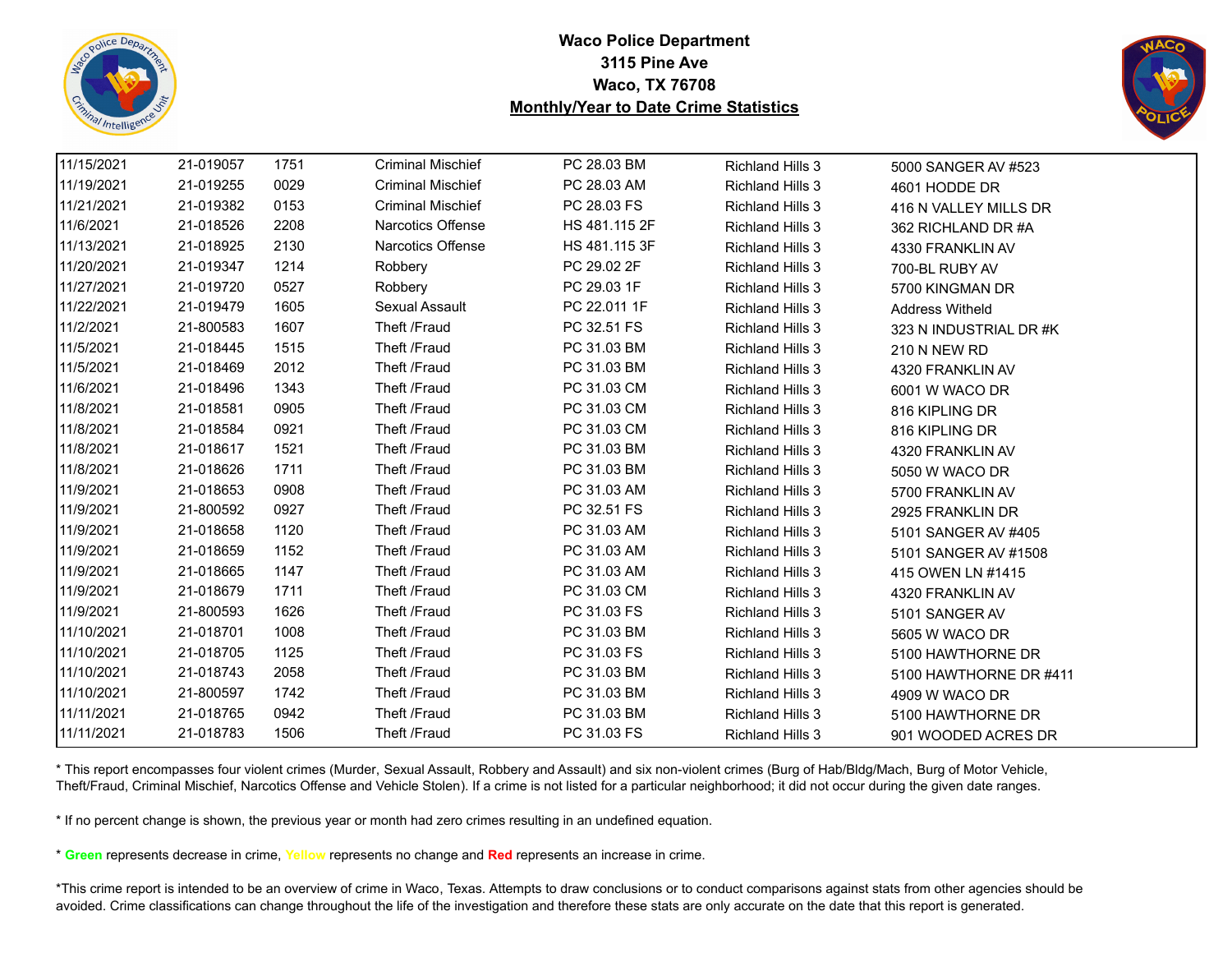



| 11/12/2021 | 21-018816 | 0834 | Theft /Fraud | PC 32.21 3F  | <b>Richland Hills 3</b> | 6001 W WACO DR #316    |
|------------|-----------|------|--------------|--------------|-------------------------|------------------------|
| 11/12/2021 | 21-018817 | 0916 | Theft /Fraud | PC 32.21 FS  | <b>Richland Hills 3</b> | 600 N VALLEY MILLS DR  |
| 11/12/2021 | 21-018860 | 2009 | Theft /Fraud | PC 32.21 3F  | <b>Richland Hills 3</b> | 4551 W WACO DR #A      |
| 11/13/2021 | 21-018893 | 1313 | Theft /Fraud | PC 31.03 CM  | <b>Richland Hills 3</b> | 4320 FRANKLIN AV       |
| 11/13/2021 | 21-018903 | 1539 | Theft /Fraud | PC 31.03 BM  | <b>Richland Hills 3</b> | 616 N NEW RD           |
| 11/13/2021 | 21-018914 | 1840 | Theft /Fraud | PC 31.03 CM  | <b>Richland Hills 3</b> | 4320 FRANKLIN AV       |
| 11/13/2021 | 21-018918 | 2037 | Theft /Fraud | PC 31.03 BM  | <b>Richland Hills 3</b> | 4320 FRANKLIN AV       |
| 11/13/2021 | 21-018924 | 2130 | Theft /Fraud | PC 31.03 FS  | <b>Richland Hills 3</b> | 4320 FRANKLIN AV       |
| 11/14/2021 | 21-018973 | 1426 | Theft /Fraud | PC 31.03 CM  | <b>Richland Hills 3</b> | 4320 FRANKLIN AV       |
| 11/14/2021 | 21-800603 | 1238 | Theft /Fraud | PC 32.51 FS  | <b>Richland Hills 3</b> | 805 GLASGOW DR         |
| 11/15/2021 | 21-019015 | 0958 | Theft /Fraud | PC 31.03 3F  | <b>Richland Hills 3</b> | 5700 FRANKLIN AV       |
| 11/15/2021 | 21-019019 | 1027 | Theft /Fraud | PC 31.03 AM  | <b>Richland Hills 3</b> | 6001 W WACO DR #316    |
| 11/15/2021 | 21-019038 | 1253 | Theft /Fraud | PC 31.03 FS  | <b>Richland Hills 3</b> | 401 OWEN LN            |
| 11/15/2021 | 21-019056 | 1730 | Theft /Fraud | PC 31.03 AM  | <b>Richland Hills 3</b> | 4320 FRANKLIN AV       |
| 11/15/2021 | 21-019059 | 1754 | Theft /Fraud | PC 32.315 FS | <b>Richland Hills 3</b> | 5605 W WACO DR         |
| 11/16/2021 | 21-019075 | 0229 | Theft /Fraud | PC 31.03 BM  | <b>Richland Hills 3</b> | 5700 FRANKLIN AV       |
| 11/17/2021 | 21-019148 | 0515 | Theft /Fraud | PC 31.03 AM  | <b>Richland Hills 3</b> | 5700 FRANKLIN AV       |
| 11/17/2021 | 21-019170 | 1212 | Theft /Fraud | PC 31.03 BM  | <b>Richland Hills 3</b> | 201 N NEW RD           |
| 11/17/2021 | 21-019199 | 2015 | Theft /Fraud | PC 31.03 BM  | <b>Richland Hills 3</b> | 5700 FRANKLIN AV       |
| 11/18/2021 | 21-019223 | 1109 | Theft /Fraud | PC 31.03 BM  | <b>Richland Hills 3</b> | 4320 FRANKLIN AV       |
| 11/18/2021 | 21-019226 | 1320 | Theft /Fraud | PC 31.03 FS  | <b>Richland Hills 3</b> | 4320 FRANKLIN AV       |
| 11/19/2021 | 21-019293 | 1555 | Theft /Fraud | PC 31.03 AM  | <b>Richland Hills 3</b> | 1100 N VALLEY MILLS DR |
| 11/19/2021 | 21-019314 | 2112 | Theft /Fraud | PC 31.03 CM  | <b>Richland Hills 3</b> | 4320 FRANKLIN AV       |
| 11/19/2021 | 21-019318 | 2248 | Theft /Fraud | PC 31.03 FS  | <b>Richland Hills 3</b> | 344 RICHLAND DR        |
| 11/20/2021 | 21-019361 | 1747 | Theft /Fraud | PC 31.03 CM  | <b>Richland Hills 3</b> | 4320 FRANKLIN AV       |
| 11/20/2021 | 21-019372 | 2137 | Theft /Fraud | PC 31.03 CM  | <b>Richland Hills 3</b> | 4320 FRANKLIN AV       |
| 11/22/2021 | 21-019435 | 0525 | Theft /Fraud | PC 31.03 2F  | <b>Richland Hills 3</b> | 320 N NEW RD           |
| 11/22/2021 | 21-019469 | 1359 | Theft /Fraud | PC 31.03 CM  | <b>Richland Hills 3</b> | 4320 FRANKLIN AV       |
| 11/22/2021 | 21-019488 | 1938 | Theft /Fraud | PC 31.03 BM  | <b>Richland Hills 3</b> | <b>240 N NEW RD</b>    |

\* This report encompasses four violent crimes (Murder, Sexual Assault, Robbery and Assault) and six non-violent crimes (Burg of Hab/Bldg/Mach, Burg of Motor Vehicle, Theft/Fraud, Criminal Mischief, Narcotics Offense and Vehicle Stolen). If a crime is not listed for a particular neighborhood; it did not occur during the given date ranges.

\* If no percent change is shown, the previous year or month had zero crimes resulting in an undefined equation.

\* **Green** represents decrease in crime, **Yellow** represents no change and **Red** represents an increase in crime.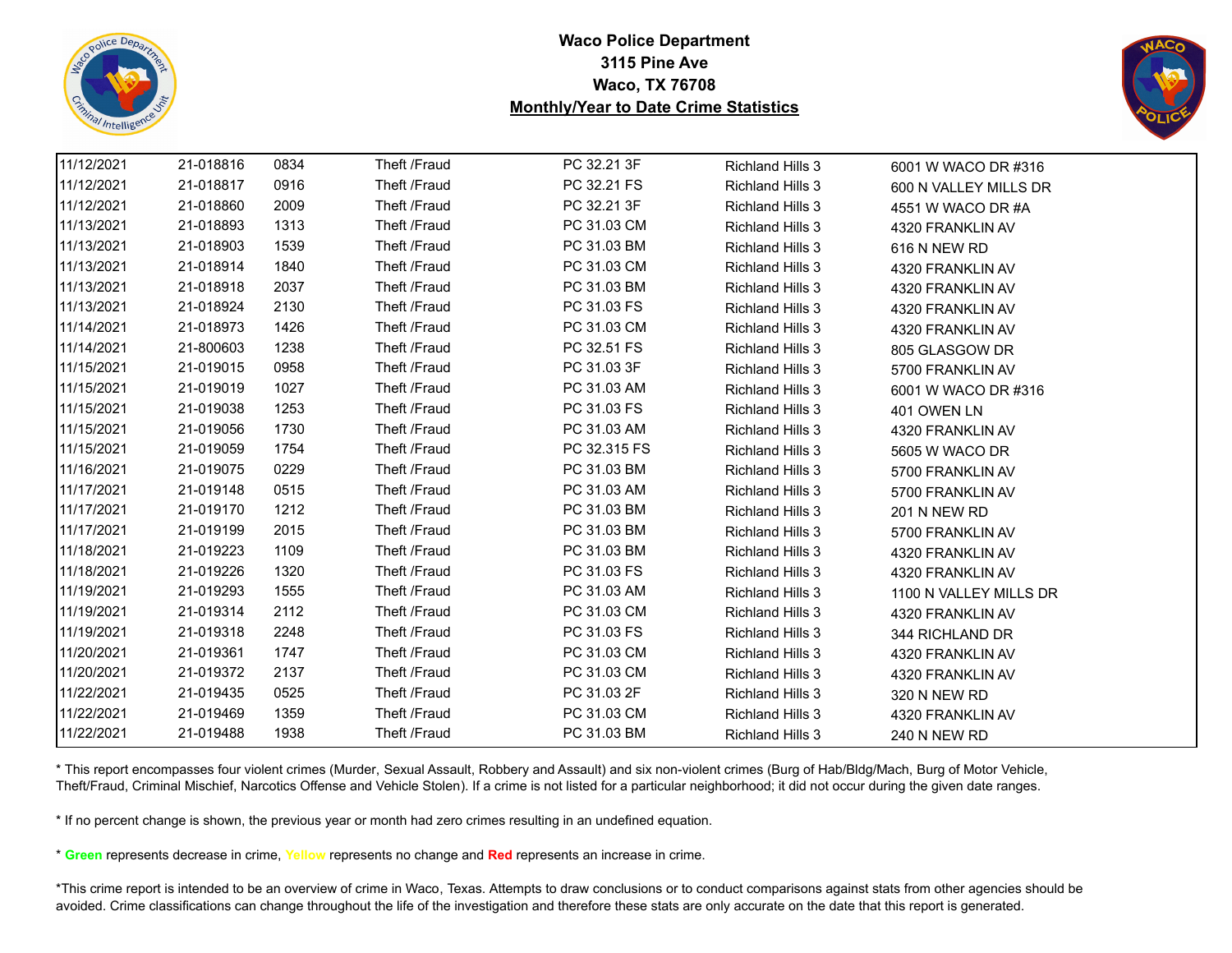



| 11/23/2021 | 21-019510              | 1104 | Theft /Fraud              | PC 32.51 FS    | <b>Richland Hills 3</b> | 6000 FRANKLIN AV       |
|------------|------------------------|------|---------------------------|----------------|-------------------------|------------------------|
| 11/24/2021 | 21-019605              | 1142 | Theft /Fraud              | PC 31.03 CM    | <b>Richland Hills 3</b> | 4320 FRANKLIN AV       |
| 11/26/2021 | 21-019662              | 0814 | Theft /Fraud              | PC 31.03 CM    | <b>Richland Hills 3</b> | 4320 FRANKLIN AV       |
| 11/26/2021 | 21-019673              | 1150 | Theft /Fraud              | PC 31.03 BM    | <b>Richland Hills 3</b> | <b>210 N NEW RD</b>    |
| 11/27/2021 | 21-800624              | 1910 | Theft /Fraud              | PC 31.03 AM    | <b>Richland Hills 3</b> | 5700 FRANKLIN AV       |
| 11/28/2021 | 21-019783              | 1256 | Theft /Fraud              | PC 31.03 FS    | <b>Richland Hills 3</b> | 4320 FRANKLIN AV       |
| 11/28/2021 | 21-019794              | 1636 | Theft /Fraud              | PC 31.03 BM    | <b>Richland Hills 3</b> | 6001 W WACO DR         |
| 11/28/2021 | 21-019801              | 1743 | Theft /Fraud              | PC 31.03 BM    | <b>Richland Hills 3</b> | 4320 FRANKLIN AV       |
| 11/28/2021 | 21-019814              | 2105 | Theft /Fraud              | PC 31.03 BM    | Richland Hills 3        | 6001 W WACO DR #316    |
| 11/29/2021 | 21-019837              | 1021 | Theft /Fraud              | PC 32.21 FS    | Richland Hills 3        | 1100 N VALLEY MILLS DR |
| 11/29/2021 | 21-019842              | 1056 | Theft /Fraud              | PC 32.21 3F    | <b>Richland Hills 3</b> | 5701 W WACO DR         |
| 11/30/2021 | 21-019896              | 0822 | Theft /Fraud              | PC 31.03 FS    | <b>Richland Hills 3</b> | 400 OXYGEN DR          |
| 11/30/2021 | 21-800632              | 1142 | Theft /Fraud              | PC 31.03 BM    | <b>Richland Hills 3</b> | 300 N VALLEY MILLS DR  |
| 11/30/2021 | 21-800634              | 1255 | Theft /Fraud              | PC 31.03 FS    | <b>Richland Hills 3</b> | 4330 W WACO DR         |
| 11/30/2021 | 21-019937              | 1816 | Theft /Fraud              | PC 31.03 CM    | <b>Richland Hills 3</b> | 4320 FRANKLIN AV       |
| 11/28/2021 | 21-019775              | 0859 | Vehicle Stolen            | PC 31.03 FS SV | <b>Richland Hills 3</b> | 716 NEIL DR #9         |
|            | Neighborhood: Sanger 4 |      |                           |                |                         |                        |
| 11/6/2021  | 21-018522              | 2048 | Assault                   | PC 22.01 AM FV | Sanger 4                | <b>2405 GRIM AV</b>    |
| 11/10/2021 | 21-018709              | 1128 | Assault                   | PC 22.01 CM FV | Sanger 4                | 2015 MORROW AV         |
| 11/12/2021 | 21-018848              | 1619 | Assault                   | PC 22.01 AM    | Sanger 4                | N 23RD ST/ETHEL AV     |
| 11/18/2021 | 21-019215              | 0811 | Assault                   | PC 22.01 CM FV | Sanger 4                | 925 N 26TH ST          |
| 11/20/2021 | 21-019374              | 2226 | Assault                   | PC 22.01 3F FV | Sanger 4                | 2004 AVONDALE AV       |
| 11/21/2021 | 21-019378              | 0100 | Assault                   | PC 22.01 CM    | Sanger 4                | 2525 SANGER AV         |
| 11/2/2021  | 21-018276              | 1555 | Burglary / Vehicle        | PC 30.04 AM    | Sanger 4                | 508 N 23RD ST          |
| 11/16/2021 | 21-019097              | 1125 | Burglary / Vehicle        | PC 30.04 AM    | Sanger 4                | 2510 ETHEL AV          |
| 11/1/2021  | 21-018183              | 0408 | Burglary of Hab/Bldg/Mach | PC 30.02 FS    | Sanger 4                | 2429 W WACO DR         |
| 11/2/2021  | 21-018254              | 1017 | <b>Criminal Mischief</b>  | PC 28.03 FS    | Sanger 4                | 926 N 20TH ST          |
| 11/2/2021  | 21-018282              | 1556 | <b>Criminal Mischief</b>  | PC 28.03 BM    | Sanger 4                | 2117 PARROTT AV        |
| 11/9/2021  | 21-018680              | 1703 | <b>Criminal Mischief</b>  | PC 28.03 BM    | Sanger 4                | 2007 BOSQUE BL         |

\* This report encompasses four violent crimes (Murder, Sexual Assault, Robbery and Assault) and six non-violent crimes (Burg of Hab/Bldg/Mach, Burg of Motor Vehicle, Theft/Fraud, Criminal Mischief, Narcotics Offense and Vehicle Stolen). If a crime is not listed for a particular neighborhood; it did not occur during the given date ranges.

\* If no percent change is shown, the previous year or month had zero crimes resulting in an undefined equation.

\* **Green** represents decrease in crime, **Yellow** represents no change and **Red** represents an increase in crime.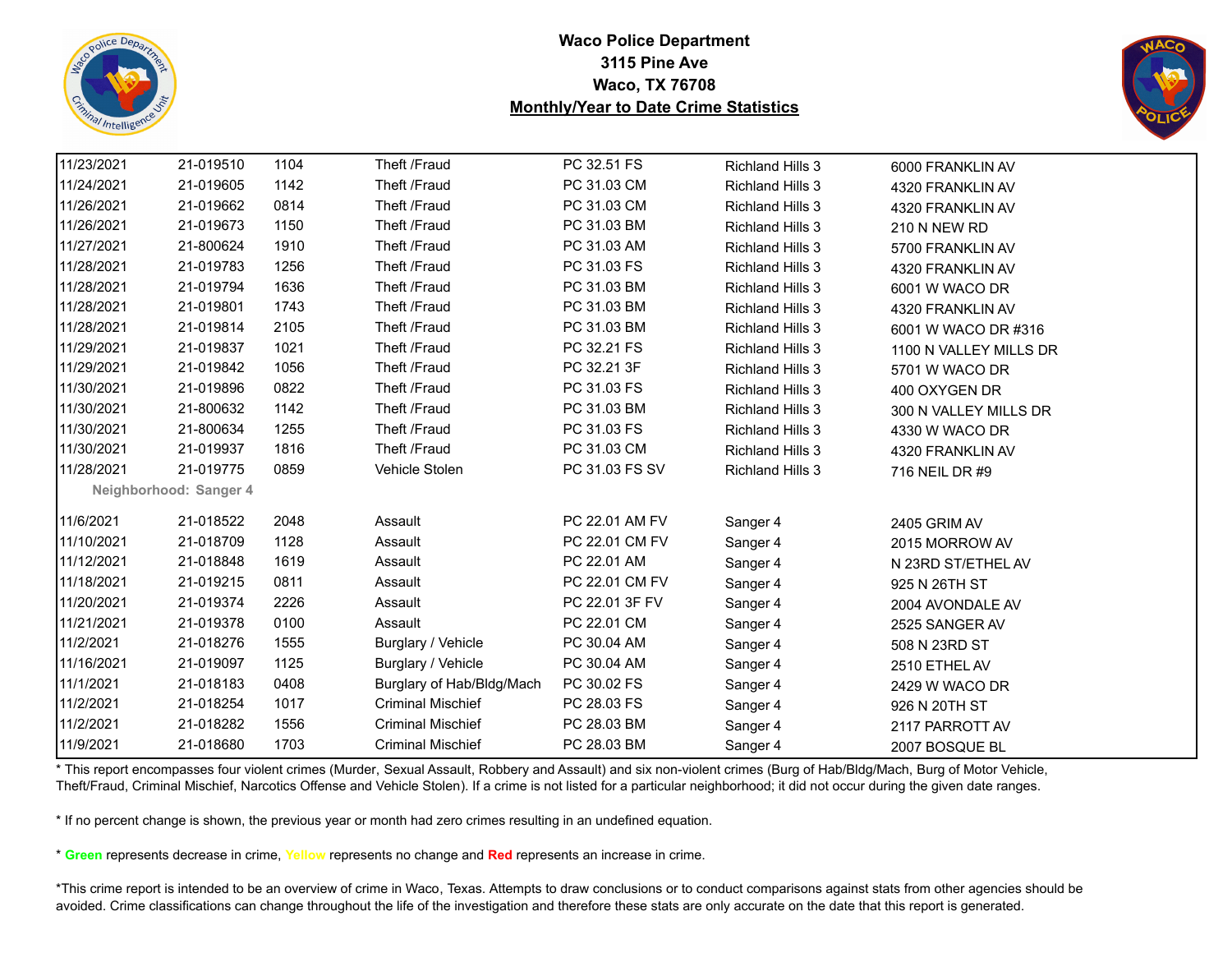



| 11/14/2021 | 21-018946                           | 0117 | Narcotics Offense        | HS 481.115 3F  | Sanger 4       | 2300-BL ETHEL AV          |  |
|------------|-------------------------------------|------|--------------------------|----------------|----------------|---------------------------|--|
| 11/3/2021  | 21-018333                           | 1256 | Theft /Fraud             | PC 31.03 CM    | Sanger 4       | 518 N 22ND ST             |  |
| 11/5/2021  | 21-018451                           | 1549 | Theft /Fraud             | PC 31.03 BM    | Sanger 4       | 1223 N 18TH ST            |  |
| 11/10/2021 | 21-018714                           | 1307 | Theft /Fraud             | PC 31.03 FS    | Sanger 4       | N 18TH ST/SENECA AV       |  |
| 11/12/2021 | 21-018827                           | 1119 | Theft /Fraud             | PC 32.51 FS    | Sanger 4       | 2311 TRICE AV             |  |
| 11/16/2021 | 21-019103                           | 1329 | Theft /Fraud             | PC 31.03 BM    | Sanger 4       | 1700 WEST AV              |  |
| 11/16/2021 | 21-019122                           | 1650 | Theft /Fraud             | PC 31.03 BM    | Sanger 4       | 1700 WEST AV              |  |
| 11/17/2021 | 21-019186                           | 1637 | Theft /Fraud             | PC 32.315 FS   | Sanger 4       | 2503 ETHEL AV             |  |
| 11/21/2021 | 21-019422                           | 1925 | Theft /Fraud             | PC 31.03 FS    | Sanger 4       | 1821 AVONDALE AV          |  |
| 11/23/2021 | 21-800622                           | 2340 | Theft /Fraud             | PC 31.03 AM    | Sanger 4       | 613 N 24TH ST             |  |
| 11/26/2021 | 21-019675                           | 1130 | Vehicle Stolen           | PC 31.03 FS SV | Sanger 4       | 1234 N 18TH ST            |  |
| 11/27/2021 | 21-019735                           | 1409 | Vehicle Stolen           | PC 31.03 FS SV | Sanger 4       | 1001 N 21ST ST            |  |
|            | Neighborhood: Timbercrest 1         |      |                          |                |                |                           |  |
| 11/6/2021  | 21-018492                           | 1025 | Assault                  | PC 22.01 AM FV | Timbercrest 1  | 1501 BERKSHIRE DR         |  |
| 11/29/2021 | 21-019849                           | 1325 | Assault                  | PC 22.04 3F    | Timbercrest 1  | 4200 TIMBERCREST LN       |  |
| 11/27/2021 | 21-019742                           | 1511 | <b>Narcotics Offense</b> | HS 481.115 FS  | Timbercrest 1  | 2500-BLK E LOOP 340       |  |
| 11/30/2021 | 21-019954                           | 2303 | <b>Narcotics Offense</b> | HS 481.1161 BM | Timbercrest 1  | 2100-BL N JACK KULTGEN EX |  |
| 11/2/2021  | 21-018283                           | 1621 | Theft /Fraud             | PC 32.51 3F    | Timbercrest 1  | 4319 TIMBERCREST LN       |  |
| 11/8/2021  | 21-018588                           | 0715 | Theft /Fraud             | PC 31.03 BM    | Timbercrest 1  | 3116 OLD MARLIN RD        |  |
| 11/15/2021 | 21-019021                           | 0937 | Theft /Fraud             | PC 31.03 FS    | Timbercrest 1  | 3009 PIPKIN LN            |  |
| 11/15/2021 | 21-019013                           | 0945 | Vehicle Stolen           | PC 31.03 FS SV | Timbercrest 1  | 100 S LOOP DR             |  |
|            | <b>Neighborhood: University 1,2</b> |      |                          |                |                |                           |  |
| 11/3/2021  | 21-018334                           | 1315 | Assault                  | PC 22.01 CM FV | University 1,2 | 1816 S 25TH ST            |  |
| 11/13/2021 | 21-018927                           | 2141 | Assault                  | PC 22.01 AM FV | University 1,2 | 1713 S 25TH ST            |  |
| 11/14/2021 | 21-018990                           | 2047 | Assault                  | PC 22.01 CM FV | University 1,2 | 2828 FLINT AV             |  |
| 11/16/2021 | 21-019099                           | 1145 | Assault                  | PC 22.01 CM FV | University 1,2 | 1700 BAYLOR AV            |  |
| 11/23/2021 | 21-019515                           | 1146 | Assault                  | MC 99100       | University 1,2 | 1907 S 17TH ST            |  |
| 11/29/2021 | 21-019868                           | 1700 | Assault                  | PC 22.02 2F    | University 1,2 | 2316 PARK AV              |  |
|            |                                     |      |                          |                |                |                           |  |

\* This report encompasses four violent crimes (Murder, Sexual Assault, Robbery and Assault) and six non-violent crimes (Burg of Hab/Bldg/Mach, Burg of Motor Vehicle, Theft/Fraud, Criminal Mischief, Narcotics Offense and Vehicle Stolen). If a crime is not listed for a particular neighborhood; it did not occur during the given date ranges.

\* If no percent change is shown, the previous year or month had zero crimes resulting in an undefined equation.

\* **Green** represents decrease in crime, **Yellow** represents no change and **Red** represents an increase in crime.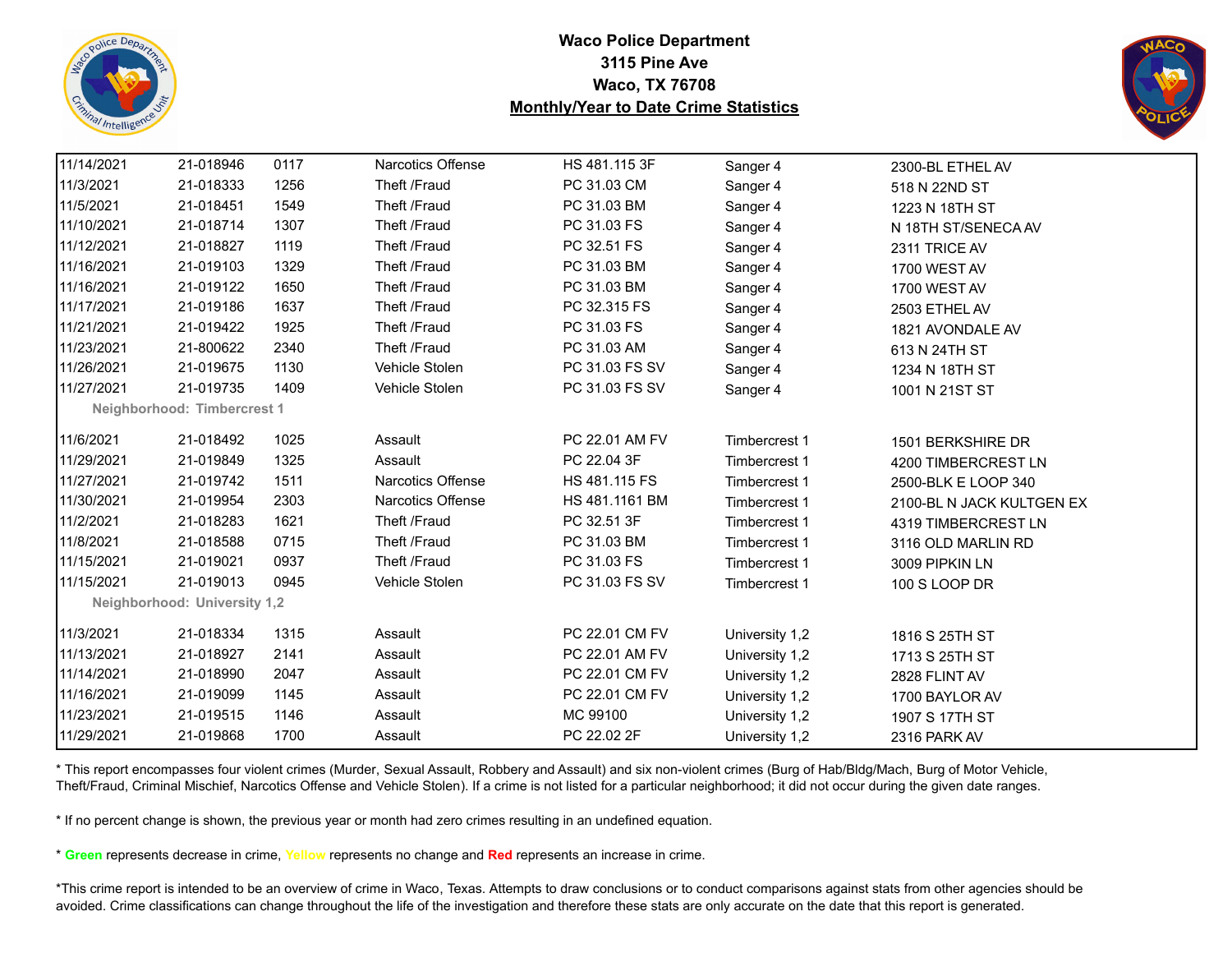



| 11/19/2021 | 21-019278                 | 1214 | Burglary / Vehicle        | PC 30.04 AM    | University 1,2 | 1808 BURNETT AV          |
|------------|---------------------------|------|---------------------------|----------------|----------------|--------------------------|
| 11/28/2021 | 21-019773                 | 0725 | Burglary / Vehicle        | PC 30.04 AM    | University 1,2 | 1203 S 26TH ST           |
| 11/28/2021 | 21-019774                 | 0725 | Burglary / Vehicle        | PC 30.04 AM    | University 1,2 | 1203 S 26TH ST           |
| 11/1/2021  | 21-018178                 | 0206 | Burglary of Hab/Bldg/Mach | PC 30.02 2F    | University 1,2 | 1912 S 18TH ST           |
| 11/16/2021 | 21-019135                 | 2107 | Burglary of Hab/Bldg/Mach | PC 30.02 2F    | University 1,2 | 2401 CONNOR AV           |
| 11/15/2021 | 21-019007                 | 0723 | <b>Criminal Mischief</b>  | PC 28.03 CM    | University 1,2 | 2712 WEBSTER AV          |
| 11/23/2021 | 21-019531                 | 1434 | <b>Criminal Mischief</b>  | PC 28.03 BM    | University 1,2 | 1928 S 22ND ST           |
| 11/25/2021 | 21-019608                 | 0025 | <b>Criminal Mischief</b>  | PC 28.03 BM    | University 1,2 | 2412 BAYLOR AV           |
| 11/28/2021 | 21-800627                 | 1241 | <b>Criminal Mischief</b>  | PC 28.03 CM    | University 1,2 | 1915 BURNETT AV          |
| 11/5/2021  | 21-018463                 | 1805 | Narcotics Offense         | HS 481.134 3F  | University 1,2 | 2700-BL PARK AV          |
| 11/5/2021  | 21-018470                 | 1805 | Narcotics Offense         | HS 481.134 3F  | University 1,2 | 2700-BL PARK AV          |
| 11/16/2021 | 21-019070                 | 0002 | Narcotics Offense         | HS 481.116 2F  | University 1,2 | 2201 PARK AV             |
| 11/30/2021 | 21-019907                 | 0949 | Narcotics Offense         | HS 481.115 3F  | University 1,2 | 1112 S 30TH ST           |
| 11/6/2021  | 21-018507                 | 1635 | Theft /Fraud              | PC 32.47 AM    | University 1,2 | 2701 S JACK KULTGEN EXPY |
| 11/12/2021 | 21-018854                 | 1836 | Theft /Fraud              | PC 32.21 3F    | University 1,2 | 2601 CIRCLE RD           |
| 11/29/2021 | 21-019850                 | 1322 | Theft /Fraud              | PC 32.31 FS    | University 1,2 | 2820 FLINT AV            |
| 11/13/2021 | 21-018875                 | 0447 | Vehicle Stolen            | PC 31.03 FS SV | University 1,2 | 1925 SPEIGHT AV          |
|            | Neighborhood: West Waco 3 |      |                           |                |                |                          |
| 11/6/2021  | 21-018502                 | 1505 | Assault                   | PC 22.02 1F FV | West Waco 3    | 343 MILL CREEK RD        |
| 11/11/2021 | 21-018801                 | 2149 | Assault                   | PC 22.01 AM    | West Waco 3    | 1201 HEWITT DR #100      |
| 11/12/2021 | 21-018861                 | 2054 | Assault                   | PC 22.01 3F    | West Waco 3    | 1520 HEWITT DR           |
| 11/14/2021 | 21-018995                 | 2228 | Assault                   | PC 22.01 3F FV | West Waco 3    | 3013 JACKAL DR           |
| 11/27/2021 | 21-019737                 | 1406 | Assault                   | PC 22.01 CM FV | West Waco 3    | 9821 CHAPEL RD #1914     |
| 11/12/2021 | 21-800601                 | 1131 | Burglary / Vehicle        | PC 30.04 AM    | West Waco 3    | 1000 JEWELL DR           |
| 11/14/2021 | 21-018960                 | 1024 | Burglary / Vehicle        | PC 30.04 AM    | West Waco 3    | 3013 SAMSON DR           |
| 11/14/2021 | 21-018968                 | 1310 | Burglary / Vehicle        | PC 30.04 AM    | West Waco 3    | 3217 SAMSON DR           |
| 11/14/2021 | 21-018972                 | 1406 | Burglary / Vehicle        | PC 30.04 AM    | West Waco 3    | 2221 MISTY DR            |
| 11/17/2021 | 21-019176                 | 1436 | Burglary / Vehicle        | PC 30.04 AM    | West Waco 3    | 201 W LOOP 340 S         |
| 11/21/2021 | 21-019404                 | 1204 | Burglary / Vehicle        | PC 30.04 AM    | West Waco 3    | 8014 W HWY 84            |
|            |                           |      |                           |                |                |                          |

\* This report encompasses four violent crimes (Murder, Sexual Assault, Robbery and Assault) and six non-violent crimes (Burg of Hab/Bldg/Mach, Burg of Motor Vehicle, Theft/Fraud, Criminal Mischief, Narcotics Offense and Vehicle Stolen). If a crime is not listed for a particular neighborhood; it did not occur during the given date ranges.

\* If no percent change is shown, the previous year or month had zero crimes resulting in an undefined equation.

\* **Green** represents decrease in crime, **Yellow** represents no change and **Red** represents an increase in crime.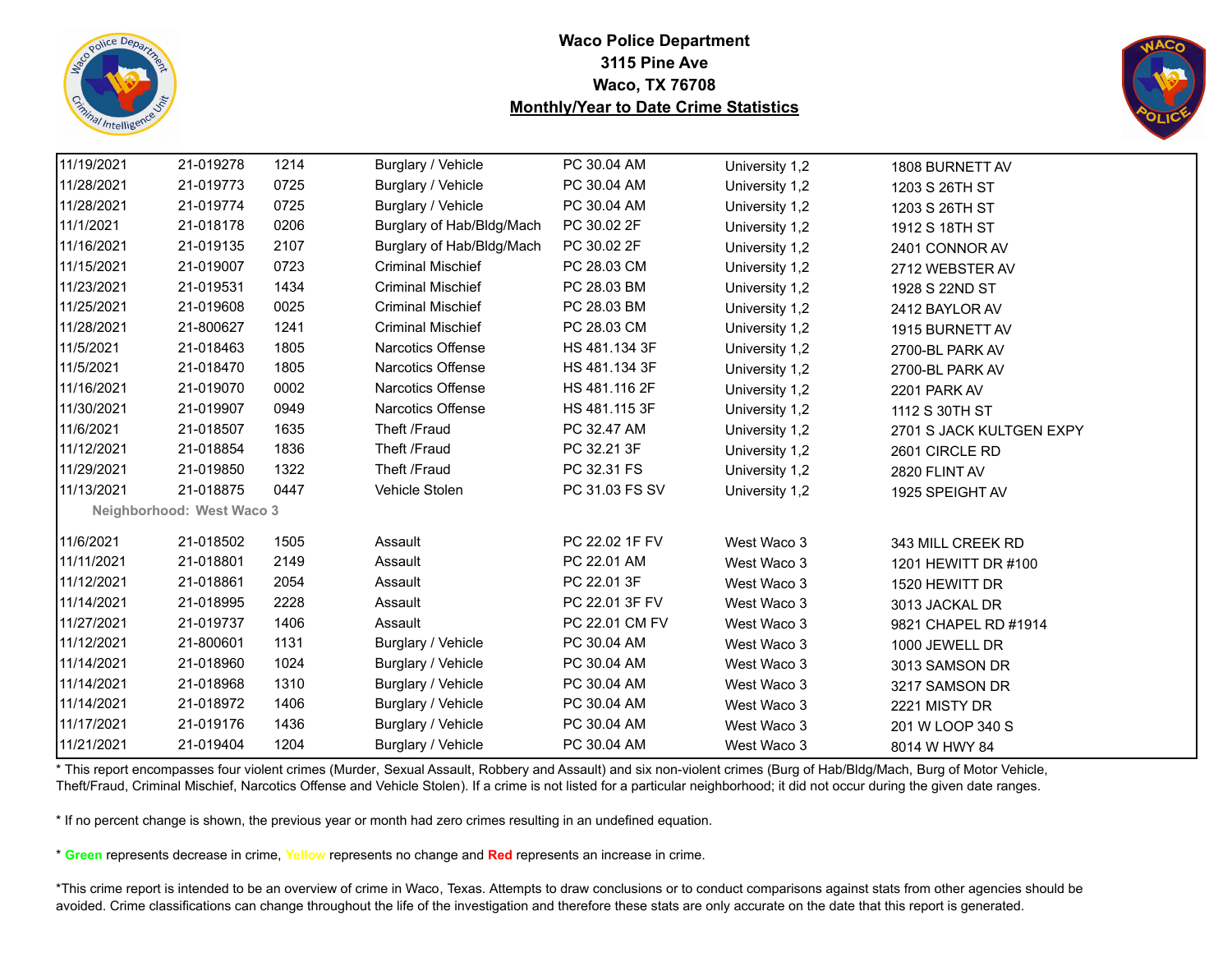



| 11/2/2021  | 21-018269 | 1319 | Burglary of Hab/Bldg/Mach | PC 30.02 FS    | West Waco 3 | 501 HEWITT DR             |
|------------|-----------|------|---------------------------|----------------|-------------|---------------------------|
| 11/3/2021  | 21-018326 | 0934 | Burglary of Hab/Bldg/Mach | PC 30.02 FS    | West Waco 3 | 2209 CUSHMAN ST           |
| 11/18/2021 | 21-019220 | 1118 | Burglary of Hab/Bldg/Mach | PC 30.02 FS    | West Waco 3 | 3217 ZABEL DR             |
| 11/18/2021 | 21-019221 | 1118 | Burglary of Hab/Bldg/Mach | PC 30.02 FS    | West Waco 3 | 3217 ZABEL DR             |
| 11/18/2021 | 21-019222 | 1118 | Burglary of Hab/Bldg/Mach | PC 30.02 FS    | West Waco 3 | 3217 ZABEL DR             |
| 11/19/2021 | 21-019308 | 1945 | Burglary of Hab/Bldg/Mach | PC 30.02 FS    | West Waco 3 | 501 HEWITT DR             |
| 11/22/2021 | 21-019441 | 0750 | Burglary of Hab/Bldg/Mach | PC 30.02 2F    | West Waco 3 | 3209 BROSNAN RD           |
| 11/22/2021 | 21-019442 | 0750 | Burglary of Hab/Bldg/Mach | PC 30.02 2F    | West Waco 3 | 3208 BROSNAN RD           |
| 11/22/2021 | 21-019443 | 0750 | Burglary of Hab/Bldg/Mach | PC 30.02 2F    | West Waco 3 | 3121 BROSNAN RD           |
| 11/22/2021 | 21-019444 | 0750 | Burglary of Hab/Bldg/Mach | PC 30.02 2F    | West Waco 3 | 3125 BROSNAN RD           |
| 11/22/2021 | 21-019445 | 0750 | Burglary of Hab/Bldg/Mach | PC 30.02 2F    | West Waco 3 | 3217 BROSNAN RD           |
| 11/22/2021 | 21-019446 | 0750 | Burglary of Hab/Bldg/Mach | PC 30.02 FS    | West Waco 3 | 3121 BROSNAN RD           |
| 11/22/2021 | 21-019447 | 0750 | Burglary of Hab/Bldg/Mach | PC 30.02 FS    | West Waco 3 | 3121 BROSNAN RD           |
| 11/23/2021 | 21-800619 | 0949 | Burglary of Hab/Bldg/Mach | PC 30.02 2F    | West Waco 3 | 2125 STINSON CT           |
| 11/30/2021 | 21-019899 | 0958 | Burglary of Hab/Bldg/Mach | PC 30.02 FS    | West Waco 3 | 400 TEXAS CENTRAL PK #139 |
| 11/15/2021 | 21-019017 | 0939 | <b>Criminal Mischief</b>  | PC 28.03 FS    | West Waco 3 | 1403 CHAPELWOOD DR        |
| 11/15/2021 | 21-019069 | 2243 | <b>Criminal Mischief</b>  | PC 28.03 BM    | West Waco 3 | 2301 WOODGATE DR #601     |
| 11/20/2021 | 21-019345 | 1142 | <b>Criminal Mischief</b>  | PC 28.03 FS    | West Waco 3 | 2100 PALAFOX DR           |
| 11/28/2021 | 21-019786 | 1444 | <b>Criminal Mischief</b>  | PC 28.03 CM FV | West Waco 3 | 310 MILL CREEK RD         |
| 11/1/2021  | 21-018207 | 1334 | Theft /Fraud              | PC 31.03 AM    | West Waco 3 | 325 COTTON DR             |
| 11/1/2021  | 21-018211 | 1435 | Theft /Fraud              | PC 31.03 CM    | West Waco 3 | 600 HEWITT DR             |
| 11/2/2021  | 21-018279 | 1630 | Theft /Fraud              | PC 31.03 BM    | West Waco 3 | 600 HEWITT DR             |
| 11/4/2021  | 21-800586 | 1532 | Theft /Fraud              | PC 32.51 FS    | West Waco 3 | 9402 SPRING RIDGE DR      |
| 11/4/2021  | 21-018387 | 1549 | Theft /Fraud              | PC 31.03 CM    | West Waco 3 | 600 HEWITT DR             |
| 11/5/2021  | 21-018433 | 1136 | Theft /Fraud              | PC 31.03 CM    | West Waco 3 | 600 HEWITT DR             |
| 11/6/2021  | 21-018489 | 0832 | Theft /Fraud              | PC 31.03 FS    | West Waco 3 | 6201 BAGBY AV             |
| 11/10/2021 | 21-018695 | 0436 | Theft /Fraud              | PC 31.03 FS    | West Waco 3 | 9821 CHAPEL RD #2112      |
| 11/10/2021 | 21-018715 | 1308 | Theft /Fraud              | PC 31.03 AM    | West Waco 3 | 600 HEWITT DR             |
| 11/10/2021 | 21-018728 | 1507 | Theft /Fraud              | PC 31.03 AM    | West Waco 3 | 9821 CHAPEL RD #1311      |

\* This report encompasses four violent crimes (Murder, Sexual Assault, Robbery and Assault) and six non-violent crimes (Burg of Hab/Bldg/Mach, Burg of Motor Vehicle, Theft/Fraud, Criminal Mischief, Narcotics Offense and Vehicle Stolen). If a crime is not listed for a particular neighborhood; it did not occur during the given date ranges.

\* If no percent change is shown, the previous year or month had zero crimes resulting in an undefined equation.

\* **Green** represents decrease in crime, **Yellow** represents no change and **Red** represents an increase in crime.